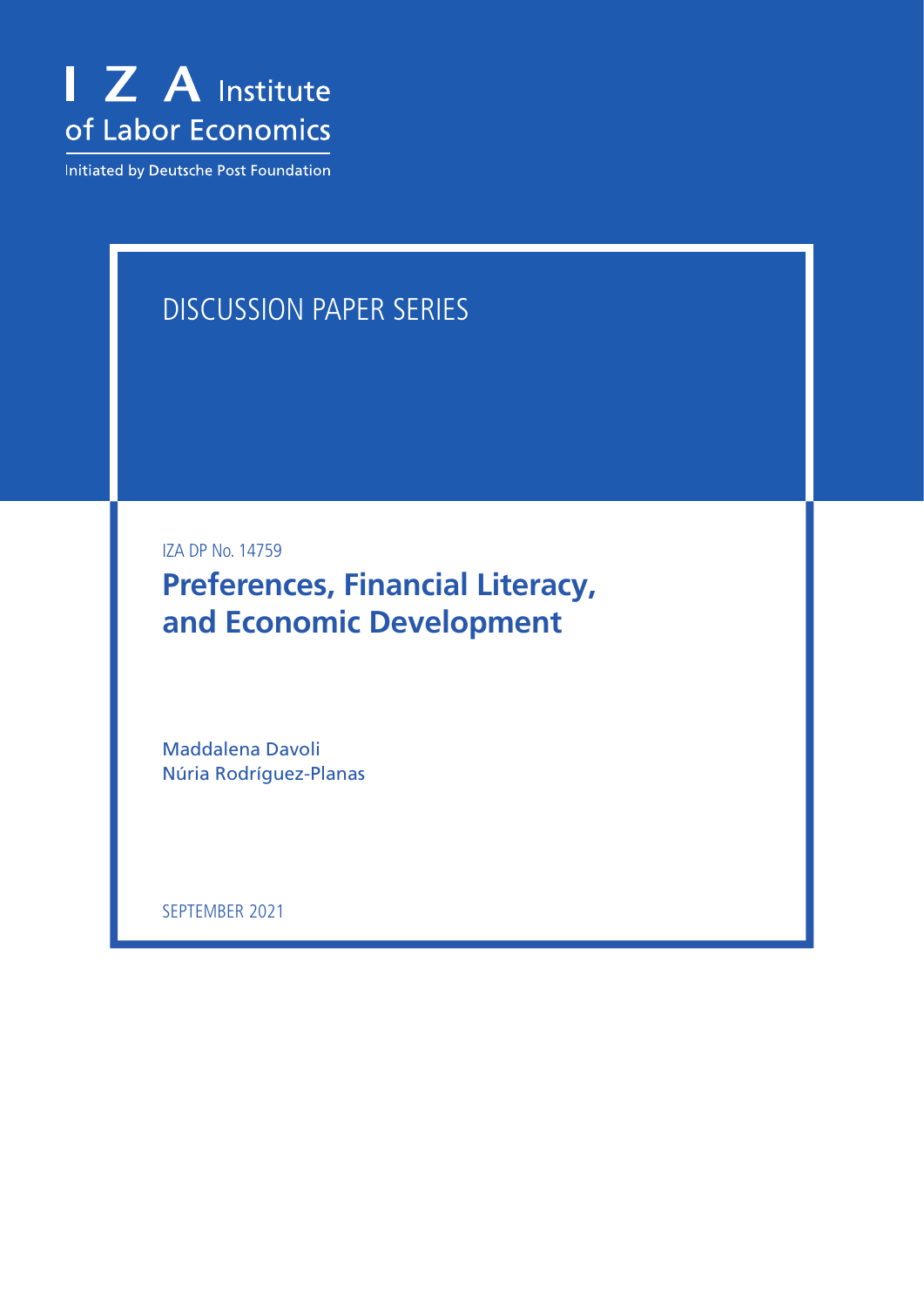

Initiated by Deutsche Post Foundation

### DISCUSSION PAPER SERIES

IZA DP No. 14759

### **Preferences, Financial Literacy, and Economic Development**

**Maddalena Davoli** *Goethe University Frankfurt*

**Núria Rodríguez-Planas** *Queens College - CUNY and IZA*

SEPTEMBER 2021

Any opinions expressed in this paper are those of the author(s) and not those of IZA. Research published in this series may include views on policy, but IZA takes no institutional policy positions. The IZA research network is committed to the IZA Guiding Principles of Research Integrity.

The IZA Institute of Labor Economics is an independent economic research institute that conducts research in labor economics and offers evidence-based policy advice on labor market issues. Supported by the Deutsche Post Foundation, IZA runs the world's largest network of economists, whose research aims to provide answers to the global labor market challenges of our time. Our key objective is to build bridges between academic research, policymakers and society.

IZA Discussion Papers often represent preliminary work and are circulated to encourage discussion. Citation of such a paper should account for its provisional character. A revised version may be available directly from the author.

ISSN: 2365-9793

**IZA – Institute of Labor Economics**

| Schaumburg-Lippe-Straße 5-9 | Phone: +49-228-3894-0       |             |
|-----------------------------|-----------------------------|-------------|
| 53113 Bonn, Germany         | Email: publications@iza.org | www.iza.org |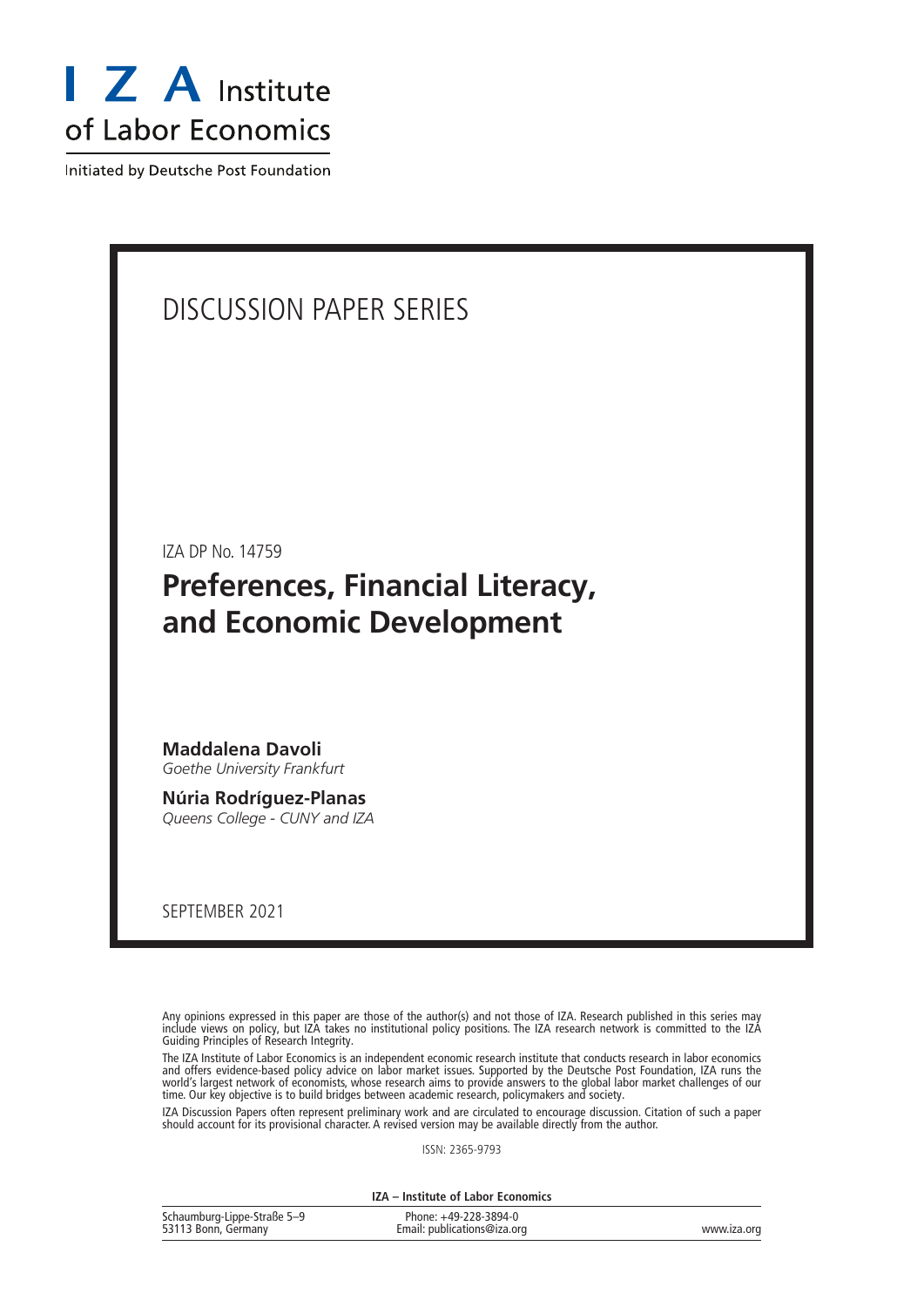### ABSTRACT

# **Preferences, Financial Literacy, and Economic Development\***

Using data from 74 countries, we uncover important differences in the association between financial literacy and preferences by the level of economic development. We find that patience is only salient in wealthier countries, i.e. countries with their GDP per capita above the sample median. In such cases, countries with higher level of patience display higher levels of financial literacy. Importantly, this association is not driven by a multitude of institutional or cultural factors known to be related to financial literacy. In impoverished countries, we document a higher level of financial literacy in countries with higher levels of risk-taking but with lower levels of trust, positive reciprocity, and altruism. Countries' legal origin drives most of the association with risk-taking and about two fifths of the relationship with trust and positive reciprocity. At the same time, the country's religious composition drives the association between altruism and financial knowledge. Our findings underscore that financial education programs need to be tailored to the cultural aspect of group preferences and suggest what type of traits policies and programs ought to be reinforced in poorer countries.

| <b>JEL Classification:</b> | D <sub>14</sub> , E <sub>2</sub> , 22                     |
|----------------------------|-----------------------------------------------------------|
| Keywords:                  | financial literacy, preferences, and economic development |

#### **Corresponding author:**

Núria Rodríguez-Planas Queens College - CUNY Economics Department Powdermaker Hall 65-30 Kissena Blvd. Queens, New York 11367 USA E-mail: nuria.rodriguezplanas@qc.cuny.edu

Authors acknowledge financial support from the BBVA 2020 EduFin Research Award.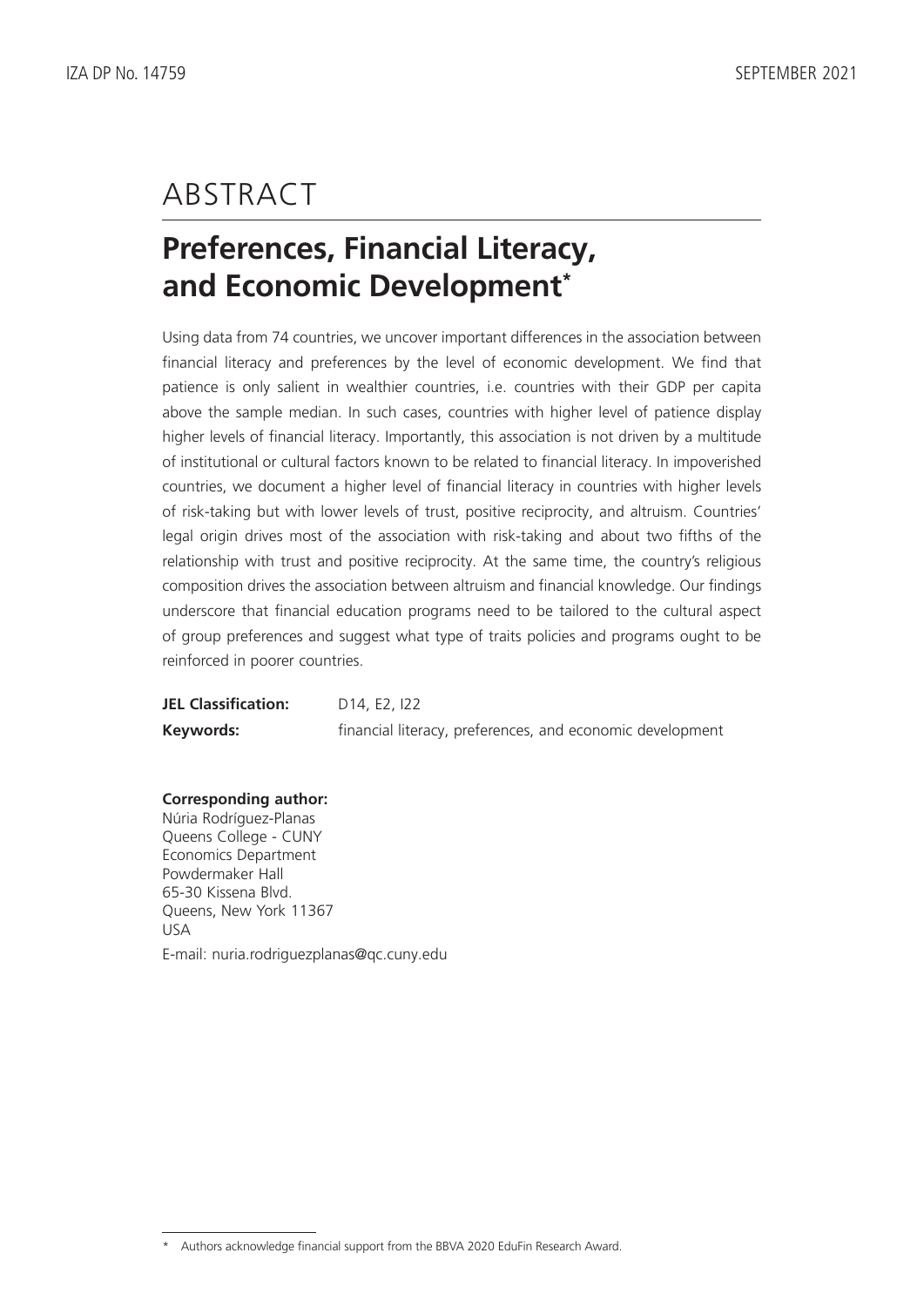#### **1. Introduction**

Financial literacy<sup>1</sup> is a highly relevant skill for individuals in today's society as many decisions involve complex financial choices from dealing with student loans and credit card debt, to purchasing a car or a home and choosing mortgage products, to investing in the stock market or pension plans. Financial literacy has also been found to improve financial inclusion (Grohmann, Klühs & Menkhoff 2018). However, as many as 3.5 billion adults in the world, the equivalent of 2.5 times the population of China, do not understand very basic concepts of financial literacy according to the Standard and Poor's Ratings Services Global Financial Literacy Survey, the first comprehensive international assessment on financial knowledge (Klapper et al., 2015). While there are substantial differences across countries with financial literacy ranging from 13 percent in Yemen to 71 percent in Denmark (Klapper et al. 2015), financial illiteracy remains widespread around the world. Indeed, more than half of the population from Australia, Japan, the US, and many European countries is financially illiterate (Lusardi & Mitchell 2011). Similarly, low levels of financial literacy are also common in less developed countries (Atkinson & Messy 2011).

Past research has provided an incomplete picture on the sources of financial literacy differences across countries. As Cupak et al. (2021) underscore differences in observable individual characteristics cannot fully account for the observed difference in financial literacy across countries. Furthermore, these authors find that the remaining unexplained differences are correlated with country-level institutional and cultural factors. To design policies and programs aiming at improving financial knowledge, a better understanding of international differences in financial knowledge and the potential role of fundamental economic and social preferences such as altruism, risk-taking, reciprocity, patience, or trust is needed. This is the main objective of this paper.

Exploiting a novel global data set, the Global Preference Survey, which captures economic and social preferences across 76 countries (Falk et al. 2016), we analyze the relationship between financial literacy and economic and social preferences and uncover the following two stylized facts. First, we document a strong association between country-level preferences and financial literacy, finding that patience and risk-taking are positively associated with financial literacy, whereas altruism is negatively associated with financial literacy. Second, we find important differences in the association between financial literacy

<sup>&</sup>lt;sup>1</sup> Financial literacy is defined as the "ability to process economic information and make informed decisions about financial planning, wealth accumulation, debt, and pensions*"* (Lusardi & Mitchell 2014)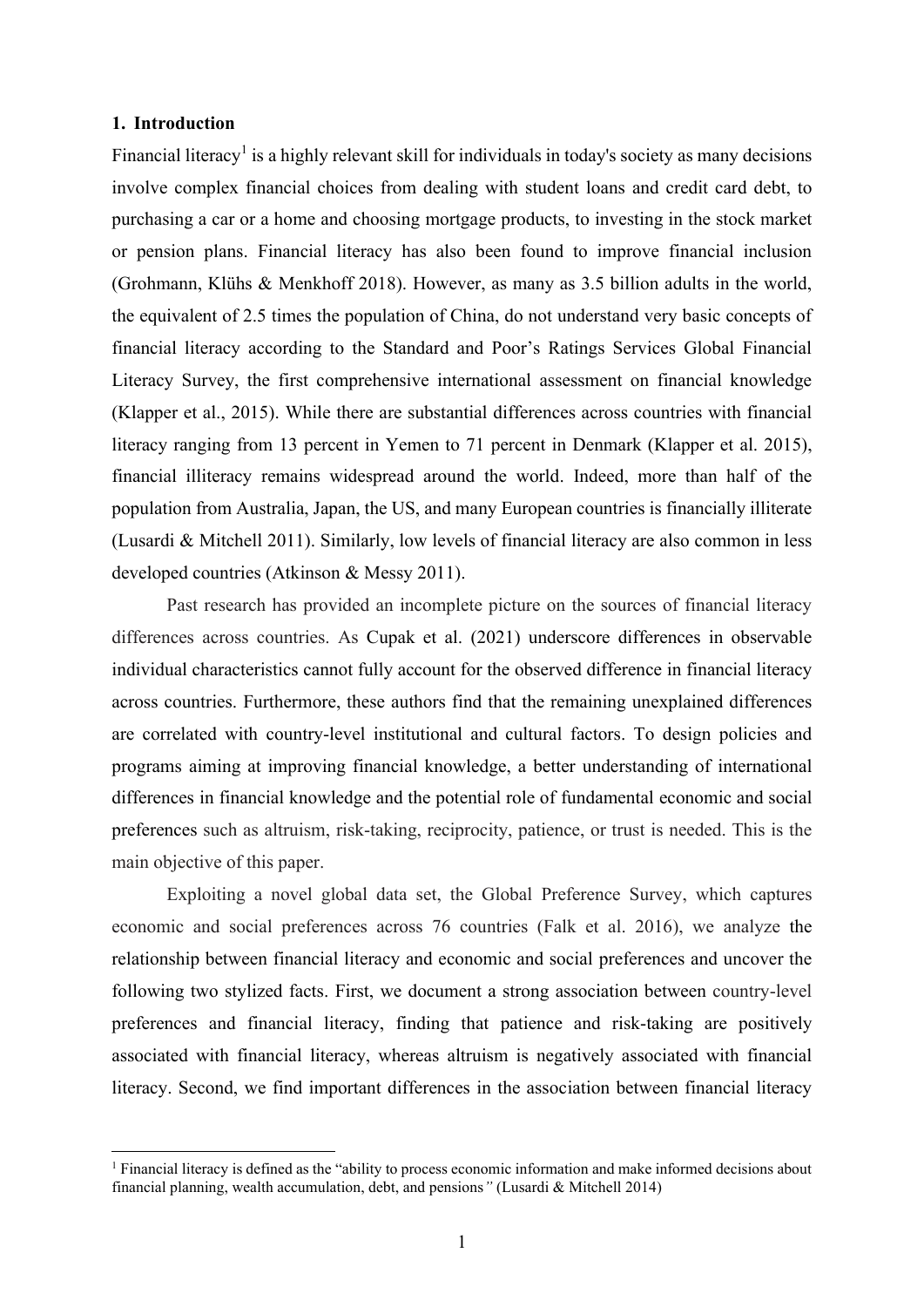and preferences by the level of economic development. Patience is only salient in countries above the median GDP per capita, whereas we find a diverging association of trust and positive reciprocity with financial literacy for countries above and below the median GDP per capita. In wealthier countries, trust and positive reciprocity are significantly and positively associated with financial literacy, whereas the opposite is true in impoverished countries. Quite interestingly, we also show how the observed relationship between financial literacy and preferences appears to emerge exclusively about risk-diversification and interest compounding knowledge, the two components of the financial literacy index with the lowest rate of correct answers at the country level.

We then identify several institutional and cultural variables as potential drivers of the association between preferences and financial literacy. Legal origin absorbs all of the association as far as concerns risk-taking and about half of the association with trust and positive reciprocity in countries below the median GDP per capita; and all of the association with trust in countries above the median. The association between altruism and financial knowledge vanishes and that of trust is cut in half in countries below the median GDP per capita when introducing controls for the countries' main religious groups. Noteworthy is the fact that the relationship between patience and financial literacy in wealthier countries appears very robust and not channeled through different institutional controls.

Because of the dire consequences of the lack of financial knowledge, there has been considerably academic and public interest in understanding its determinants over the past years. Country-specific studies have found that socio-demographic differences are related to financial literacy, including gender (Lusardi & Mitchell 2008; Lusardi et al. 2010), race and ethnicity (Lusardi & Mitchell, 2007), education (Christelis et al. 2010; and Lusardi 2012), low-wages and unemployment status (Lusardi & Tufano 2015), and urban versus rural residence (Klapper & Panos 2011). <sup>2</sup> There is also evidence showing the salience of family background including parental education or whether the parents held stocks or retirement accounts when the respondents were teenagers (Lusardi et al. 2010; Mahdavi & Horton 2012; Hira et al. 2013). Most recently, Brown, Henchoz & Spycher (2018) and Davoli (2018) and Davoli & Rodríguez-Planas (2020) have analyzed the cultural dimension of financial literacy finding that financial knowledge persists across generations.

<sup>&</sup>lt;sup>2</sup> See Lusardi & Mitchell (2014) for an extensive review of the population groups which most lack financial knowledge.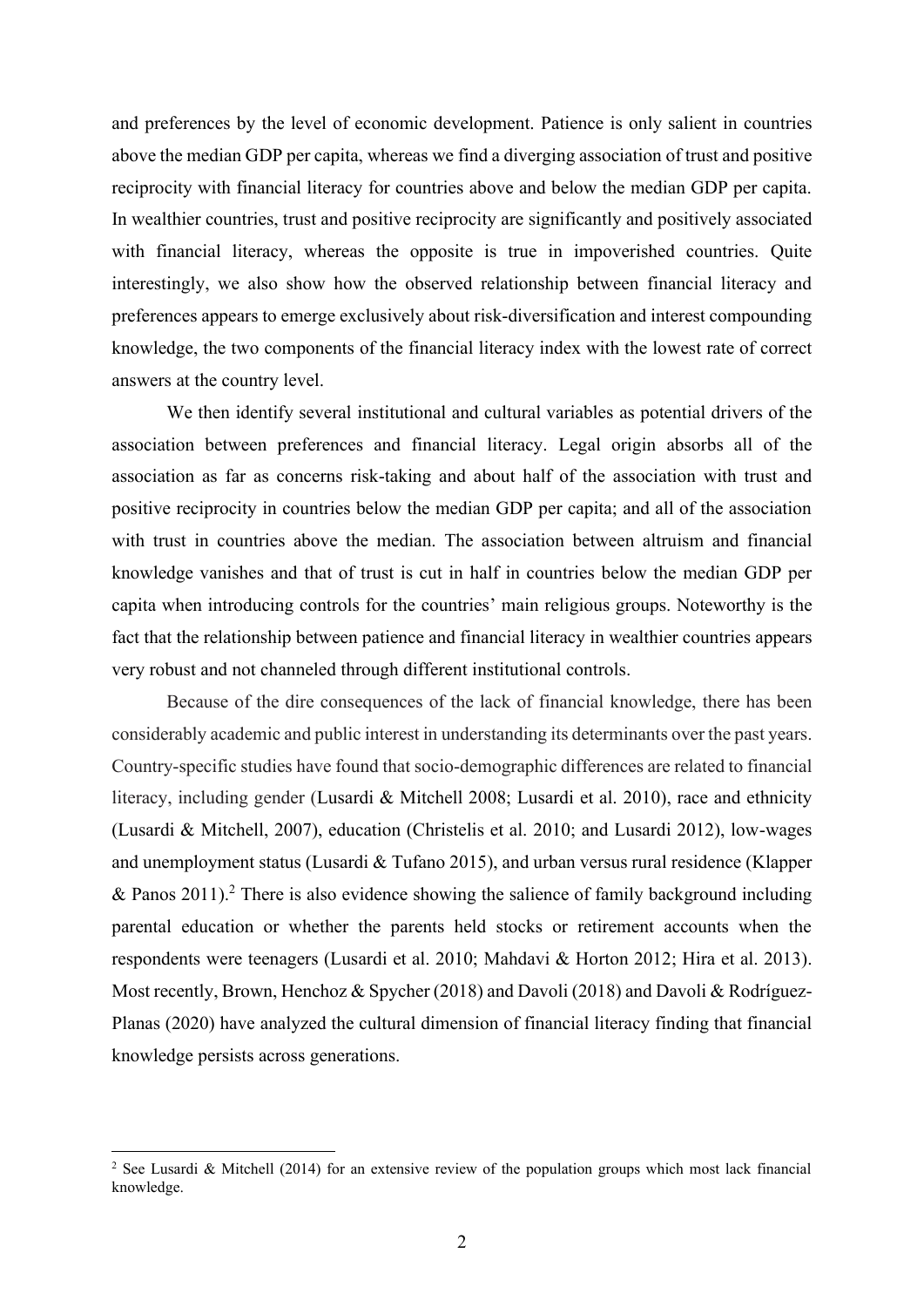Fewer studies focus on the importance of country-level institutional and cultural factors in explaining observed differences in financial literacy across countries. In general, crosscountry evidence is scarcer and often conducted on small samples of countries, for lack of better data. Jappelli (2010) finds that a country's economic literacy, measured with the economic literacy of its business leaders, is directly related to the country's human capital and generosity of resources available for financial investment (proxied with social security contributions rate). <sup>3</sup> Cupak et al. (2021) identify similar relationships on a more representative sample of twelve countries, employing the OECD/INFE financial literacy survey and counterfactual decomposition techniques. Ahunov & van Hove (2019) and De Bekker et al. (2020), using the S&P Survey and the OECD/INFE, respectively, uncover correlations between financial literacy and national cultures measured by mean of Hoefstede's cultural dimensions such as individualism, power distance and uncertainty avoidance. The findings from these two studies diverge possibly due to differences in sample sizes and/or the non-representativeness of Hofstede's cultural proxies. Our study contributes to this cross-country framework by using comparable and standardized measures of both financial literacy and preferences for a large set of countries. We further identify a differential pattern by economic development allowing us to identify relevant institutional factors for impoverished countries.

While there is a vast literature in behavioral and experimental economics showing that social and economic preferences are important in explaining individuals' behaviors and economic choices such as highest educational attainment, saving, smoking, and donating (Barsky et al. 1997; Dohmen et al. 2009; Tanaka et al. 2010; Golsteyn 2014; Åkerlund 2016; Falk et al. 2018, among others), "the relationship between country-level preference profiles and aggregate economic outcomes is essentially uncharted territory" (Falk et al. 2018). The reason is the unavailability of data until recently. Using the GPS and exploiting cross-country variation, Falk and co-authors document a positive correlation between patience and economic development, risk taking, or entrepreneurship, as well as between negative and positive reciprocity and social outcomes (Falk et al. 2018). In another paper, these authors also document a positive association between patience and years of schooling or gross national savings (Falk et al. forthcoming). Patience and risk-aversion are found by Potrafke (2019) to positively relate to intelligence, whereas merging the GPS with PISA data, Hanushek et al. (forthcoming) find that patience and risk-taking in the country of origin of migrant students

<sup>&</sup>lt;sup>3</sup> Jappelli's indicator of financial literacy is "computed from a survey of business leaders who represent a crosssection of the business community in the countries examined." Jappelli exploits variation across 44 countries.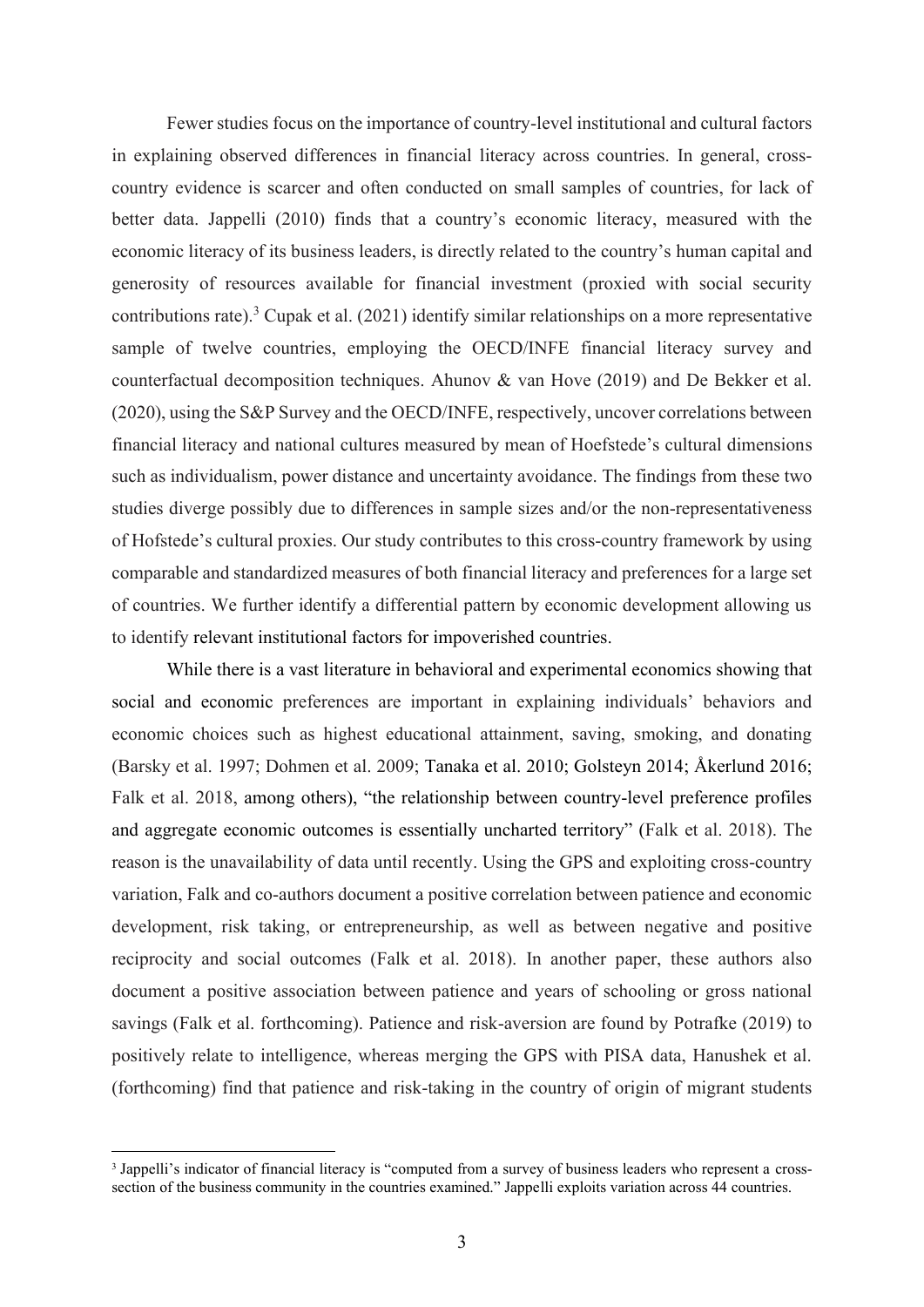have opposing effects (positive effect of patience and negative of risk-taking) on students' math, science and reading test scores in the country of residence. Our work contributes to this literature by providing empirical evidence of the salience of preferences and financial literacy and by documenting diverging patterns based on the country's level of economic development. Albeit our estimates are only capturing correlations, to the extent that they are robust to a battery of sensitivity test and that we identify potential cultural drivers, our work calls for further analysis underlying the causal pathways between preferences and financial literacy.

#### **2. Data**

Our analysis combines two country-level standardized data sets: the Global Preference Survey (GPS hereafter) and the Standard & Poor's Ratings Services Global Financial Literacy Survey (S&P FL survey hereafter). The GPS constitutes the first comprehensive attempt to measure economic preferences at a global scale (Falk et al. 2018). Collected as part of the Gallup World Poll  $2012<sup>4</sup>$ , the GPS is a cross-culturally validated dataset<sup>5</sup> with reliable and populationrepresentative measures of preferences, allowing for inference for between-country differences in preferences. With about 80,000 participants distributed over 76 countries, and a median sample size of 1,000 participants per country, the GPS covers all continents, different levels of development, and 90% of the global population (Falk and Hermle, 2018).

The GPS measures preferences in the following six domains: (1) patience and (2) risktaking, which both capture preferences over the intertemporal timing of rewards; (3) positive and (4) negative reciprocity, which capture the costly willingness to reward kind actions or to punish unkind actions; (5) trust; and (6) altruism. These domains were individually measured through a mixture of 12 qualitative and quantitative questions items, ex-ante experimentally validated and pre-tested to cultural heterogeneities in order to provide comparable crosscountries measures of preferences—a throughout description of the data collection, survey methodology and more can be found in Falk et al. (2018). A precise description of each of the domains is shown in Appendix Table A.1. The GPS dataset provides individual-level standardized measures of preferences, such that each preference in the individual-level world sample has a mean of zero and a standard deviation of one. Our analysis collapsed each preference at the country level using the sampling weights provided by Gallup following the same procedure as in Dohmen et al. (forthcoming). Patience assumes values between -0.61 and

<sup>4</sup> See www.gallup.com/analytics/213704/world-poll.aspx.

<sup>&</sup>lt;sup>5</sup> The GPS elicited measures of preferences across countries in a comparable way by using a standardized protocol.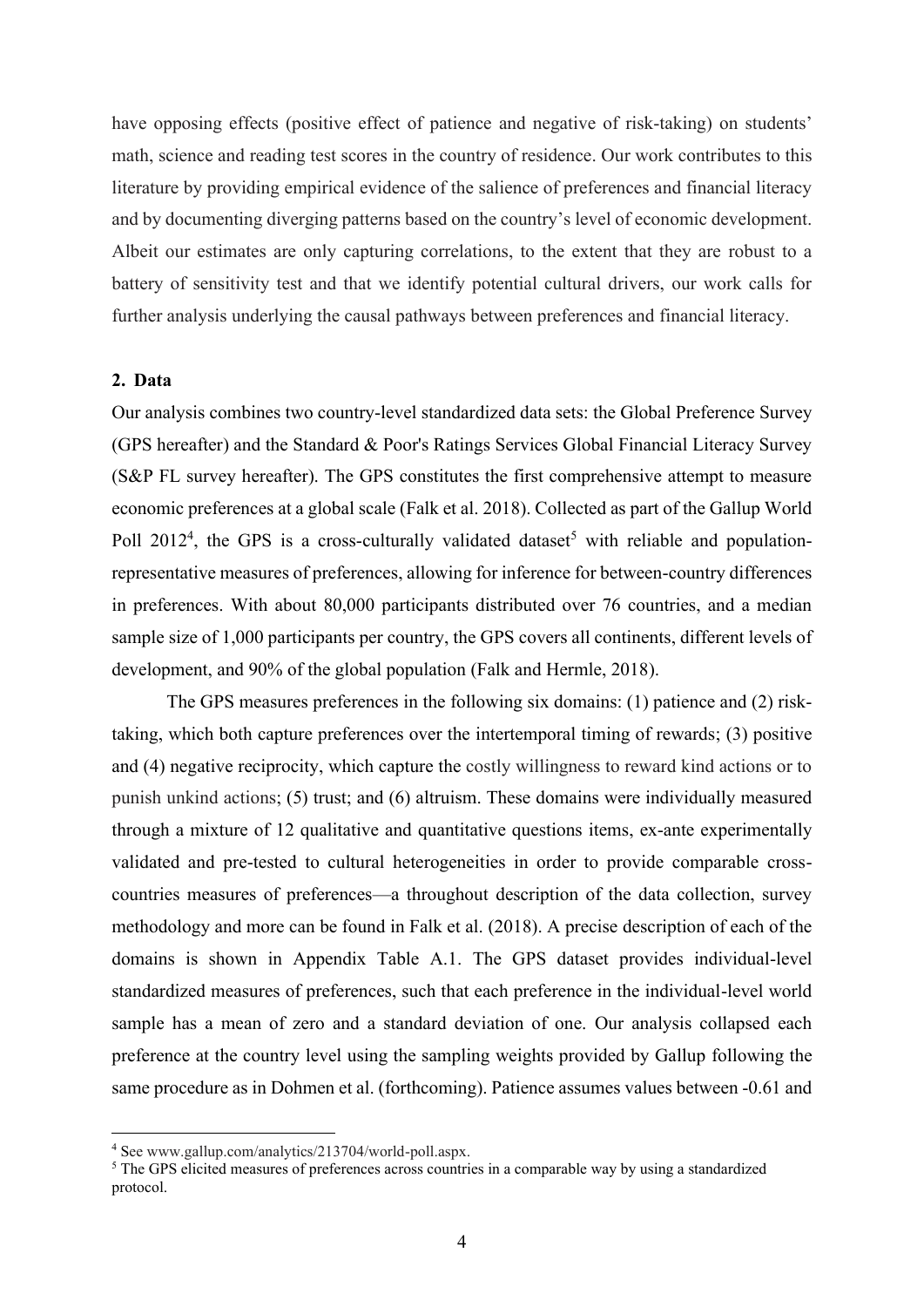1.07, risk-taking between -0.79 and 0.97, trust and altruism range between -0.71 and -0.94 and 0.61 and 0.91, positive (negative) reciprocity between  $-1.04$  ( $-0.49$ ) and 0.57 (0.74).

Designed by the World Bank, Gallup, and the George Washington University, the 2014 S&P FL Survey is the first survey to generate an objective and nationally representative measure of the average financial literacy in a given country and time that is comparable across countries. It does so by asking five questions on four basic financial concepts to more than 150,000 adults living in over 140 countries and classifying a person as financially literate when she demonstrates understanding at least three out of the four financial concepts. The four financial concepts include (1) risk diversification, (2) inflation, (3) numeracy and (4) interest compounding. The questions related to each of the four concepts are listed in Appendix Table A.2. Ultimately, the S&P FL index measures the share of a country's population that is financially literate.

Finally, we merge information on financial literacy and preferences with additional country-level data on GDP per capita, education, institutional and cultural characteristics of the country. A complete list of the variables and sources used is found in Appendix Table A.3.

We restricted the sample to countries available in both datasets, leaving us with a total of 74 countries.<sup>6,7</sup> Countries in our sample cover five continents and different levels of development, ranging from high-income countries such as Australia and Canada to lower income countries such as Rwanda or Afghanistan. Appendix Table A.4 displays the average mean and standard deviation for all six preference measures, the S&P FL index and its four subcomponents for the whole sample and by level of economic development. In the table, we classify countries by their level of economic development based on whether they are above or below the median GPD per capita in our sample, which is \$14,508 US dollars (year 2012). Our sample is composed of the same number (37) of wealthier and impoverished countries spanning across different continents. There is considerable variation in average preferences between wealthier (columns 3 and 4) and impoverished countries (columns 5 and 6). While most of the

<sup>6</sup> The 74 countries are: Afghanistan, Algeria, Argentina, Australia, Austria, Bangladesh, Bolivia, Bosnia Herzegovina, Botswana, Brazil, Cambodia, Cameroon, Canada, Chile, China, Colombia, Costa Rica, Croatia, Czech Republic, Egypt, Estonia, Finland, France, Georgia, Germany, Ghana, Greece, Guatemala, Haiti, Hungary, India, Indonesia, Iran, Iraq, Israel, Italy, Japan, Jordan, Kazakhstan, Kenya, Lithuania, Malawi, Mexico, Moldova, Netherlands, Nicaragua, Nigeria, Pakistan, Peru, Philippines, Poland, Portugal, Romania, Russia, Rwanda, Saudi Arabia, Serbia, South Africa, South Korea, Spain, Sri Lanka, Sweden, Switzerland, Tanzania, Thailand, Turkey, Uganda, Ukraine, United Arab Emirates, United Kingdom, United States, Venezuela, Vietnam, Zimbabwe. We dropped two countries from the initial GPS data set (Morocco and Suriname), as they are not part of the S&P survey.

<sup>&</sup>lt;sup>7</sup> In addition, in some of the analysis we excluded a few countries from the sample because of missing information on legal origin and GINI coefficient (see samples sizes in Table 2).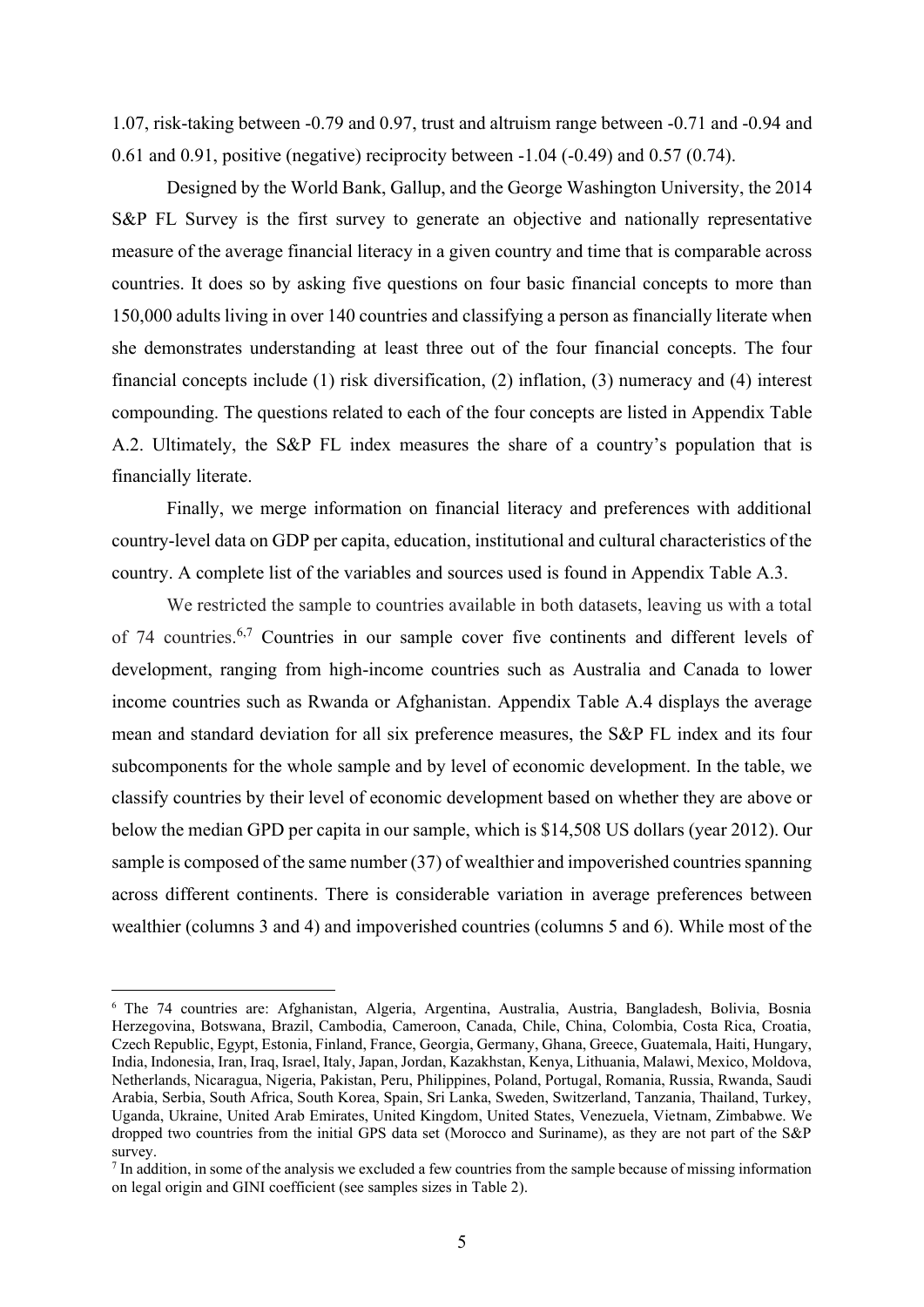preferences have sample-wide averages around zero, when splitting the sample in two groups according to economic development, we observe quite diverging patterns. Patience, trust, and negative reciprocity display positive means in wealthier countries, whereas risk-taking, positive reciprocity and altruism exhibit negative averages. The opposite is true for countries with GDP below the sample median. Patience and trust, especially, displays quite diverging values, ranging between 0.16 and 0.05 in wealthier countries to -0.15 and -0.10 in impoverished countries.

Similar pronounced variation is observed in financial literacy between the two groups, with a worryingly share of 70% of the population being financially illiterate in impoverished countries versus a 55% in wealthier ones. Risk diversification and interest compounding are the two areas where all countries struggle the most, with risk diversification being the index subcomponent with the wider gap between wealthier and impoverished countries (48% versus 35% of correct share of response population-wide). Unsurprisingly, we also observe differences in the human capital and economic development indicators across the two groups of countries, and a prevalence of German and Scandinavian commercial laws among the richer countries.

The correlation matrix (shown in Appendix Table A.5) and Figure 1 shows distinct associations between the S&P FL index and preferences by the level of economic development. Figure 1 clearly reveals a positive association between the S&P FL index and patience in countries above the median GDP per capita, and between the S&P FL index and risk-taking in countries below the median. In contrast, the association between S&P FL index and trust or altruism is negative in countries below the median.

#### **3. Main Results**

Table 1 presents the results of a set of OLS regressions of country-level financial literacy on country-level preferences. The left-hand side variable is the percentage of adults correctly answering 3 out of 4 financial literacy questions in the S&P survey in a given country. Each panel presents results using a different measure of preference as key right-hand side variable.

The odd columns estimate the average association between the S&P FL index and the preference across the 74 countries holding constant the country log GPD per capita and sequentially adding other covariates controlling for human capital development at the country level. The even columns estimate the average association between the S&P FL index and the preference by level of economic development using the following model: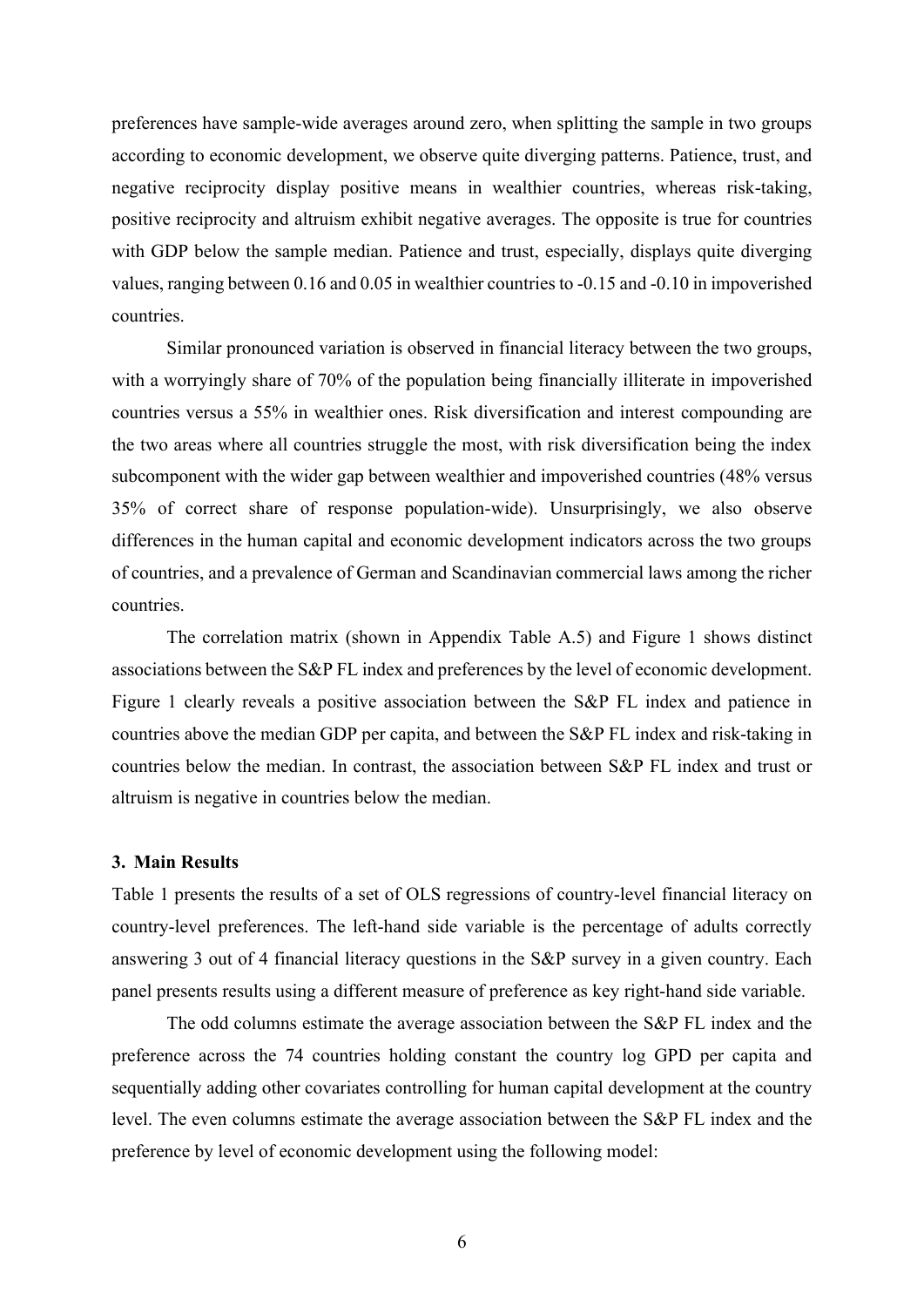$$
S\&PFLI_j = \beta_0 + \beta_1 Preference_j + \beta_2 A boveMedian GPD_{pc}
$$
  
+ $\beta_3 (A boveMedian GPD_{pc_j} x Preference_j) + Z'_j \beta_4 + \varepsilon_j$ 

where  $S\&PFLI_i$  is the S&P FL index, which measures financial literacy at the country j; Preference<sub>j</sub> is the GPS preference measured at the country *j*; AboveMedianGPD<sub>pc<sub>j</sub></sub> is a dummy variable indicating whether country *j*'s GDP per capita is above the median GDP per capita in our sample; and (AboveMedianGPD<sub>pc<sub>j</sub></sub>x Preference<sub>j</sub>) is the interaction between the two aforementioned variables. The vector  $Z_i$  includes country-level covariates that will vary with the estimated specification. Standard errors are heteroscedasticity robust.

In the equation above,  $\hat{\beta}_1$  measures the average association between the country-level S&P FL index and country-level preference, say patience, in countries below the median GDP per capita. The coefficient,  $\hat{\beta}_2$ , measures the average difference in financial literacy between countries with a GDP per capita above the median (wealthier countries) and those below (impoverished countries). The sum of the coefficients  $\hat{\beta}_1$ ,  $\hat{\beta}_2$ , and  $\hat{\beta}_3$ , namely  $(\hat{\beta}_1 + \hat{\beta}_2 + \hat{\beta}_3)$ , measures the association between the country-level S&P FL index and country-level preference in countries with GDP per capita above the median. The coefficient,  $\hat{\beta}_3$ , measures the differential association between financial literacy and preference in wealthier relative to impoverished countries.

*Average Results.* Column 1 of Table 1 reveals that patience is positively associated to financial literacy in our sample, whereas trust and altruism are negatively related to financial literacy after controlling for the country's log GDP per capita. As financial literacy has been found in the literature to be closely related to education and human capital development (Jappelli, 2010; Cupak et al., 2021), in column 3 we further control for the average schooling of the adult population and the expected schooling for children in each country. Following the findings that financial literacy is related to math cognitive ability (Skagerlund et al., 2018), in column 5, we further control for a subjective measure of math skills at the country level, which proxies for math cognitive ability. While the association between financial literacy and patience or altruism remains unchanged, the association between financial literacy and trust becomes weaker and is no longer statistically significant once country differences in education are accounted for. Interestingly, after controlling for differences in education across countries, financial literacy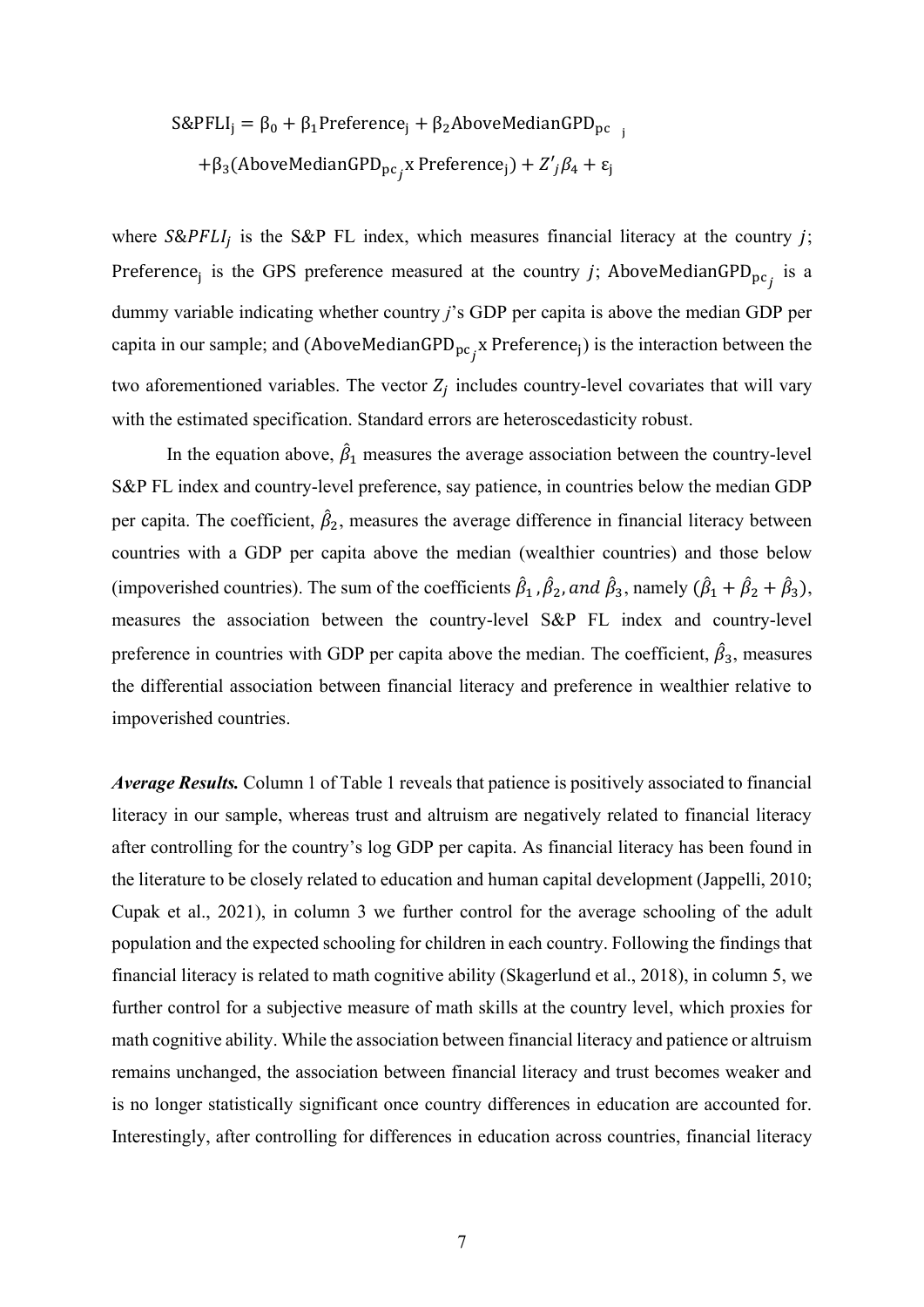is positively associated with risk-taking (albeit only marginally at the 10 percent level) and negatively associated with positive reciprocity.

Based on our baseline estimates, shown in column 5 of Table 1, a one standard deviation increase in patience is associated with 7.05 percentage points increase in financial literacy, <sup>8</sup> the equivalent of an increase of 18.75 percent in financial literacy given the S&P FL index averages 37.60 percent in our sample. <sup>9</sup> This association is statistically significant at the 1 percent level. Estimates in column 5 also reveal that a one standard deviation increase in risk-taking is associated with 2.26 percentage points increase in financial literacy, $10$  the equivalent of an increase of 6 percent in financial literacy.<sup>11</sup> However, this association is only statistically significant at the 10 percent level. In contrast, a one standard deviation increase in altruism or positive reciprocity is associated with a *decrease* of 7.87 and 6.85 percent, respectively, in financial literacy.12,13 Both coefficients are statistically significant at the 5 percent or lower. These results hold when using a Logit instead of a linear regression as shown in column 7 of Table 1. The Logit regression model allows us to better accommodate the fractional nature of the dependent variable, a proportion bounded between 0 and 1.

*Heterogeneity by Economic Development.* Average associations between financial literacy and preferences in our sample conceal notable differences by whether the country is below or above the median GDP per capita. Patience is only salient in wealthier countries, whereas positive reciprocity is notable in impoverished countries. Indeed, the positive association between financial literacy and patience is solely driven by countries whose GDP per capita is above the sample median. Based on estimates of column 6, a one standard deviation increase in patience is associated with an increase of about 30 percent in financial literacy in countries above the median GDP per capita.<sup>14</sup> This effect is statistically significant at the 1 percent level. In contrast, there is no association between patience and financial literacy in countries below

<sup>&</sup>lt;sup>8</sup> This is calculated as  $(\beta_1 = +0.189) * (Patience_{stDev} = 0.373) = +0.0705$ 

<sup>&</sup>lt;sup>9</sup> This is calculated as  $\frac{+0.0705}{S\&PFL\ln{de{x}_{mean}(0.376)}} = +0.1875$ 

<sup>&</sup>lt;sup>10</sup> This is calculated as  $(\beta_1 = +0.074) * (RiskTaking_{\text{step}} = 0.305) = +0.0226$ 

<sup>&</sup>lt;sup>11</sup> This is calculated as  $\frac{+0.0226}{s_{\&}PL\ Index_{mean}(0.376)} = +0.0600$ 

<sup>&</sup>lt;sup>12</sup> This is calculated as  $(\beta_1 = -0.087) * (a[truism_{StDev} = 0.340) = -0.0296$ 

And as  $(\beta_1 = -0.076) * (positive\ reciprocity_{StDev} = 0.339) = -0.0258$ 

<sup>&</sup>lt;sup>13</sup> This is calculated as  $\frac{-0.0296}{s_{\&P} F L \cdot Index_{mean}(0.376)} = -0.0787$  and as  $\frac{-0.0258}{s_{\&P} F L \cdot Index_{mean}(0.376)} = -0.0685$ 

<sup>&</sup>lt;sup>14</sup> This is calculated as  $(\hat{\beta}_1 + \hat{\beta}_2 + \hat{\beta}_3 = +0.301) * (Patience_{stDev} = 0.373) = +0.1123$  and  $+0.1123$  $\frac{+0.1123}{S\&P\ FL\ Index_{mean}(0.376)} = +0.2986$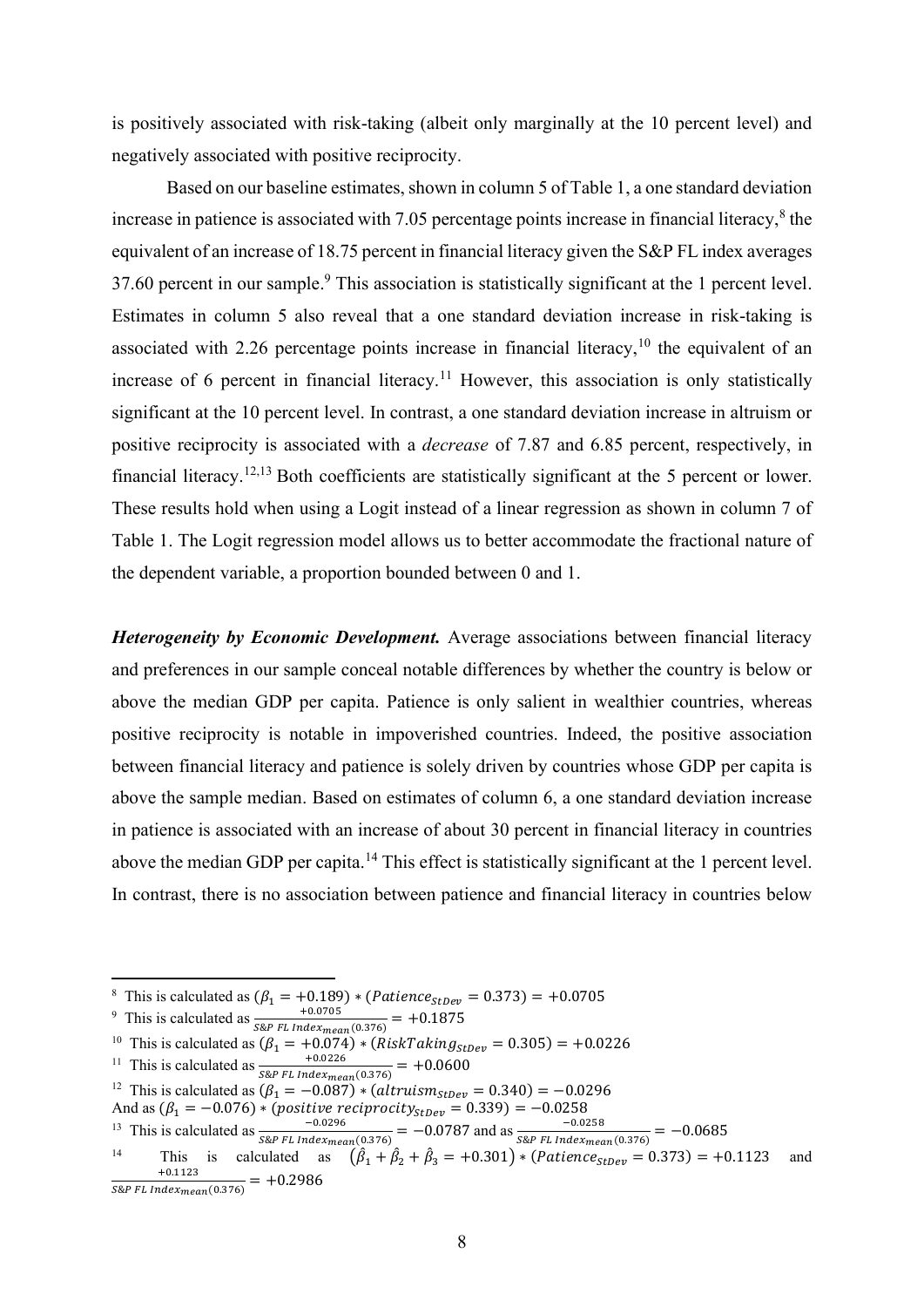the median. This difference by countries' economic development is statistically significantly different from zero at the 1 percent level (see  $\hat{\beta}_3$ ).

Moving to positive reciprocity, the observed negative association with financial literacy when using the whole sample of 74 countries is driven solely by countries with a GDP per capita below the median. In these countries, a one standard deviation increase in positive reciprocity is associated with a *decrease* of 11.45 percent in financial literacy.<sup>15</sup> It is important to underscore that such association is inexistent in countries above the median GDP per capita as  $(\hat{\beta}_1 + \hat{\beta}_2 + \hat{\beta}_3) = 0.01$  with a standard error of 0.076.

Furthermore, we find a diverging association of trust with financial literacy for countries above and below the median GDP per capita. A one standard deviation increase in trust is associated with an increase of 7.47 percent in financial literacy in wealthier countries, but with a *decrease* of 12.63 percent in impoverished countries. <sup>16</sup> These effects are statistically significant at the 5 percent level. While the coefficients  $\hat{\beta}_1$  and  $\hat{\beta}_3$  have opposite signs for risktaking and altruism, we do not have enough precision to reject the null hypothesis  $H_0: \hat{\beta}_3 = 0$ . These findings are robust to different validation tests. First, in column (8) of Table 1, we estimate the parameters of our preferred specification through a fractional Logit model. Doing so, does not affect the main results. In Appendix Table A.6, we estimate a fully interacted model with all covariates interacted with the above the median GPD per capita dummy. While some of the estimates lose precision, the direction of the associations remains stable. Finally, in Appendix Table A.7, we consider different definitions of country economic development by estimating our baseline specification<sup>17</sup> using GDP quartiles (Panel A), income groups defined by the World Bank (Panel B), and an OECD-countries indicator (Panel C). Our main results are mostly robust to these alternative measures of economic development. The major difference is observed for OECD-countries where we observe higher financial literacy for those with higher levels of risk-taking. This may suggest that the differential effect of risk-taking is not exclusively driven by economic development but by an overall improved policy and legal framework.

<sup>&</sup>lt;sup>15</sup> This is calculated as  $(\hat{\beta}_1 = -0.127) * (Positive Reciprocity_{stDev} = 0.339) = -0.0431$  and  $-0.0431$  $\frac{-0.0431}{S\&P\,FL\,Index_{mean}(0.376)} = -0.1145$  for positive reciprocity.

<sup>&</sup>lt;sup>16</sup> This is calculated as  $(\hat{\beta}_1 + \hat{\beta}_2 + \hat{\beta})$ This is calculated as  $(\hat{\beta}_1 + \hat{\beta}_2 + \hat{\beta}_3 = +0.100) * (Trust_{stDev} = 0.281) = +0.0281$  and  $+0.0281$  $\frac{+0.0281}{S\&PFL Index_{mean}(0.376)}$  = +0.0747 for countries above the GDP per capita median, and as  $(\hat{\beta}_1 = -0.169)$  \*  $(Trust_{StDev} = 0.281) = -0.0475$  and  $\frac{-0.0475}{s_{\&P} FL Index_{mean}(0.376)} = -0.1263$  for countries below the GDP per capita median.

 $17$  Column (6) in Table 1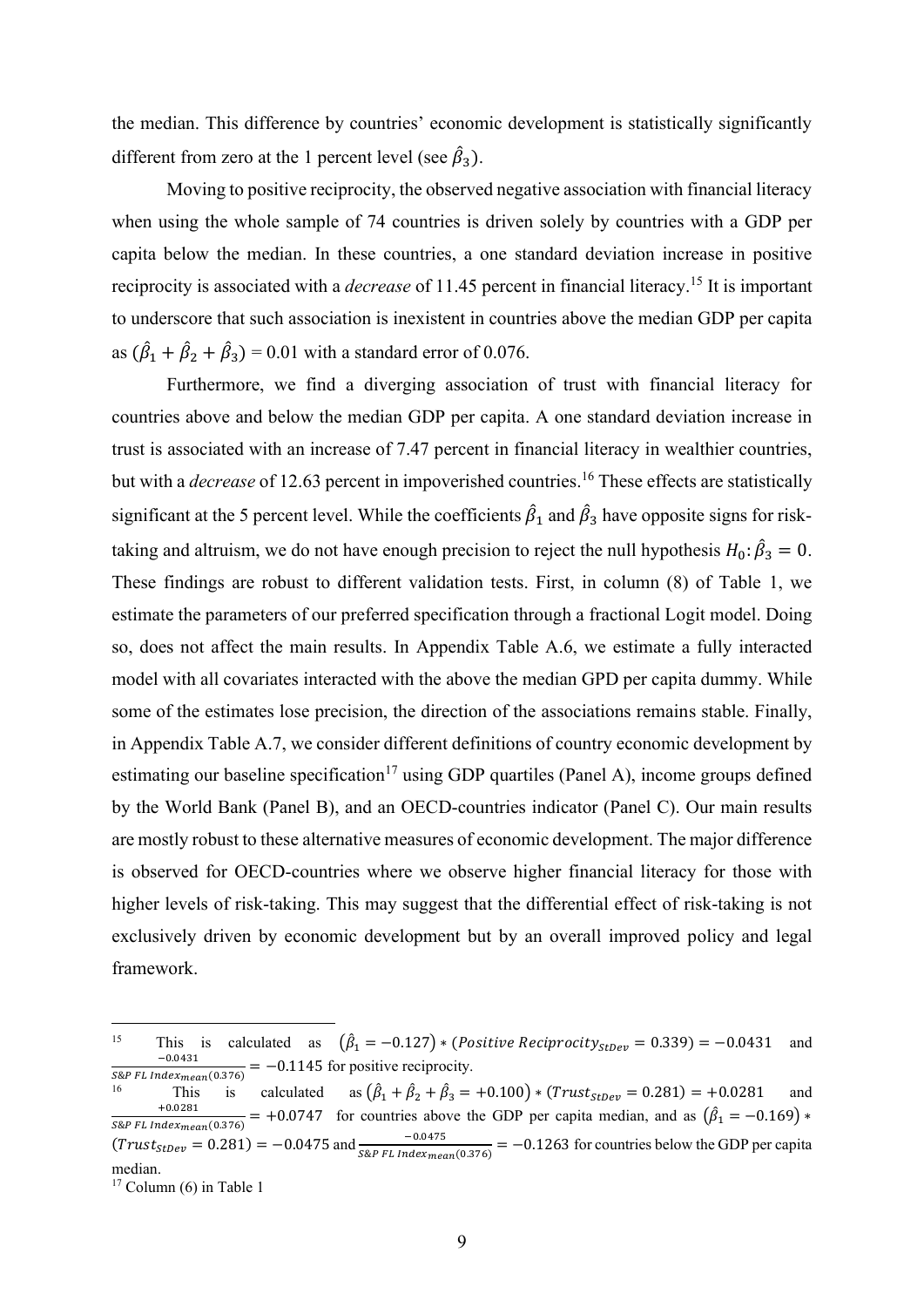*Potential Drivers.* To explore which factors may be driving these correlations, we introduce in our OLS model other relevant controls capturing institutional and cultural factors which previous studies have deemed to be relevant in explaining financial literacy. As the culture of a country may influence the degree of interest and investment in financial knowledge, we introduce proxies for cultural institutions.

Results are presented in Table 2. <sup>18</sup> Column 1 presents our baseline model for comparison purposes. Column 2 adds to the baseline model the Gini index. This index measures the extent to which the distribution of income among individuals within a country deviates from a perfectly equal distribution (with an index close to 1 being very unequal and an index close to 0 being very equal). As conjectured by Ahunov and van Hove (2019) in their analysis of national culture and financial literacy, in highly unequal countries less people may have the material means to invest in their financial education. Column 3 adds to our baseline model the legal rights index, which measures the degree to which collateral and bankruptcy laws protect the rights of borrowers and lenders and thus facilitate lending, and column 4 adds to the baseline model the legal origin of the country, which is a strong determinant of the depth of a country's financial markets (LaPorta et al. 1997, 2013). Both covariates aim at capturing institutional differences across countries that are likely to be associated with financial knowledge. Finally, column 5 controls for the share of the population of each country that belongs to the three most widely spread religions in the world, as countries in which the majority of population follow a particular religion may have different incentives to invest in financial literacy (Grohmann, Klühs & Menkhoff 2018).

As a first result, it is worth noting how preferences on patience remains practically unaffected by the introduction of new controls. To put it differently, the relationship underlined in Table 1 between patience and financial literacy in countries above the median GDP per capita appears very robust and not channeled through the different institutional controls we have added to the specification.

As far as concern risk-taking, trust, altruism and positive reciprocity, we observe a noticeable change, in magnitude and significance of the correlations, following the introduction in the model of legal origin, and religion dummies. Legal origin absorbs all of the association as far as concerns risk-taking and about half of the association with trust and positive reciprocity in countries below the median GDP per capita; and all of the association with trust

<sup>&</sup>lt;sup>18</sup> For the complete set of results see Table A.8 in the Appendix.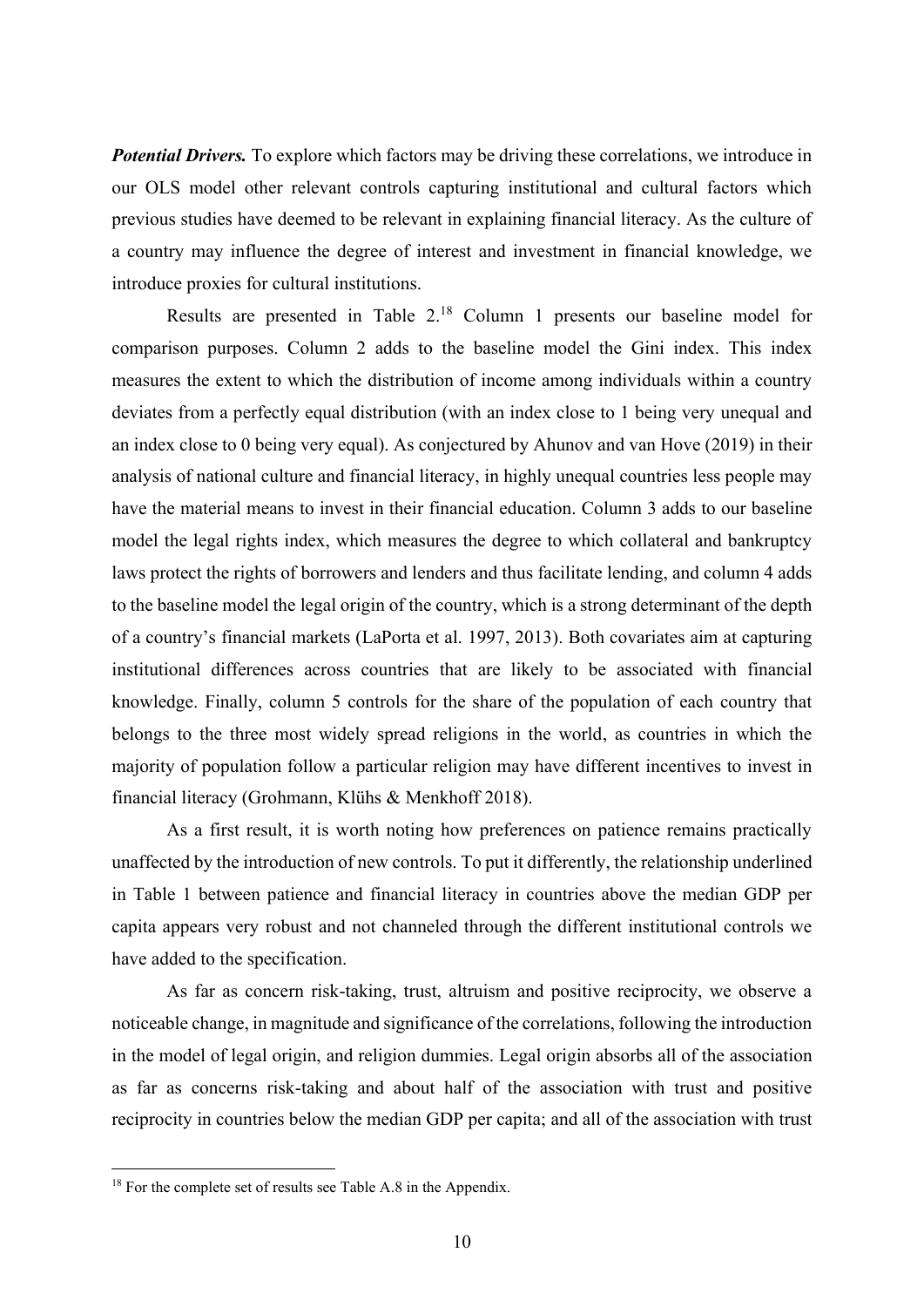in countries above the median. At the same time, the association between altruism and financial knowledge vanishes and that of trust is cut in half in countries below the median GDP per capita when introducing controls for the countries' main religious groups. Appendix Table A.8 suggest that emphasizing traits common among Protestantism would increase financial literacy in countries below the median GDP per capita. Similarly, emphasizing traits common among Scandinavian legal origin would also benefit financial knowledge in impoverished countries. Column 6 in Table 2 reveals that continent dummies absorb most of the correlation between financial literacy and risk-taking, and half of the one between financial literacy and positive reciprocity.

*Subcomponents of Financial Literacy*. As a last step, we try to disentangle which field of knowledge is mostly associated to preferences and analyze the different subcomponents of the financial literacy index. The S&P FL index is composed of four different questions on risk diversification, inflation, numeracy, and interest compounding, with quite different response rates across the countries. For example, the questions on inflation and numeracy are the ones that exhibit the highest response rate, with more than half of the sample answering them correctly, whereas, on average, 60 percent of people exhibit illiteracy as far as concern the risk diversification concept (see Table A.4 in the Appendix). While being correlated with each other (Appendix Table A.5), these questions capture different aspects of financial knowledge, and hence may exhibit heterogeneous relationship with preferences. Table 3 estimates our baseline specification, replacing the overall financial literacy index with the four different subcomponents of the S&P FL index.

Interestingly, inflation does not appear to correlate with any of the GPS preferences. As for the share of population correctly answering the numeracy question, we observe an association with trust, regardless of the country's economic development measured by the GDP per capita.

The subcomponents of the S&P FL index that truly correlates with preferences, however, are the ones related to risk-diversification and interest compounding. Based on estimates from column 10 of Table 3, a one standard deviation increase in the country-level measure of patience is associated with an increase of about 41 percent in the share of people correctly answering the risk-diversification question in countries with GDP per capita above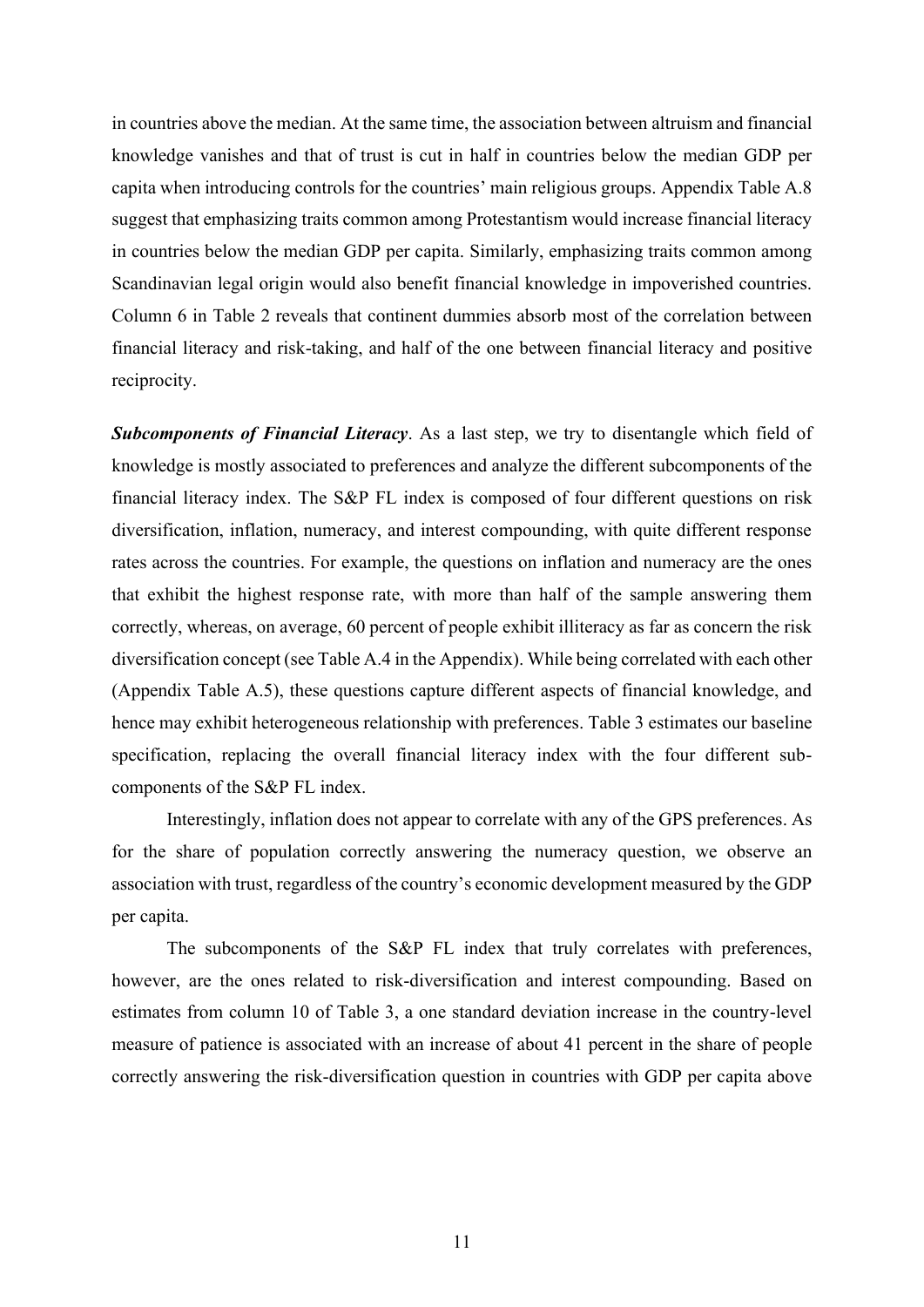the median.<sup>19</sup> Furthermore, the difference by countries' economic development is statistically different from zero at the 1 percent significant level. In contrast, positive reciprocity, altruism and risk-taking are associated with the share of people correctly answering the riskdiversification question only in countries below the GDP sample median, as the effect in countries above the median is not precisely estimated—i.e., the estimated  $(\hat{\beta}_1 + \hat{\beta}_2 + \hat{\beta}_3)$  is not significantly different from zero. In fact, a one standard deviation increase in patience and altruism corresponds to a 21 percent and a 17 percent decrease in the share of correct responses to the risk diversification question. A one standard deviation increase in risk-taking is associated with an 18 percent increase in the share of correct responses to the risk diversification question.<sup>20</sup>

Trust has, like with the general index of financial literacy, a diverging effect according to the economic development: a one standard deviation increase in trust is associated with an increase of about 11 percent in the share of correct responses to the risk diversification question in wealthier countries (significant at the 10 per cent), and with a decrease of 18 percent in impoverished countries (significant at the 1 per cent).<sup>21</sup>

Similarly, based on the estimates of column 8 we observe that, for countries above the median GDP per capita, a one standard deviation increase in patience (trust) is associated with a statistically significant increase of around 22 percent (8 percent) in the share of respondents answering correctly the question on interest compounding.<sup>22</sup> In contrast, in countries below the median, a one standard deviation increase in altruism and trust diminish the share of correct

This is calculated as  $(\hat{\beta}_1 = -0.255) * (Positive Reciprocity_{StDev} = 0.339) = -0.0864$  and is calculated as  $(\hat{\beta}_1 = -0.255) * (Positive Reciprocity_{stDev} = 0.339) = -0.0864$  and  $-0.0864$  and  $-0.0864$  and  $-0.0864$  $\frac{-0.0864}{S\&P}$  Risk Diversification<sub>mean</sub>(0.413)</sub> = -0.2093 for positive reciprocity;  $(\hat{\beta}_1 = -0.205) * (Altruism_{stDev})$ 0.34) = -0.0697 and  $\frac{-0.0697}{S\&P \text{ Risk Diversification}_{mean}(0.413)}$  = -0.1688 for altruism;  $(\hat{\beta}_1 = +0.246)$  \*  $(RiskTaking_{\text{stdev}} = 0.305) = +0.075$  and  $\frac{+0.075}{s\&P \text{ Risk Division}_{\text{mean}}(0.413)} = +0.1817$  for risk-taking measure. <sup>21</sup> This is calculated as  $(\hat{\beta}_1 + \hat{\beta}_2 + \hat{\beta})$ is is calculated as  $(\hat{\beta}_1 + \hat{\beta}_2 + \hat{\beta}_3 = +0.167) * (Trust_{stDev} = 0.281) = +0.0469$  and  $+0.0469$  $\frac{40.0469}{58P}$  Risk Diversification<sub>mean</sub>(0.413) = +0.1136 for countries above the GDP per capita median, and as  $(\hat{\beta}_1 = -0.27) * (Trust_{stDev} = 0.281) = -0.0758$  and  $\frac{-0.0758}{s_{s.}p_{s.}p_{tck} \text{ Diversification}}$  $\frac{-0.0758}{S\&P\ Risk\ Diversification_{mean}(0.413)} = -0.1837$  for countries below the GDP per capita median. 22 The effect mentioned are calculated as follow:  $\frac{(\hat{\beta}_1 + \hat{\beta}_2 + \hat{\beta}_3) * Patience_{stDev}}{s_{\&P\text{ Interest Compounding mean}}} = \frac{0.2707 * 0.373}{0.449} = 0.2248;$  $\frac{(\hat{\beta}_1 + \hat{\beta}_2 + \hat{\beta}_3) * Trust_{stDev}}{Interest compounding_{mean}} = \frac{0.129 * 0.281}{0.449} = 0.0810$  $s_{\&P}$  Interest Compounding mean

<sup>&</sup>lt;sup>19</sup> This is calculated  $\hat{\beta}_1 + \hat{\beta}_2 + \hat{\beta}_3 = +0.455$ ) \* (Patience<sub>stDev</sub> = 0.373) = +0.170 and  $+0.170$  $\frac{+0.170}{S\&P Risk \text{ Diversification}_{mean}(0.413)} = +0.4109.$   $\frac{20}{P}$   $\frac{20}{P}$   $\frac{20}{P}$   $\frac{20}{P} = -0.4109.$   $\frac{20}{P} = -0.4109.$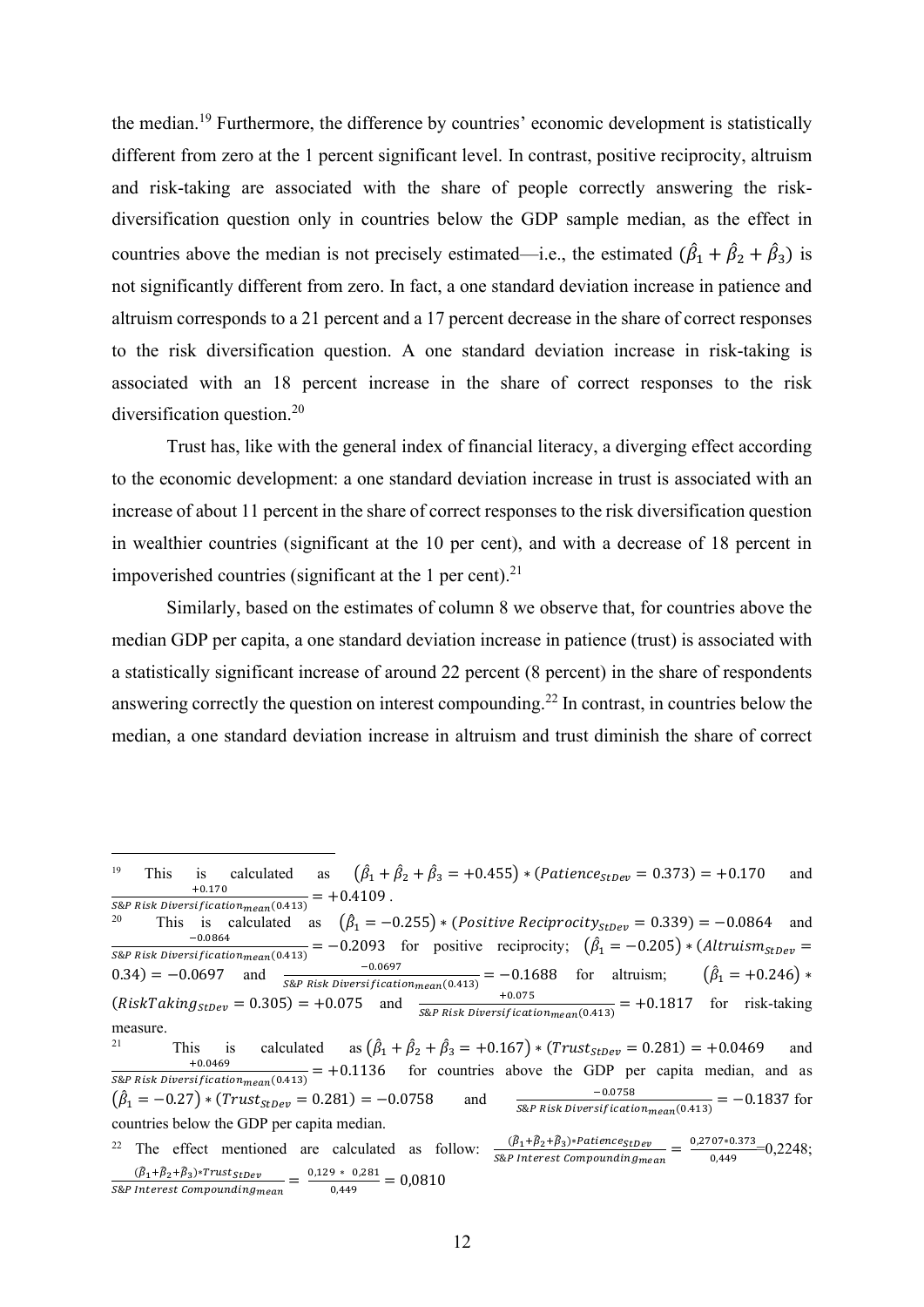response by around 8 percent. At the same time, a one standard deviation increase in positive reciprocity decreases financial literacy by about 10 percent in countries below the median.<sup>23</sup>

#### **4. Conclusion**

While difference in financial literacy across groups and populations exists and are in some case substantial, meaningful cross-country evidence on the topic is scarce. Moreover, preferences and financial literacy are both considered to be important correlates of general well-being in the population, but the interplay between the two has not been widely studied. Merging two global, representative and relatively novel datasets, the Global Preference Survey and the Standard & Poor's Ratings Services Global Financial Literacy Survey, we uncover important differences in the association between financial literacy and preferences by the level of economic development.

In countries below the median GPD per capita, we document a higher level of financial literacy in countries with higher levels of risk-taking, but with lower levels of trust, positive reciprocity, and altruism. Countries' legal origin drives all of the association with risk-taking and about half of the relationship with trust and positive reciprocity. The countries' distribution of major religions drives the association between altruism and financial knowledge. Ultimately our results document that the association between these preferences and financial literacy in countries below the median GPD per capita appears to be driven by the following institutional factors, suggesting that training program and policies emphasizing certain traits associated with Scandinavian legal origin or Protestantism would help improve financial literacy.

Interestingly, patience is only salient in countries above the median GDP per capita, with higher financial literacy in countries with higher level of patience. Importantly, this association is very robust, and it is not driven by a multitude of institutional or cultural factors known to be related to financial literacy. This is somewhat in line with the work of Hanushek et al. (forthcoming) and with the idea that human capital investment decisions are, by nature, intertemporal decisions, and hence inextricably linked to cultural traits, such as time preferences, related to the valuation of present versus future payoffs. The lack of relationship between patience and financial literacy in impoverished countries, and the generally lower level of patience, might be related to the more uncertain horizon that populations in those countries may face.

<sup>&</sup>lt;sup>23</sup> The effect mentioned are calculated as follow:  $\frac{(\hat{\beta}_1)*PositiveReview}{s\&P\text{ interest Compounding} \text{mean}} = \frac{-0.136 \times 0.339}{0.449} = -0.1027;$  $(\widehat{\beta}_1) * Altruism_{StDev}$  $\frac{(\widehat{\beta}_1) * \textit{Altruism}_{StDev}}{\textit{SRP Interest compounding}_{mean}} = \frac{-0.108 * 0.34}{0.449} = -0.0818; \frac{(\widehat{\beta}_1) * \textit{Trust}_{StDev}}{\textit{SRP Interest compound}}$  $\frac{(\beta_1)*Trust_{StDev}}{S\&P\;Interest\; Compounding_{mean}} = \frac{-0.136 * 0.281}{0.449} = -0.0852$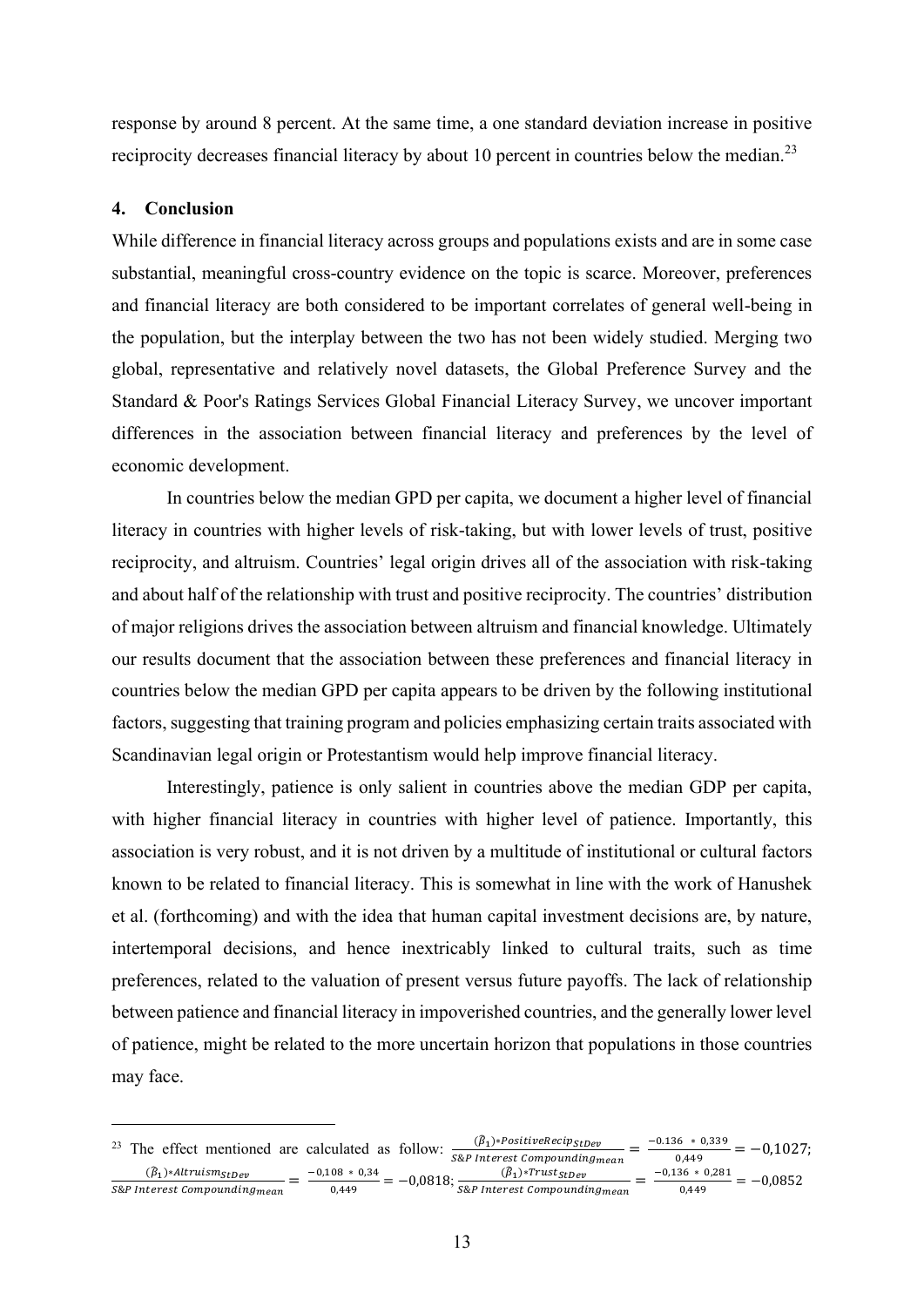The last interesting result of our analysis relates to the differential relationship between preferences and the four sub-components of the financial literacy index. The associations outlined above only emerge when knowledge on risk diversification and interest compounding are taken into account, the two financial literacy questions people struggle the most with (Lusardi& Mitchell 2014).

Overall, our study is, first, underlying the need for additional studies and theories to explain a possible link between financial literacy and the different preferences, in the context of different levels of economic development. Second, it suggests that policies aimed at improving financial literacy should be multi-faceted and take into consideration not only the formal institutional framework where the initiative is promoted, but also the societal and cultural context.

#### **References**

Ahunov, Muzaffarjon, and Leo Van Hove (2020). "National culture and financial literacy: international evidence." *Applied Economics,* 52.21: 2261-2279.

Åkerlund, David, Bart H. H. Golsteyn, Hans Grönqvist, and Lena Lindahl, "Time Discounting and Criminal Behavior," *Proceedings of the National Academy of Sciences*, 113 (2016), 6160– 6165.

Atkinson, Adele, and Flore-Anne Messy (2011). "Assessing financial literacy in 12 countries: an oecd/infe International pilot exercise". *Journal of Pension Economics & Finance*, 10 (4), 657-665.

Barsky, Robert B., F. Thomas Juster, Miles S. Kimball, and Matthew D. Shapiro, "Preference Parameters and Behavioral Heterogeneity: An Experimental Approach in the Health and Retirement Study," *Quarterly Journal of Economics*, 112 (1997), 537–579.

Brown, Martin, Caroline Henchoz, and Thomas Spycher (2018). "Culture and financial literacy: Evidence from a within-country language border." *Journal of Economic Behavior & Organization*, 150: 62-85.

Christelis, Dimitris, Tullio Jappelli, and Mario Padula (2010). "Cognitive abilities and portfolio choice." *European Economic Review*, 54.1: 18-38.

Cupák, Andrej, Fessler, Pirmin, Silgoner, Maria, Ulbrich, Elisabeth (2021). "Exploring differences in financial literacy across countries: the role of individual characteristics and institutions". *Social Indicators Research*, 1-30.

Davoli, Maddalena, and Núria Rodríguez-Planas (2020). "Culture and adult financial literacy: Evidence from the United States." *Economics of Education Review*, 78: 102013.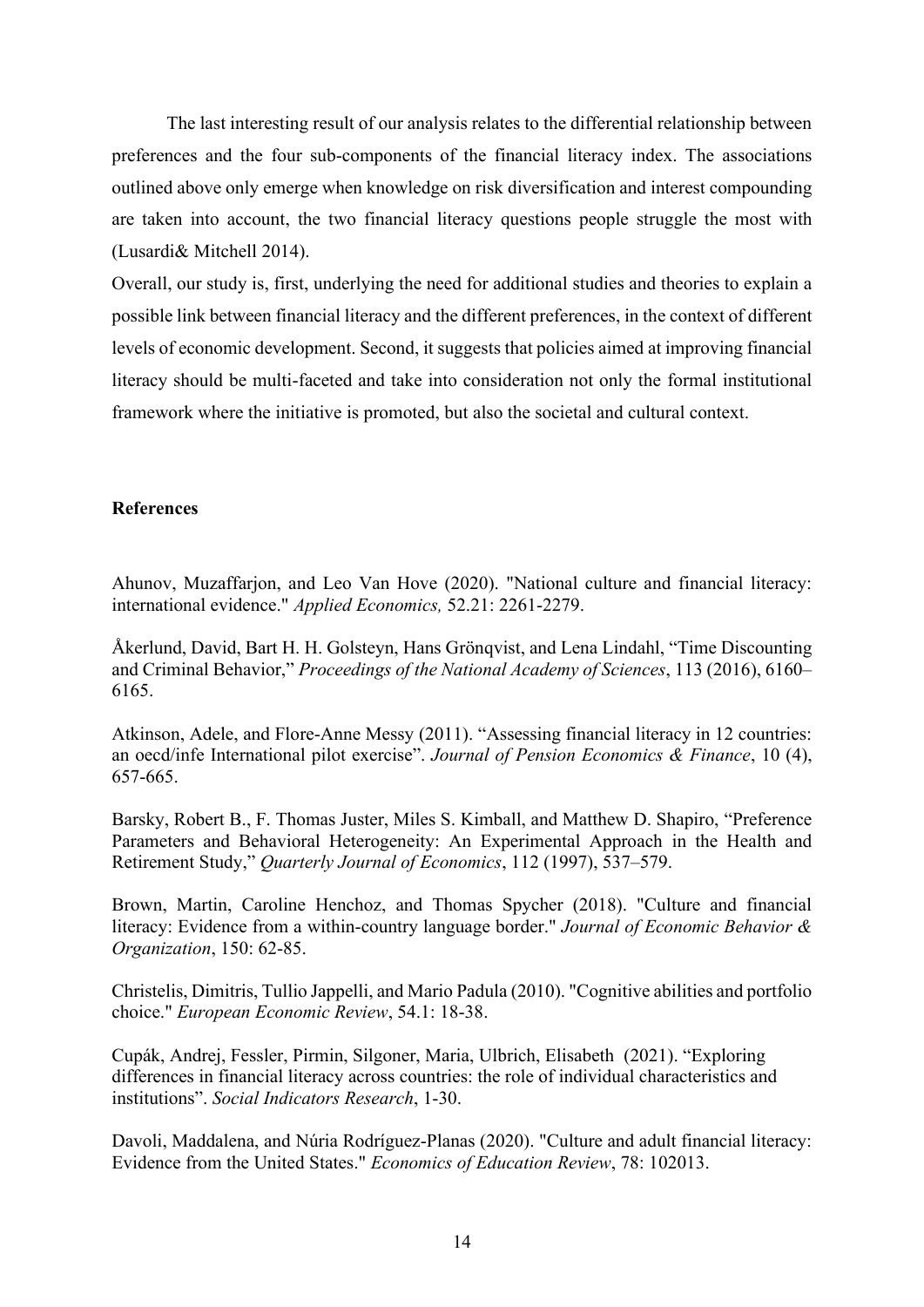De Beckker, Kenneth, Kristof De Witte, and Geert Van Campenhout (2020). "The role of national culture in financial literacy: Cross-country evidence." *Journal of Consumer Affairs*, 54.3: 912-930.

Dohmen, Thomas, Dohmen, Thomas, Enke, Benjamin, Falk, Armin, Huffman, David and Sunde, Uwe (forthcoming) "Patience and comparative development." *Review of Economic Studies*.

Dohmen, Thomas, Falk, Armin, Huffman, David and Sunde, Uwe (2009), "Homo Reciprocans: Survey Evidence on Behavioural Outcomes," *Economic Journal*, 119, 592–612.

Falk, Armin, and Johannes Hermle (2018). "Relationship of gender differences in preferences to economic development and gender equality." *Science,* 362.6412.

Falk, Armin, Anke Becker, Thomas Dohmen, David Huffman, and Uwe. (2018). "Global evidence on economic preferences." *The Quarterly Journal of Economics* 133.4: 1645-1692.

Falk, Armin, Anke Becker, Thomas Dohmen, David Huffman, and Uwe Sunde (2016), "The Preference Survey Module: A Validated Instrument for Measuring Risk, Time, and Social Preferences," IZA Discussion Paper 9674.

Golsteyn, Bart H.H., Hans Grönqvist, and Lena Lindahl (2014), "Adolescent Time Preferences Predict Lifetime Outcomes," *Economic Journal*, 120, F739–F761.

Grohmann, Antonia, Theres Klühs, Lukas Menkhoff (2018). "Does financial literacy improve financial inclusion? Cross country evidence", *World Development*, Volume 111, 2018, Pages 84-96, ISSN 0305-750X,

Hanushek, Eric A and Kinne, Lavinia and Lergetporer, Philipp and Woessmann, Ludger (2020). Culture and student achievement: The intertwined roles of patience and risk-taking. Forthcoming *Economic Journal*.

Hira, Tahira K., Mohamad Fazli Sabri, and Cäzilia Loibl (2013). "Financial socialization's impact on investment orientation and household net worth." *International Journal of Consumer Studies,* 37.1: 29-35.

Jappelli, Tullio (2010). "Economic literacy: An international comparison". *The Economic Journal*, 120 (548), F429-F451.

Klapper, Leora, Annamaria Lusardi, and Peter Van Oudheusden (2015). "Financial literacy around the world." World Bank. Washington DC: World Bank. Klapper, Leora, and Georgios A. Panos (2011). "Financial literacy and retirement planning: the Russian case." *Journal of Pension Economics & Finance*, 10.4: 599-618.

La Porta, Rafael, Lopez-de-Silanes, Florencio, Shleifer, Andrei and Vishny, Robert W. (1997), "Trust in Large Organizations," *American Economic Review*, 87, 333–38.

La Porta, Rafael, Lopez-de-Silanes, Florencio, Shleifer, Andrei and Vishny, Robert W. (2013). "Law and Finance after a Decade of Research." In Handbook of the Economics of Finance,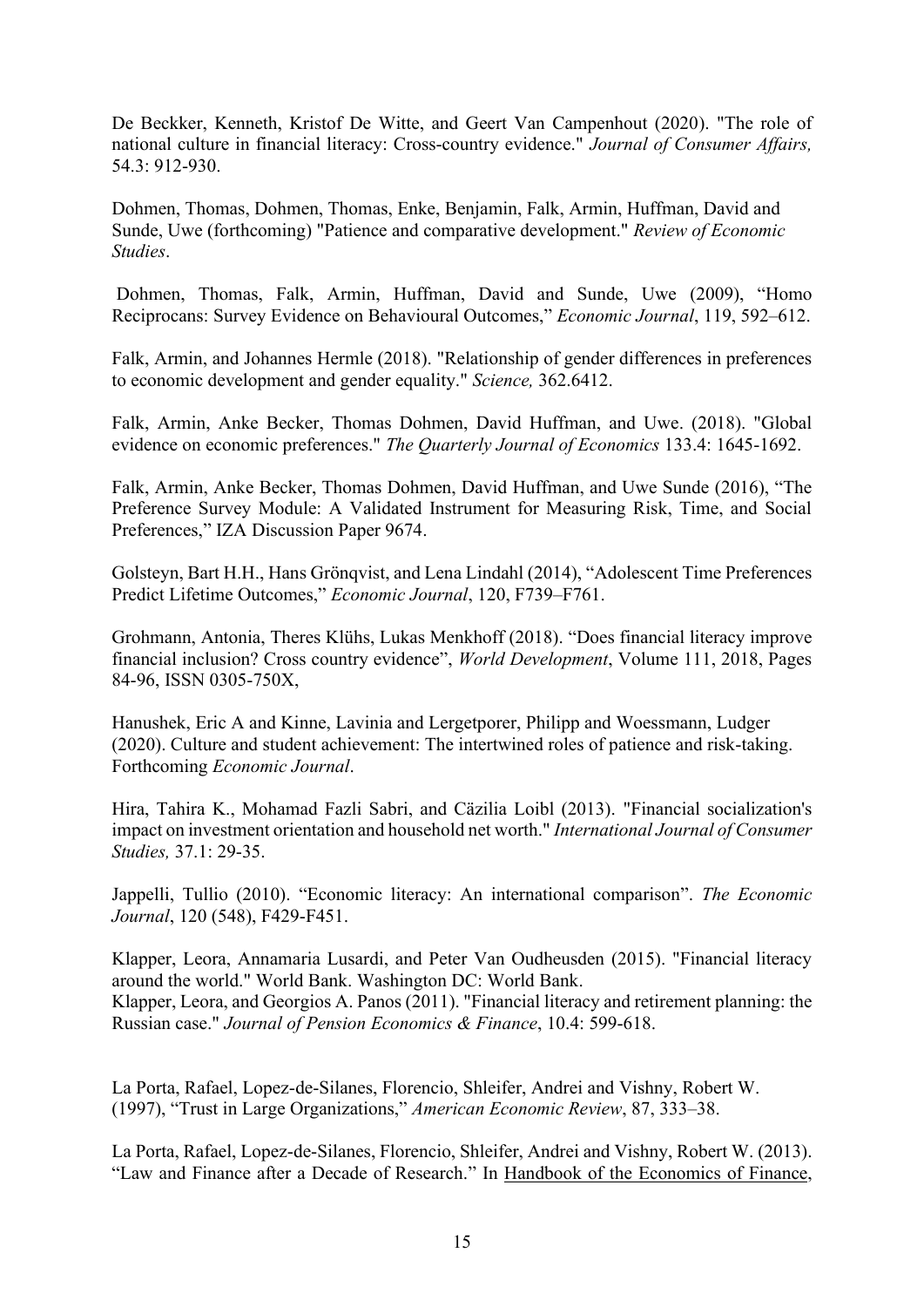edited by G. M. Constantinides, M. Harris, and R. M. Stulz, 425–491. Vols. 2, Part A. Amsterdam, The Netherlands: Elsevier.

Lusardi, Annamaria (2012). "Numeracy, financial literacy, and financial decision-making". *Numeracy: Advancing Education in Quantitative Literacy*, 5 (1).

Lusardi, Annamaria and Olivia S. Mitchell (2007). "Baby boomer retirement security: The roles of planning, financial literacy, and housing wealth". *Journal of monetary Economics*, 54 (1), 205-224.

Lusardi, Annamaria and Olivia S. Mitchell (2008). "Planning and financial literacy: How do women fare?" *American Economic Review*, 98 (2), 413-17.

Lusardi, Annamaria, and Olivia S. Mitchell (2011). "Financial literacy and planning: Implications for retirement wellbeing" No. w17078. National Bureau of Economic Research.

Lusardi, Annamaria, and Olivia S. Mitchell (2014). "The economic importance of financial literacy: Theory and evidence". *Journal of Economic Literature*, 52 (1), 5-44.

Lusardi, Annamaria and Pietro Tufano (2015). "Debt literacy, financial experiences, and overindebtedness". *Journal of Pension Economics & Finance*, 14 (4), 332-368.

Mahdavi, Mahnaz, and Nicholas J. Horton (2014). "Financial knowledge among educated women: Room for improvement." *Journal of Consumer Affairs,* 48.2: 403-417.

Potrafke, Niklas (2019). Risk aversion, patience and intelligence: evidence based on macro data. *Economics Letters*, 178, 116-120.

Skagerlund, Kenny and Lind, Therese and Strömbäck, Camilla and Tinghög, Gustav and Västfjäll, Daniel (2018). "Financial literacy and the role of numeracy–How individuals' attitude and affinity with numbers influence financial literacy." *Journal of behavioral and Experimental Economics*, 74: 18-25.

Tanaka, Tomomi, Colin F. Camerer, and Quang Nguyen (2010), "Risk and Time Preferences: Linking Experimental and Household Survey Data from Vietnam," *American Economic Review*, 100, 557–571.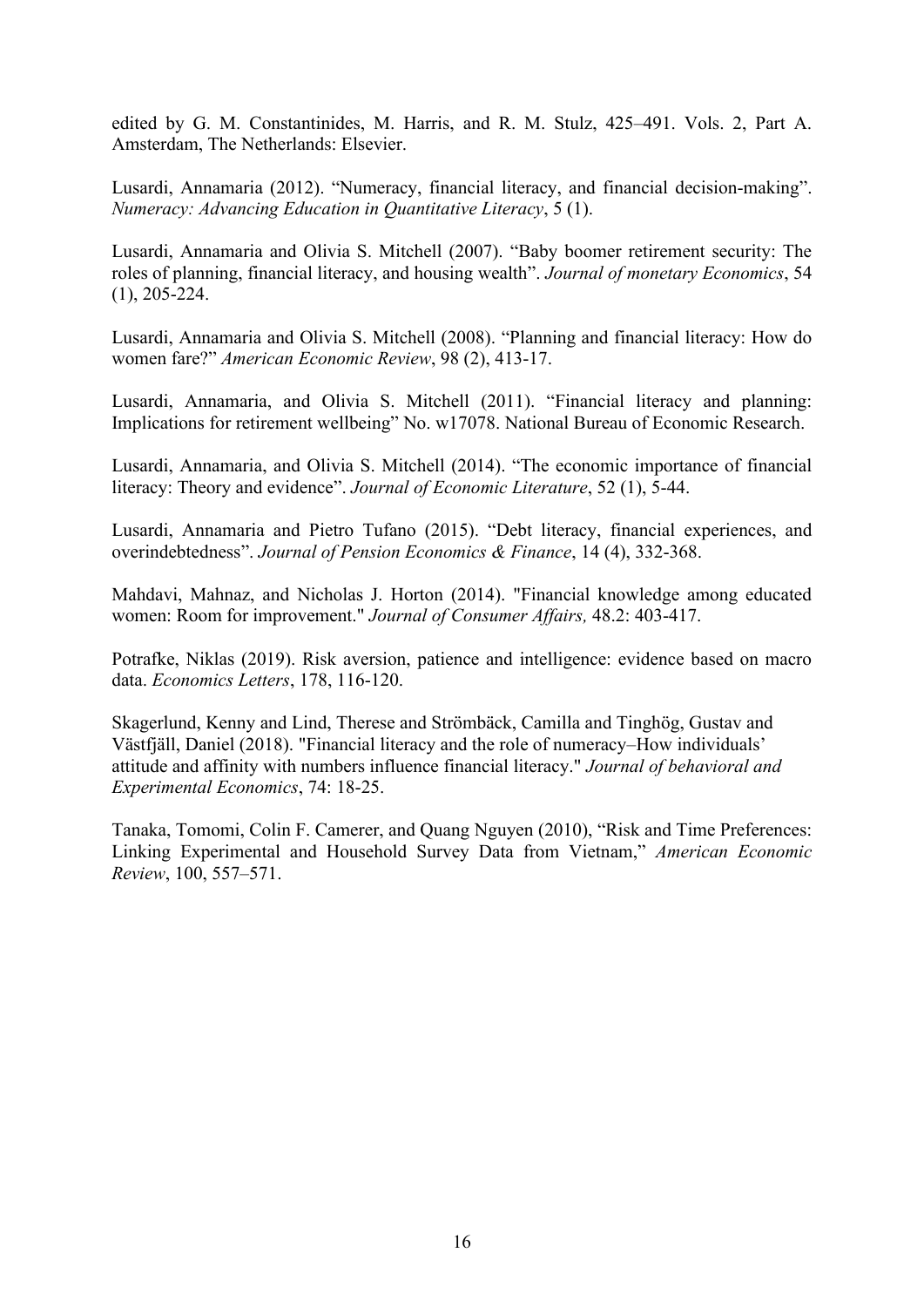### Tables and Figures



Figure 1: Preferences and Financial Literacy, by Whether Below (a) or Above (b) Median GDP Per Capita

Notes: On the x-axis, we plot the percentage of adult population classified as financially literate in each country, according to the *S&P* Financial Literacy Index, on the y-axis the country level value of preferences from the Global Preferences Survey. In (a): countries with GDP pc in PPP below the sample median; in (b) countries with GDP peGDP pc in PPP above the sample median.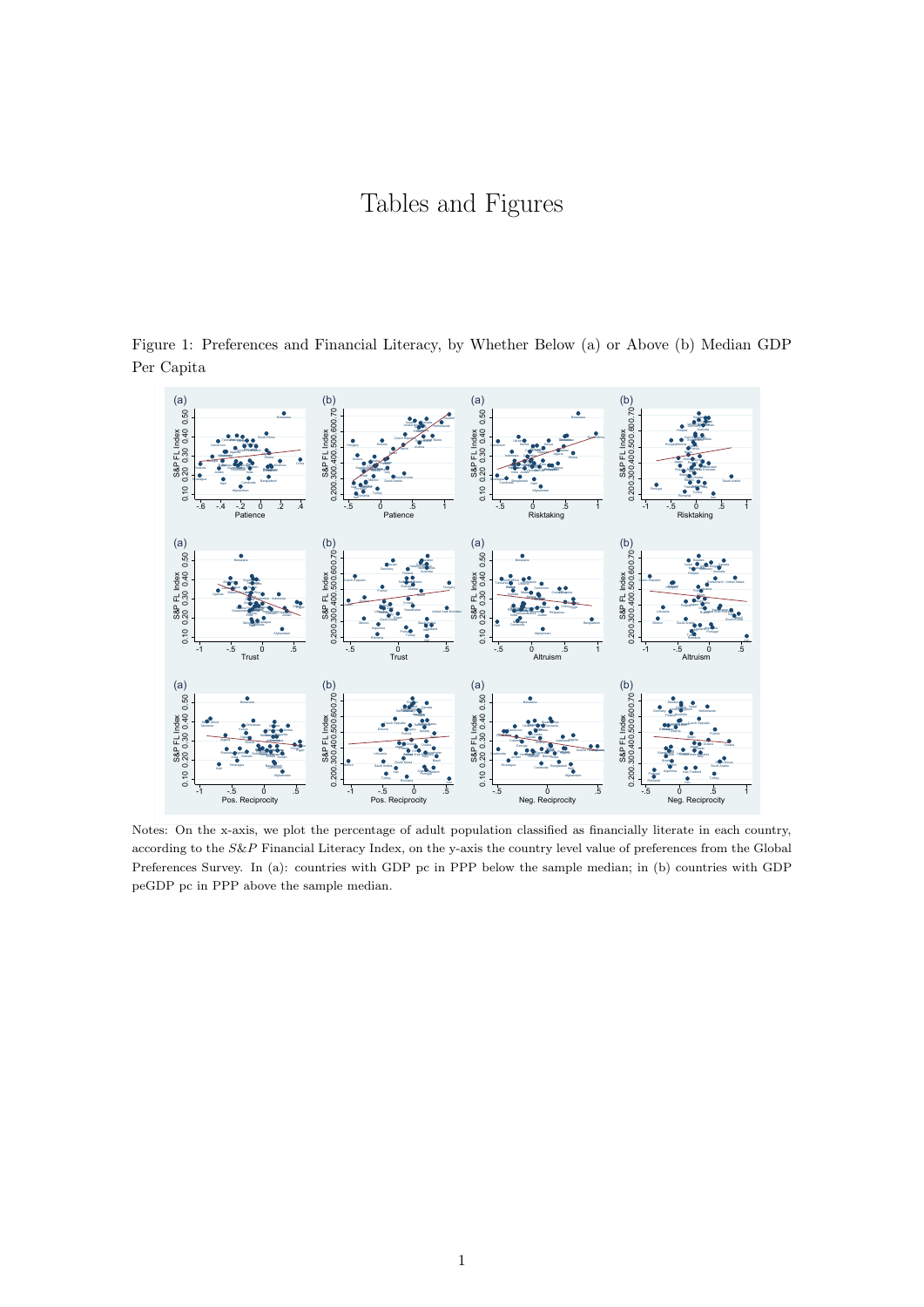<span id="page-20-0"></span>

| Dep.Var.: $S\&P$ FL                    | (1)                 | $10010$ $11$ $1100100$<br>(2) | (3)                   | $\frac{1}{2}$<br>(4)   | (5)                   | (6)                   | (7)                   | (8)                   |
|----------------------------------------|---------------------|-------------------------------|-----------------------|------------------------|-----------------------|-----------------------|-----------------------|-----------------------|
|                                        |                     |                               | Panel A               |                        |                       |                       |                       |                       |
| Patience                               | $0.217***$          | 0.059                         | $0.189***$            | 0.031                  | $0.189***$            | 0.031                 | $0.174***$            | 0.035                 |
| Above median $log(GDP)$                | (0.036)             | (0.060)<br>$0.102***$         | (0.035)               | (0.062)<br>$0.051*$    | (0.036)               | (0.060)<br>$0.054$ *  | (0.033)               | (0.060)<br>$0.046*$   |
|                                        |                     | (0.025)                       |                       | (0.027)                |                       | (0.026)               |                       | (0.026)               |
| Above median $log(GDP) \times Pat$ .   |                     | $0.229***$                    |                       | $0.209***$             |                       | $0.216***$            |                       | $0.186***$            |
| Average schooling                      |                     | (0.070)                       | $0.023***$            | (0.072)<br>$0.016***$  | $0.023***$            | (0.068)<br>$0.018**$  | $0.023***$            | (0.068)<br>$0.018***$ |
|                                        |                     |                               | (0.008)               | (0.006)                | (0.008)               | (0.007)               | (0.007)               | (0.007)               |
| Expected schooling                     |                     |                               | 0.010                 | 0.001                  | 0.010                 | 0.001                 | 0.010                 | 0.002                 |
| Subjective Math skills                 |                     |                               | (0.007)               | (0.006)                | (0.007)<br>0.001      | (0.006)<br>$-0.013$   | (0.007)<br>$-0.001$   | (0.006)<br>$-0.012$   |
|                                        |                     |                               |                       |                        | (0.019)               | (0.020)               | (0.018)               | (0.019)               |
|                                        |                     | $0.112***$                    | Panel B               |                        |                       | $0.104**$             | $0.076*$              |                       |
| Risktaking                             | 0.076<br>(0.048)    | (0.037)                       | $0.078*$<br>(0.040)   | $0.105**$<br>(0.044)   | $0.074*$<br>(0.043)   | (0.046)               | (0.041)               | $0.115***$<br>(0.047) |
| Above median $log(GDP)$                |                     | $0.164***$                    |                       | 0.028                  |                       | 0.026                 |                       | 0.023                 |
| Above median $log(GDP) \times Riskt$ . |                     | (0.029)<br>$-0.056$           |                       | (0.033)<br>$-0.064$    |                       | (0.033)<br>$-0.073$   |                       | (0.030)<br>0.090      |
|                                        |                     | (0.116)                       |                       | (0.096)                |                       | (0.102)               |                       | (0.092)               |
| Average schooling                      |                     |                               | $0.027***$            | $0.023***$             | $0.025***$            | $0.021**$             | $0.026***$            | $0.022***$            |
| Expected schooling                     |                     |                               | (0.009)<br>$0.019**$  | (0.007)<br>$0.014*$    | (0.010)<br>$0.019***$ | (0.008)<br>$0.014*$   | (0.009)<br>$0.019***$ | (0.007)<br>$0.015***$ |
|                                        |                     |                               | (0.008)               | (0.008)                | (0.008)               | (0.008)               | (0.008)               | (0.007)               |
| Subjective Math skills                 |                     |                               |                       |                        | 0.014                 | 0.013                 | 0.012                 | 0.013                 |
|                                        |                     |                               | Panel C               |                        | (0.023)               | (0.023)               | (0.022)               | (0.021)               |
| Trust                                  | $-0.095**$          | $-0.124***$                   | $-0.045$              | $-0.163***$            | $-0.063$              | $-0.169***$           | $-0.067$              | $-0.189***$           |
|                                        | (0.044)             | (0.035)                       | (0.042)               | (0.041)                | (0.042)               | (0.042)               | (0.042)               | (0.046)               |
| Above median $log(GDP)$                |                     | $0.164***$<br>(0.027)         |                       | 0.025<br>(0.034)       |                       | 0.024<br>(0.034)      |                       | 0.023<br>(0.032)      |
| Above median $log(GDP) \times$ Trust   |                     | $0.207**$                     |                       | $0.258***$             |                       | $0.245***$            |                       | $0.257***$            |
|                                        |                     | (0.097)                       |                       | (0.080)                |                       | (0.086)               |                       | (0.079)               |
| Average schooling                      |                     |                               | $0.027***$<br>(0.009) | $0.027***$<br>(0.007)  | $0.023**$<br>(0.010)  | $0.025***$<br>(0.009) | $0.022**$<br>(0.009)  | $0.025***$<br>(0.008) |
| Expected schooling                     |                     |                               | $0.015*$              | 0.012                  | $0.017*$              | 0.013                 | $0.016***$            | $0.013*$              |
|                                        |                     |                               | (0.009)               | (0.008)                | (0.009)               | (0.008)               | (0.008)               | (0.007)               |
| Subjective Math skills                 |                     |                               |                       |                        | 0.030<br>(0.024)      | 0.015<br>(0.022)      | 0.030<br>(0.023)      | 0.016<br>(0.020)      |
|                                        |                     |                               | Panel D               |                        |                       |                       |                       |                       |
| Altruism                               | $-0.077**$          | $-0.040$                      | $-0.080**$            | $-0.125***$            | $-0.087***$           | $-0.120***$           | $-0.085***$           | $-0.130***$           |
| Above median $log(GDP)$                | (0.032)             | (0.039)<br>$0.150***$         | (0.032)               | (0.042)<br>$-0.004$    | (0.030)               | (0.043)<br>$-0.007$   | (0.029)               | (0.045)<br>$-0.011$   |
|                                        |                     | (0.030)                       |                       | (0.033)                |                       | (0.033)               |                       | (0.030)               |
| Above median $log(GDP) \times Altr$ .  |                     | $-0.003$                      |                       | 0.083                  |                       | 0.063                 |                       | 0.078                 |
| Average schooling                      |                     | (0.078)                       | $0.029***$            | (0.066)<br>$0.026***$  | $0.025***$            | (0.071)<br>$0.023***$ | $0.025***$            | (0.067)<br>$0.024***$ |
|                                        |                     |                               | (0.009)               | (0.007)                | (0.009)               | (0.008)               | (0.008)               | (0.008)               |
| Expected schooling                     |                     |                               | $0.017***$            | $0.016*$               | $0.019***$            | $0.016*$              | $0.018***$            | $0.016**$             |
| Subjective Math skills                 |                     |                               | (0.008)               | (0.008)                | (0.008)<br>0.030      | (0.008)<br>0.020      | (0.008)<br>0.030      | (0.007)<br>0.019      |
|                                        |                     |                               |                       |                        | (0.025)               | (0.025)               | (0.024)               | (0.023)               |
|                                        |                     |                               | Panel E               |                        |                       | $-0.127***$           |                       | $-0.135***$           |
| Pos. Recip.                            | $-0.045$<br>(0.037) | $-0.034$<br>(0.036)           | $-0.071**$<br>(0.034) | $-0.128***$<br>(0.039) | $-0.076**$<br>(0.034) | (0.041)               | $-0.076**$<br>(0.032) | (0.042)               |
| Above median $log(GDP)$                |                     | $0.159***$                    |                       | 0.005                  |                       | 0.003                 |                       | $-0.002$              |
| Above median $log(GDP) \times Pos$ Rec |                     | (0.029)<br>0.065              |                       | (0.032)<br>$0.145***$  |                       | (0.032)<br>$0.135*$   |                       | (0.029)<br>$0.142**$  |
|                                        |                     | (0.089)                       |                       | (0.065)                |                       | (0.071)               |                       | (0.066)               |
| Average schooling                      |                     |                               | $0.030***$            | $0.028***$             | $0.027***$            | $0.026***$            | $0.027***$            | $0.028***$            |
| Expected schooling                     |                     |                               | (0.009)<br>$0.018***$ | (0.007)<br>$0.015*$    | (0.009)<br>$0.020**$  | (0.008)<br>$0.016***$ | (0.009)<br>$0.019**$  | (0.007)<br>$0.016***$ |
|                                        |                     |                               | (0.008)               | (0.008)                | (0.008)               | (0.008)               | (0.008)               | (0.007)               |
| Subjective Math skills                 |                     |                               |                       |                        | 0.027                 | 0.012                 | 0.027                 | 0.011                 |
|                                        |                     |                               | Panel F               |                        | (0.024)               | (0.023)               | (0.023)               | (0.021)               |
| Neg Reciprocity                        | $-0.060$            | $-0.085*$                     | $-0.020$              | $-0.059$               | $-0.020$              | $-0.060$              | $-0.022$              | $-0.068$              |
|                                        | (0.051)             | (0.048)                       | (0.046)               | (0.057)                | (0.047)               | (0.060)               | (0.043)               | (0.060)               |
| Above median $log(GDP)$                |                     | $0.164***$<br>(0.031)         |                       | 0.030<br>(0.035)       |                       | 0.028<br>(0.035)      |                       | 0.024<br>(0.032)      |
| Above median $log(GDP) \times Neg$ Rec |                     | 0.050                         |                       | 0.040                  |                       | 0.040                 |                       | 0.052                 |
|                                        |                     | (0.097)                       |                       | (0.089)                |                       | (0.091)               |                       | (0.083)               |
| Average schooling                      |                     |                               | $0.028***$<br>(0.009) | $0.026***$<br>(0.007)  | $0.026**$<br>(0.010)  | $0.023**$<br>(0.009)  | $0.026***$<br>(0.009) | $0.023***$<br>(0.008) |
| Expected schooling                     |                     |                               | $0.016*$              | 0.011                  | $0.017*$              | 0.011                 | $0.017***$            | 0.012                 |
|                                        |                     |                               | (0.009)               | (0.009)                | (0.009)               | (0.009)               | (0.008)               | (0.008)               |
| Subjective Math skills                 |                     |                               |                       |                        | 0.021<br>(0.025)      | 0.018<br>(0.024)      | 0.020<br>(0.023)      | 0.017<br>(0.022)      |
| $\overline{\rm N}$                     | 74                  | 74                            | 74                    | 74                     | 74                    | 74                    | 74                    | 74                    |

Table 1: Financial literacy and Preferences

Note: The dependent variable is the country-level percentage of individuals who have correctly answered 3 out of 4 financial literacy questions in the *S*&*P* survey. All regressions include a constant and robust standard errors (in parenthesis). Odd columns control also for log of GDP pc in PPP. "Above median log(GDP)" is a dummy for countries with GDP pc above the sample median. Columns (7) and (8) report average marginal effects from a logit model. ⇤ *p <* 0*.*1, ⇤⇤ *p <* 0*.*05, ⇤⇤⇤ *p <* 0*.*01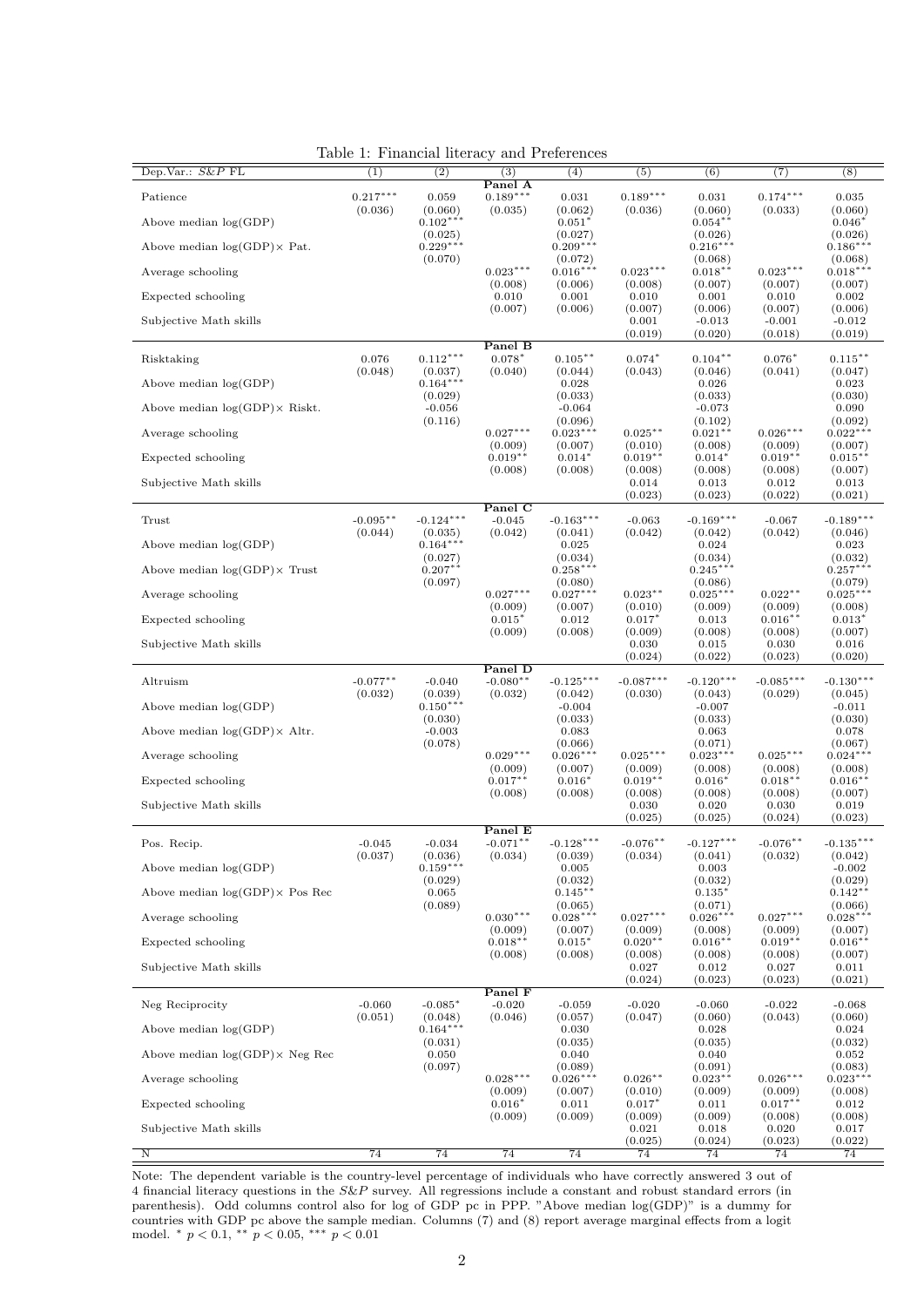|                                                  | $\overline{(1)}$ | $\overline{(2)}$        | $\overline{(3)}$ | (4)         | (5)        | $\overline{(6)}$ |
|--------------------------------------------------|------------------|-------------------------|------------------|-------------|------------|------------------|
| Patience                                         | 0.031            | 0.034                   | 0.037            | $-0.011$    | 0.010      | 0.034            |
|                                                  | (0.060)          | (0.058)                 | (0.059)          | (0.058)     | (0.063)    | (0.041)          |
| Above median $log(GDP)$                          | $0.054**$        | $0.071**$               | $0.058**$        | $0.062**$   | $0.060**$  | $0.068***$       |
|                                                  | (0.026)          | (0.028)                 | (0.028)          | (0.027)     | (0.030)    | (0.024)          |
| Above median $log(GDP) \times$ Patience          | $0.216***$       | $0.232***$              | $0.198***$       | $0.232***$  | $0.202***$ | $0.189***$       |
|                                                  | (0.068)          | (0.069)                 | (0.071)          | (0.068)     | (0.074)    | (0.053)          |
| Risktaking                                       | $0.104**$        | $0.132**$               | $0.117**$        | 0.019       | $0.079*$   | $-0.008$         |
|                                                  | (0.046)          | (0.053)                 | (0.046)          | (0.050)     | (0.043)    | (0.044)          |
| Above median $log(GDP)$                          | 0.026            | 0.043                   | 0.043            | 0.020       | 0.034      | 0.043            |
|                                                  | (0.033)          | (0.043)                 | (0.034)          | (0.031)     | (0.032)    | (0.030)          |
| Above median $log(GDP) \times Risktaking$        | $-0.073$         | $-0.015$                | $-0.070$         | $-0.037$    | $-0.042$   | 0.067            |
|                                                  | (0.102)          | (0.122)                 | (0.090)          | (0.101)     | (0.087)    | (0.094)          |
| <b>Trust</b>                                     | $-0.169***$      | $-0.215***$             | $-0.149***$      | $-0.090*$   | $-0.085*$  | $-0.078*$        |
|                                                  | (0.042)          | (0.055)                 | (0.044)          | (0.048)     | (0.044)    | (0.041)          |
| Above median $log(GDP)$                          | 0.024            | 0.040                   | 0.034            | 0.022       | 0.028      | 0.038            |
|                                                  | (0.034)          | (0.040)                 | (0.035)          | (0.031)     | (0.034)    | (0.030)          |
| Above median $log(GDP) \times$ Trust             | $0.245***$       | $0.328***$              | $0.229**$        | 0.108       | $0.186**$  | $0.166**$        |
|                                                  | (0.086)          | (0.104)                 | (0.088)          | (0.108)     | (0.083)    | (0.075)          |
| Altruism                                         | $-0.120***$      | $-0.133***$             | $-0.113**$       | $-0.098***$ | $-0.069$   | $-0.083*$        |
|                                                  | (0.043)          | (0.049)                 | (0.044)          | (0.036)     | (0.047)    | (0.044)          |
| Above median $log(GDP)$                          | $-0.007$         | 0.001                   | 0.008            | $-0.014$    | 0.001      | 0.020            |
|                                                  | (0.033)          | (0.040)                 | (0.035)          | (0.031)     | (0.032)    | (0.030)          |
| Above median $log(GDP) \times$ Altruism          | 0.063            | 0.090                   | 0.074            | 0.008       | $-0.025$   | 0.023            |
|                                                  | (0.071)          | (0.084)                 | (0.071)          | (0.067)     | (0.072)    | (0.065)          |
| Pos. Reciprocity                                 | $-0.127***$      | $-0.151***$             | $-0.125***$      | $-0.070*$   | $-0.101**$ |                  |
|                                                  |                  |                         |                  |             | (0.041)    | $-0.048$         |
|                                                  | (0.041)<br>0.003 | (0.047)                 | (0.039)          | (0.038)     |            | (0.042)          |
| Above median $log(GDP)$                          |                  | 0.002                   | 0.019            | 0.011       | 0.010      | 0.032            |
|                                                  | (0.032)          | (0.038)                 | (0.033)          | (0.031)     | (0.031)    | (0.031)          |
| Above median $log(GDP) \times Pos$ . Reciprocity | $0.135*$         | $0.133*$                | $0.154**$        | 0.060       | 0.094      | 0.056            |
|                                                  | (0.071)          | (0.079)                 | (0.067)          | (0.073)     | (0.069)    | (0.066)          |
| Neg. Reciprocity                                 | $-0.060$         | $-0.074$                | $-0.054$         | $-0.062$    | $-0.011$   | $-0.056$         |
|                                                  | (0.060)          | (0.066)                 | (0.065)          | (0.044)     | (0.060)    | (0.054)          |
| Above median $log(GDP)$                          | 0.028            | 0.036                   | 0.038            | 0.028       | 0.028      | 0.047            |
|                                                  | (0.035)          | (0.039)                 | (0.037)          | (0.032)     | (0.035)    | (0.031)          |
| Above median $log(GDP) \times Neg$ . Reciprocity | 0.040            | 0.104                   | 0.060            | 0.046       | 0.020      | 0.037            |
|                                                  | (0.091)          | (0.099)                 | (0.092)          | (0.083)     | (0.086)    | (0.079)          |
| Ν                                                | 74               | 66                      | 74               | 73          | 74         | 74               |
| $\overline{\text{GINI}}$                         |                  | $\overline{\mathrm{X}}$ |                  |             |            |                  |
| Legal rights index                               |                  |                         | $\mathbf X$      |             |            |                  |
| Legal Origin                                     |                  |                         |                  | X           |            |                  |
| Religion                                         |                  |                         |                  |             | X          |                  |
| Continent dummies                                |                  |                         |                  |             |            | X                |

Table 2: Financial literacy and Preferences: additional controls

Note: The dependent variable is the country-level percentage of individuals who have correctly answered 3 out of 4 financial literacy questions in the *S*&*P* survey. All regressions include a constant, controls for education and math skills and robust standard errors (in parenthesis). "Above median log(GDP)" is a dummy for countries with GDP pc above the sample median.  $p < 0.1$ ,  $p < 0.05$ ,  $p > 0.01$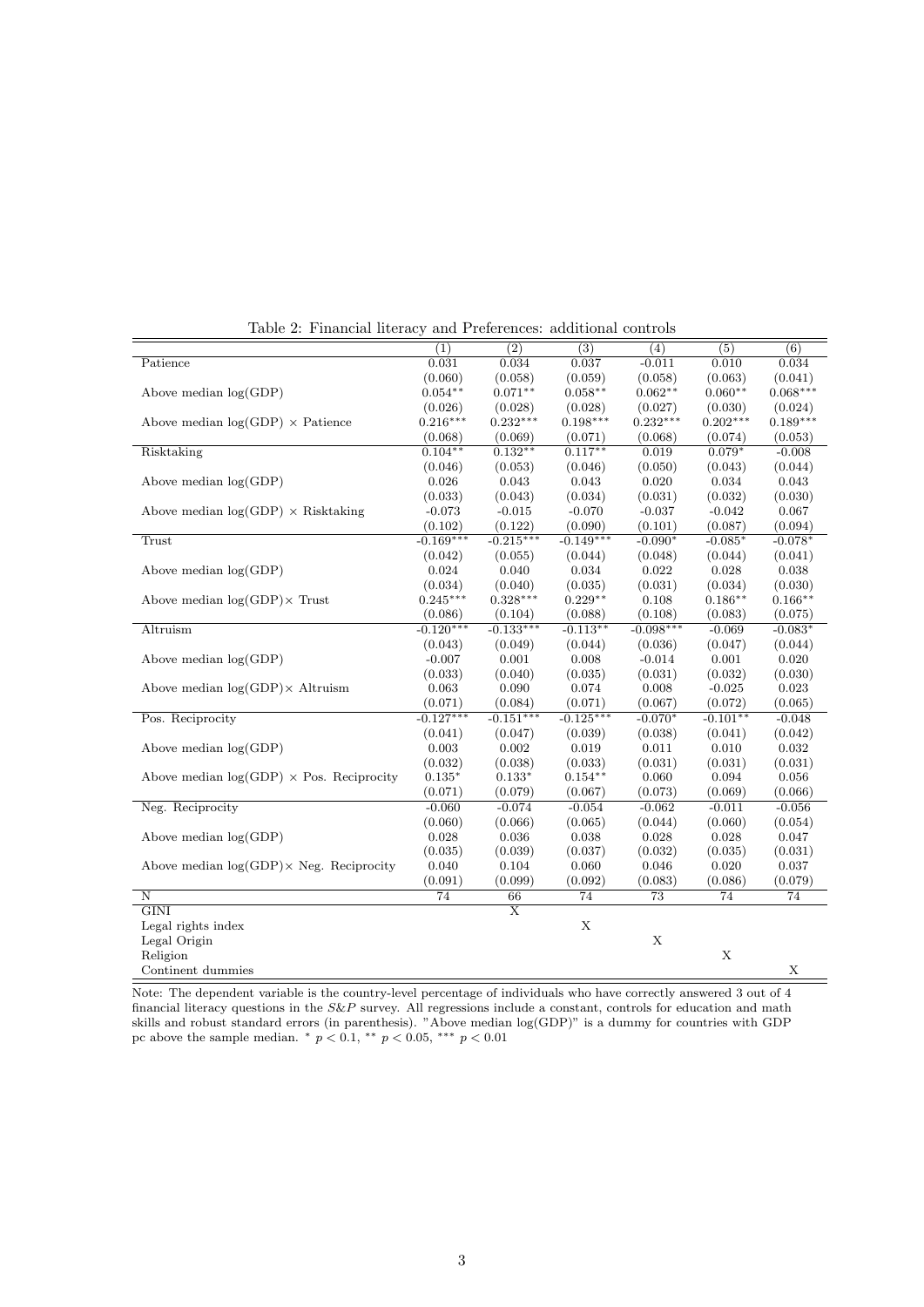|                                                        |                     | Table 3: Financial literacy sub-questions and Preferences |                        |                        |                     |                      |                       |                       |                                                |                       |
|--------------------------------------------------------|---------------------|-----------------------------------------------------------|------------------------|------------------------|---------------------|----------------------|-----------------------|-----------------------|------------------------------------------------|-----------------------|
|                                                        | Ξ                   | $\widehat{\mathfrak{D}}$                                  | $\widehat{\mathbf{e}}$ | $\widehat{\mathbb{E}}$ | ව                   | $\widehat{\circ}$    | $(\mathcal{I})$       | $\circled{s}$         | $\left( \begin{matrix} 9 \end{matrix} \right)$ | (10)                  |
|                                                        | Fin.                | Literacy                                                  | Inflation              |                        |                     | Numeracy             |                       | Interest              |                                                | Risk-diversification  |
| Patience                                               | $0.189***$          | 0.031                                                     | $-0.038$               | $-0.062$               | $0.061*$            | 0.021                | $\overline{0.211***}$ | 0.088                 | $0.273***$                                     | 0.040                 |
|                                                        | (0.036)             | (0.060)                                                   | (0.030)                | (0.072)                | (0.033)             | (0.052)              | (0.037)               | (0.079)               | (0.042)                                        | (0.093)               |
| Above median $log(GDP)$                                |                     | $0.054***$<br>(0.026)                                     |                        | (0.031)<br>$-0.014$    |                     | (0.029)<br>0.014     |                       | (0.032)<br>0.018      |                                                | $0.094***$<br>(0.040) |
| Above median $\log(\text{GDP}) \times \text{Patience}$ |                     | $0.216***$                                                |                        | 0.032                  |                     | 0.053                |                       | $0.164*$              |                                                | $0.321***$            |
|                                                        |                     | (0.068)                                                   |                        | (0.078)                |                     | (0.059)              |                       | (0.086)               |                                                | (0.098)               |
| Risktaking                                             | (0.043)<br>$0.074*$ | $0.104**$<br>(0.046)                                      | (0.033)<br>$-0.041$    | (0.044)<br>$-0.044$    | (0.031)<br>$-0.008$ | (0.037)<br>0.018     | (0.056)<br>0.081      | (0.064)<br>0.084      | $0.188***$<br>(0.052)                          | $0.246***$<br>(0.069) |
| Above median $log(GDP)$                                |                     | 0.026                                                     |                        | $-0.021$               |                     | 0.003                |                       | $-0.002$              |                                                | 0.060                 |
|                                                        |                     | (0.033)                                                   |                        | (0.029)                |                     | (0.030)              |                       | (0.033)               |                                                | (0.044)               |
| Above median $log(GDP) \times Risktaking$              |                     | $-0.073$<br>(0.102)                                       |                        | (0.065)<br>0.003       |                     | (0.074)<br>$-0.067$  |                       | (0.118)<br>$-0.004$   |                                                | (0.120)<br>$-0.145$   |
| $_{\rm{frust}}$                                        | $-0.063$            | $0.169**$                                                 | 0.020                  | 0.035                  | $-0.087**$          | $0.139**$            | $-0.009$              | $0.136*$              | $-0.115$                                       | $-0.270**$            |
|                                                        | (0.042)             | (0.042)                                                   | (0.045)                | (0.060)                | (0.040)             | (0.043)              | (0.045)               | (0.053)               | (0.061)                                        | (0.068)               |
| Above median $log(GDP)$                                |                     | 0.024                                                     |                        | $-0.017$               |                     | 0.011                |                       | $-0.009$              |                                                | 0.051                 |
| Above median $log(GDP) \times Trust$                   |                     | $0.245***$<br>(0.034)                                     |                        | (0.029)<br>$-0.050$    |                     | (0.029)<br>0.113     |                       | $0.274***$<br>(0.034) |                                                | $0.387***$<br>(0.052) |
|                                                        |                     | (0.086)                                                   |                        | (0.083)                |                     | (0.073)              |                       | (0.091)               |                                                | (0.119)               |
| Altruism                                               | $-0.087**$          | $-0.120**$                                                | $-0.016$               | 0.024                  | $-0.059**$          | $-0.040$             | $-0.045$              | $0.108**$             | $-0.114***$                                    | $-0.205**$            |
|                                                        | (0.030)             | (0.043)                                                   | (0.029)                | (0.045)                | (0.027)             | (0.036)              | (0.031)               | (0.052)               | (0.041)                                        | (0.072)               |
| Above median $log(GDP)$                                |                     | $-0.007$                                                  |                        | $-0.021$               |                     | $-0.012$             |                       | $-0.027$              |                                                | 0.009                 |
| Above median $log(GDP) \times$ Altruism                |                     | (0.033)<br>0.063                                          |                        | (0.030)<br>$-0.088$    |                     | (0.030)<br>$-0.038$  |                       | (0.036)<br>0.112      |                                                | (0.052)<br>$0.183*$   |
|                                                        |                     | (0.071)                                                   |                        | (0.058)                |                     | (0.055)              |                       | (0.078)               |                                                | (0.094)               |
| Pos. Reciprocity                                       | $-0.076**$          | $-0.127**$                                                | 0.016                  | 0.000                  | $-0.025$            | $-0.014$             | $-0.062*$             | $-0.136**$            | $-0.169***$                                    | $-0.255**$            |
|                                                        | (0.034)             | (0.041)                                                   | (0.034)                | (0.052)                | (0.027)             | (0.036)              | (0.037)               | (0.048)               | (0.050)                                        | (0.062)               |
| Above median $log(GDP)$                                |                     | (0.032)<br>0.003                                          |                        | (0.032)<br>$-0.014$    |                     | (0.030)<br>$0.001\,$ |                       | (0.034)<br>$-0.025$   |                                                | (0.044)<br>0.007      |
| Above median $log(GDP) \times Pos$ . Reciprocity       |                     | $0.135*$                                                  |                        | 0.032                  |                     | $-0.017$             |                       | $0.179**$             |                                                | $0.224**$             |
|                                                        |                     | (0.071)                                                   |                        | (0.067)                |                     | (0.061)              |                       | (0.070)               |                                                | (0.092)               |
| Neg Reciprocity                                        | $-0.020$            | $-0.060$                                                  | 0.047                  | $\frac{121}{5}$        | 0.005               | $-0.004$             | $-0.051$              | $0.160**$             | $-0.050$                                       | $-0.146$              |
| Above median $log(GDP)$                                | (0.047)             | (0.060)<br>0.028                                          | (0.040)                | (0.065)<br>$-0.028$    | (0.036)             | (0.060)<br>0.007     | (0.052)               | (0.078)<br>0.005      | (0.067)                                        | (0.094)<br>0.061      |
|                                                        |                     | (0.035)                                                   |                        | (0.029)                |                     | (0.031)              |                       | (0.036)               |                                                | (0.051)               |
| Above median $log(GDP) \times Neg$ Reciprocity         |                     | 0.040                                                     |                        | $-0.119$               |                     | $-0.009$             |                       | 0.159                 |                                                | 0.124                 |
|                                                        |                     | (0.091)                                                   |                        | (0.086)                |                     | (0.080)              |                       | (0.103)               |                                                | (0.132)               |
| z                                                      | 74                  | 74                                                        | $\overline{7}$         | 74                     | 74                  | 74                   | 74                    | $\overline{7}$        | 74                                             | $\overline{14}$       |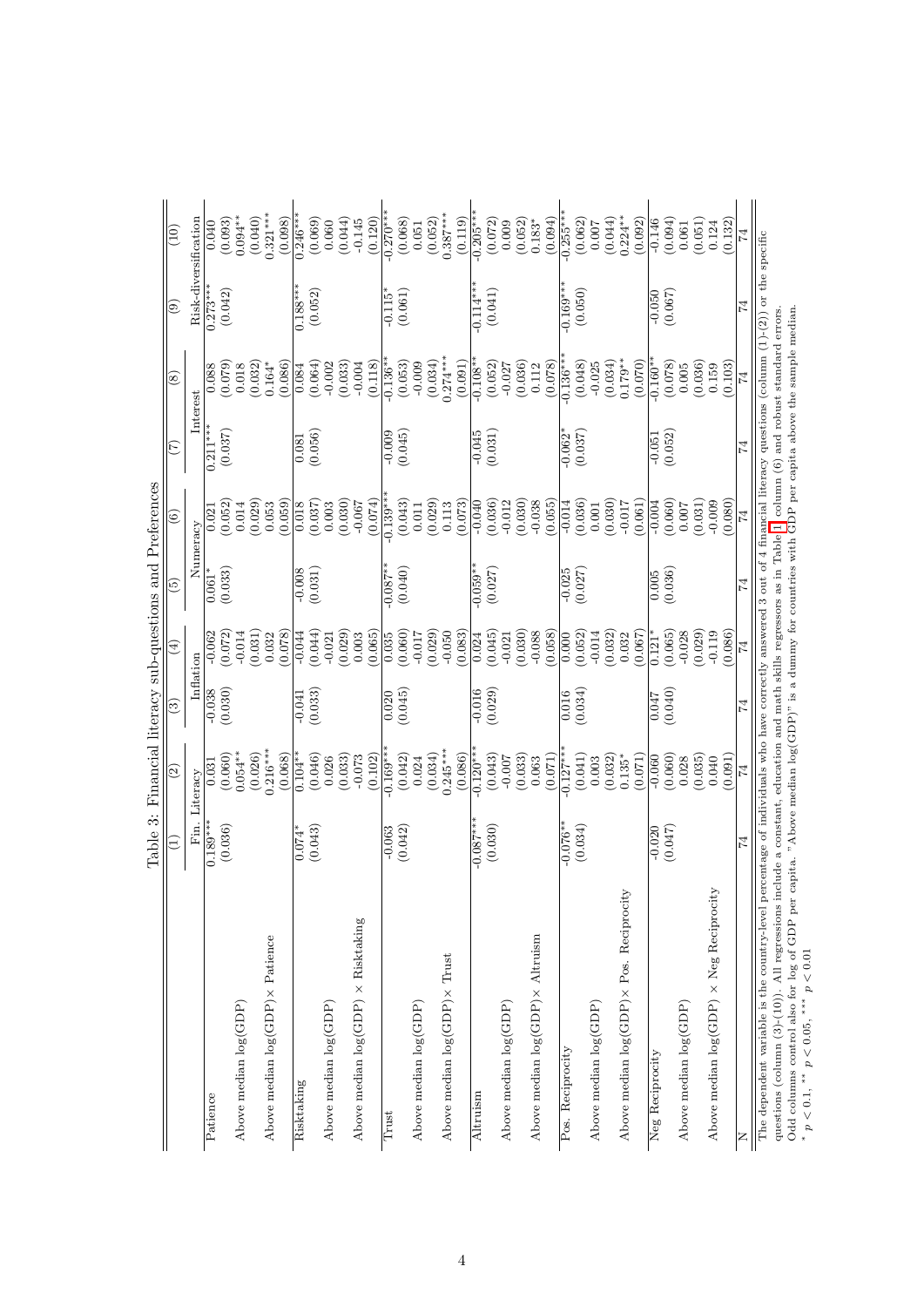# Appendices

| Preference                  | Question                                                            |
|-----------------------------|---------------------------------------------------------------------|
| <b>Time</b>                 | Combination of: (a) a quantitative survey measure which consists    |
| Preference/Patience         | of a series of five interdependent hypothetical binary choices be-  |
|                             | tween immediate and delayed financial rewards. In each of the five  |
|                             | questions, participants had to decide between receiving a payment   |
|                             | today or larger payments in 12 months; (b) a qualitative measure    |
|                             | of patience, given by the respondent' self-assessment regarding     |
|                             | their willingness to wait on an 11-point Likert scale, asking "how  |
|                             | willing are you to give up something that is beneficial for you     |
|                             | today in order to benefit more from that in the future?"            |
| <b>Risk Preference</b>      | Elicited through roughly equally weighted (a) series of five binary |
|                             | choices, between a fixed lottery, in which the individual could win |
|                             | x or zero, and varying sure payments, y. Choice of the lottery      |
|                             | resulted in an increase of the sure amount being offered in the     |
|                             | next question, and vice versa, thereby zooming in around the in-    |
|                             | dividual's certainty equivalent; (b) a qualitative question         |
| <b>Positive Reciprocity</b> | Respondents' propensities to act in a positively reciprocal way     |
|                             | were measured using (a) a choice scenario in which they were        |
|                             | asked to imagine that they got lost in an unfamiliar area and that  |
|                             | a stranger – when asked for directions – offered to take them to    |
|                             | their destination. Respondents were then asked which out of six     |
|                             | presents (worth between 5 and 30 euros, or the respective country-  |
|                             | specific equivalents) they would give to the stranger as a "thank   |
|                             | you"; (b) a self-assessment about how willing they are to return a  |
|                             | favor on an 11-point Likert scale. The items were roughly equally   |
|                             | weighted                                                            |
| <b>Negative Reciprocity</b> | Elicited through three self-assessments, roughly equally weighted,  |
|                             | on (a) how willing respondents are to take revenge if they are      |
|                             | treated very unjustly, even if doing so comes at a cost (Likert     |
|                             | scale, $0-10$ ; (b) respondents' willingness to punish someone for  |
|                             | unfair behavior towards themselves or (c) towards a third person.   |
|                             | This last item captures prosocial punishment and hence a concept    |
|                             | akin to norm enforcement                                            |
| Altruism                    | Roughly equally weighted combination of (a) one qualitative ask-    |
|                             | ing respondents how willing they would be to give to good causes    |
|                             | without expecting anything in return on an 11-point scale; (b)      |
|                             | a quantitative scenario which depicted a situation in which the     |
|                             | respondent unexpectedly received 1,000 euros and asked them to      |
|                             | state how much of this amount they would donate.                    |
| <b>Trust</b>                | One item which asked respondents whether they assume that           |
|                             | other people only have the best intentions (Likert scale, 0-10)     |

Table A.1: Financially Literacy Questions in the 2014 Standard & Poor's Ratings Services Global Financial Literacy Survey

Source: The Global Preference Survey, <https://www.briq-institute.org/global-preferences/about>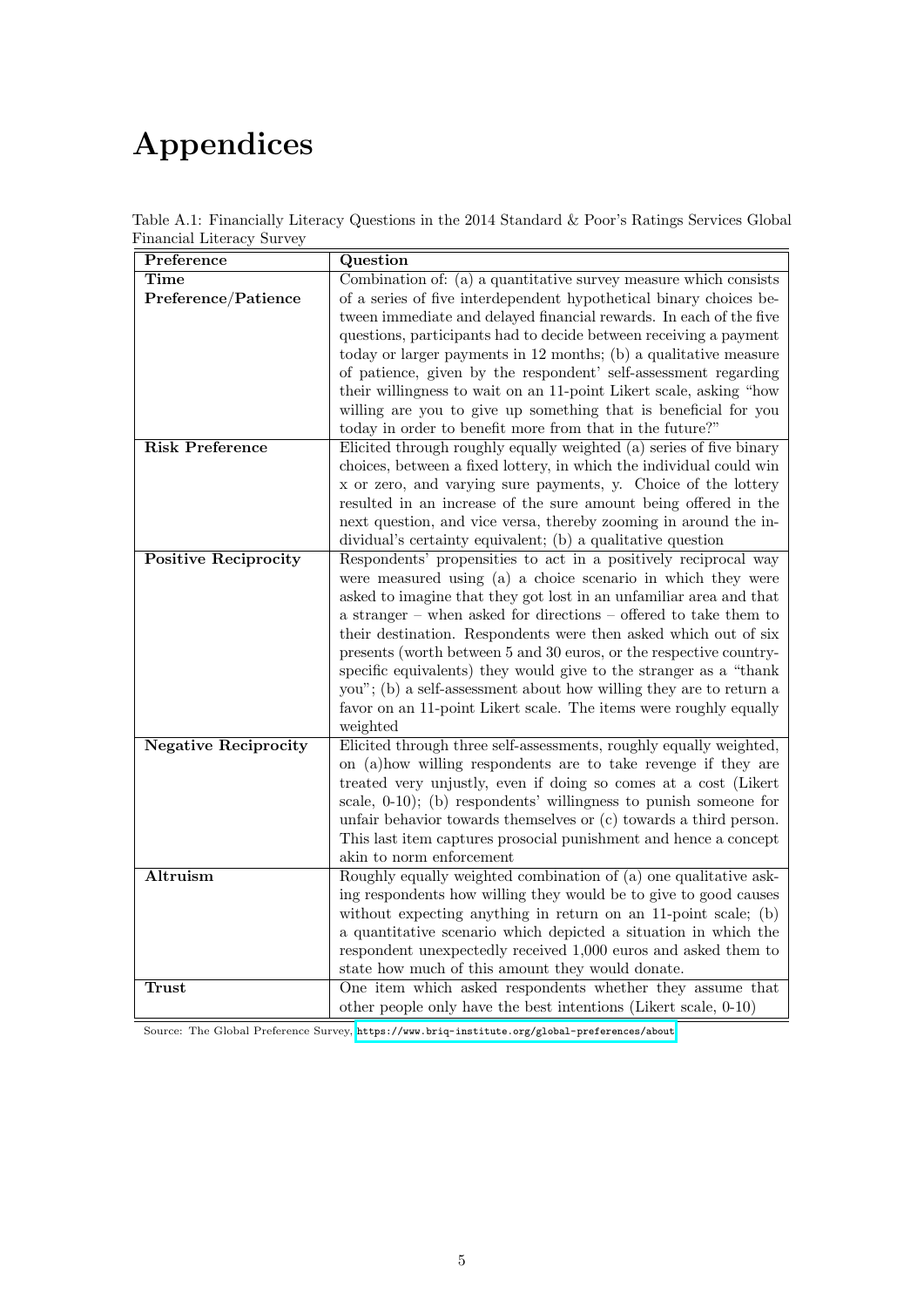| Concept                     | Question                                         | Possible answers                       |
|-----------------------------|--------------------------------------------------|----------------------------------------|
| <b>Risk Diversification</b> | Suppose you have some money. Is it safer to      | business or invest-<br>one             |
|                             | put your money into one business or invest-      | ment; multiple businesses              |
|                             | ment, or to put your money into multiple busi-   | investments;<br>don't<br><sub>or</sub> |
|                             | nesses or investments?                           | know; refused to answer                |
| <b>Inflation</b>            | Suppose over the next 10 years the prices of     | less; the same; more; don't            |
|                             | the things you buy double. If your income also   | know; refused to answer                |
|                             | doubles, will you be able to buy less than you   |                                        |
|                             | can buy today, the same as you can buy today,    |                                        |
|                             | or more than you can buy today?                  |                                        |
| <b>Compound Interest</b>    | Suppose you put money in the bank for two        | don't<br>the same;<br>more:            |
|                             | years and the bank agrees to add 15 percent      | know; refused to answer                |
|                             | per year to your account. Will the bank add      |                                        |
|                             | more money to your account the second year       |                                        |
|                             | than it did the first year, or will it add the   |                                        |
|                             | same amount of money both years?                 |                                        |
|                             |                                                  |                                        |
|                             | Suppose you had 100 US dollars in a savings      | more than 150 dollars; ex-             |
|                             | account and the bank adds 10 percent per year    | actly 150 dollars; less than           |
|                             | to the account. How much money would you         | 150 dollars; don't know;               |
|                             | have in the account after 5 years if you did not | refused to answer                      |
|                             | remove any money from the account?               |                                        |
| <b>Numeracy</b>             | Suppose you need to borrow 100 US dollars.       | 105 US dollars; 100 US                 |
|                             | Which is the lower amount to pay back: 105       | dollars plus three percent;            |
|                             | US dollars or 100 US dollars plus three per-     | don't know; refused to an-             |
|                             | cent?                                            | swer                                   |

Table A.2: Financially Literacy Questions in the 2014 Standard & Poor's Ratings Services Global Financial Literacy Survey

Source: The 2014 Standard & Poor's Ratings Services Global Financial Literacy Survey (Klapper et al., 2015).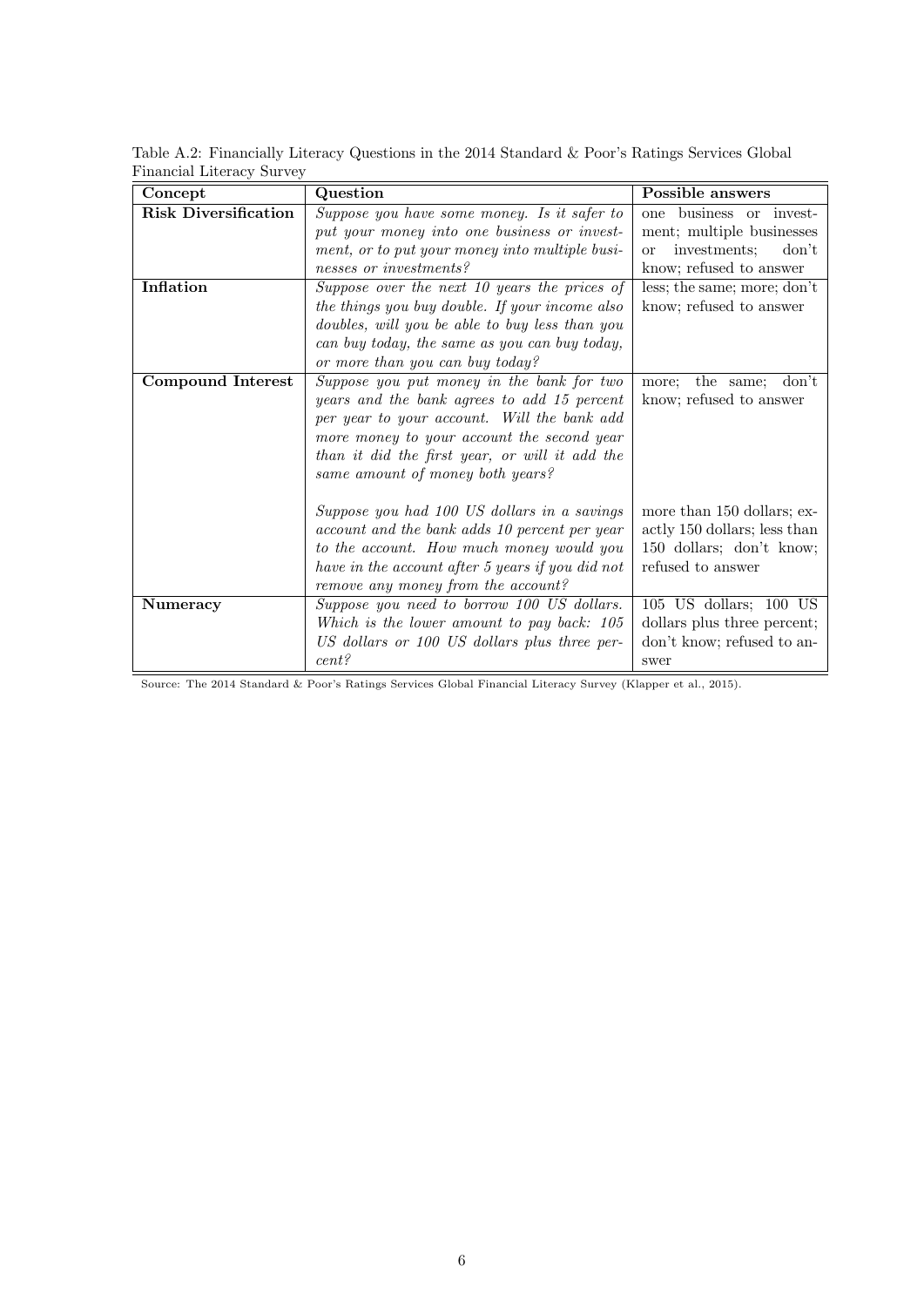| Variable                  | <b>Definition and Source</b>                                                                                                                                                                                                                                                                                                                                                                                                                                      |
|---------------------------|-------------------------------------------------------------------------------------------------------------------------------------------------------------------------------------------------------------------------------------------------------------------------------------------------------------------------------------------------------------------------------------------------------------------------------------------------------------------|
| Average Schooling         | One of the components of the education dimension<br>in the Human Development Index. It is the average<br>years of schooling for adults aged 25 years and more.<br>Source: United Nations Development Program                                                                                                                                                                                                                                                      |
| <b>Expected Schooling</b> | One of the components of the education dimension in<br>the Human Development Index. It provides the ex-<br>pected years of schooling for children of school enter-<br>ing age. Source: United Nations Development Pro-<br>gram                                                                                                                                                                                                                                    |
| Subjective Math Skills    | Self-reported proxy for cognitive skills derived by<br>asking people to assess themselves regarding the<br>statement "I am good at math" on an 11-point Likert<br>scale. Source: Global Preferences Survey                                                                                                                                                                                                                                                        |
| <b>GINI</b>               | It measures the extent to which the distribution of<br>income (or, in some cases, consumption expenditure)<br>among individuals or households within an economy<br>deviates from a perfectly equal distribution. A Gini<br>index of 0 represents perfect equality, while an index<br>of 100 implies perfect inequality. Here I take the av-<br>erage of all the GINI coefficients available from 2001<br>to 2005. Source: World Bank Development Indica-<br>tors. |
| Legal Right Index         | It measures the degree to which collateral and<br>bankruptcy laws protect the rights of borrowers and<br>lenders and thus facilitate lending. The index ranges<br>from $0$ to $10$ , with higher scores indicating that<br>these laws are better designed to expand access to<br>credit. We use the 2004–2005 average index. Source:<br>Warnock $&$ Warnok (2008)                                                                                                 |
| Legal Origin              | Identifies the legal origin of the Company Law or<br>Commercial Code of each country. There are five<br>possible origins: $(1)$ English Common Law; $(2)$<br>French Commercial Code; (3) German Commercial<br>Code; (4) Scandinavian Commercial Code; and (5)<br>Socialist/Communist laws. Source: "The Quality of<br>Government" LaPorta et al. (1999)                                                                                                           |

|  |  |  | Table A.3: Definitions and Sources of Country-level Variables |  |
|--|--|--|---------------------------------------------------------------|--|
|--|--|--|---------------------------------------------------------------|--|

*Continues on next page*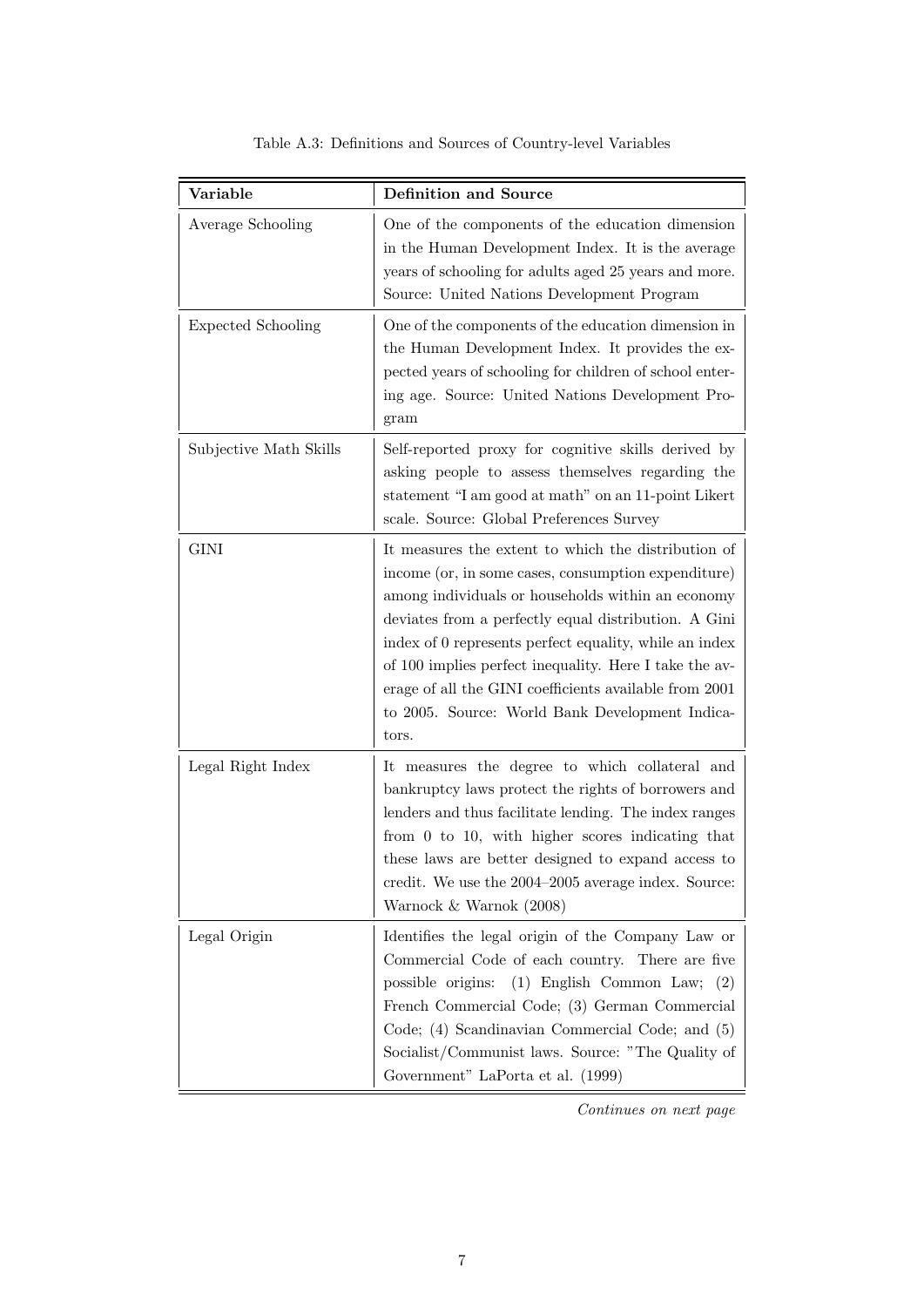| Variable | <b>Definition and Source</b>                                                                                                                                                                                                                                                                                                                                                                                                                                                                                                                                                                                                                                                                                    |
|----------|-----------------------------------------------------------------------------------------------------------------------------------------------------------------------------------------------------------------------------------------------------------------------------------------------------------------------------------------------------------------------------------------------------------------------------------------------------------------------------------------------------------------------------------------------------------------------------------------------------------------------------------------------------------------------------------------------------------------|
| Religion | Identifies the percentage of the population of each<br>country that belonged to the three most widely<br>spread religions in the world. For countries of re-<br>cent formation, the data is available for 2000. The<br>numbers are in percent (scale from $0$ to $1$ ). The three<br>religions identified here are: $(1)$ Roman Catholic; $(2)$<br>Protestant; and (3) Muslim. The residual is called<br>"other religions". Sources: CIA World Factbook<br>2000                                                                                                                                                                                                                                                 |
| log(GDP) | Per capita values for gross domestic product (GDP)<br>expressed in current international dollars converted<br>by purchasing power parity (PPP) conversion factor.<br>GDP is the sum of gross value added by all resident<br>producers in the country plus any product taxes and<br>minus any subsidies not included in the value of the<br>products. Conversion factor is a spatial price deflator<br>and currency converter that controls for price level<br>differences between countries. Total population is a<br>mid-year population based on the de facto definition<br>of population, which counts all residents regardless<br>of legal status or citizenship. . Source: World Bank<br>Indicators, 2012. |

Table A.3 – *Continues from previous page*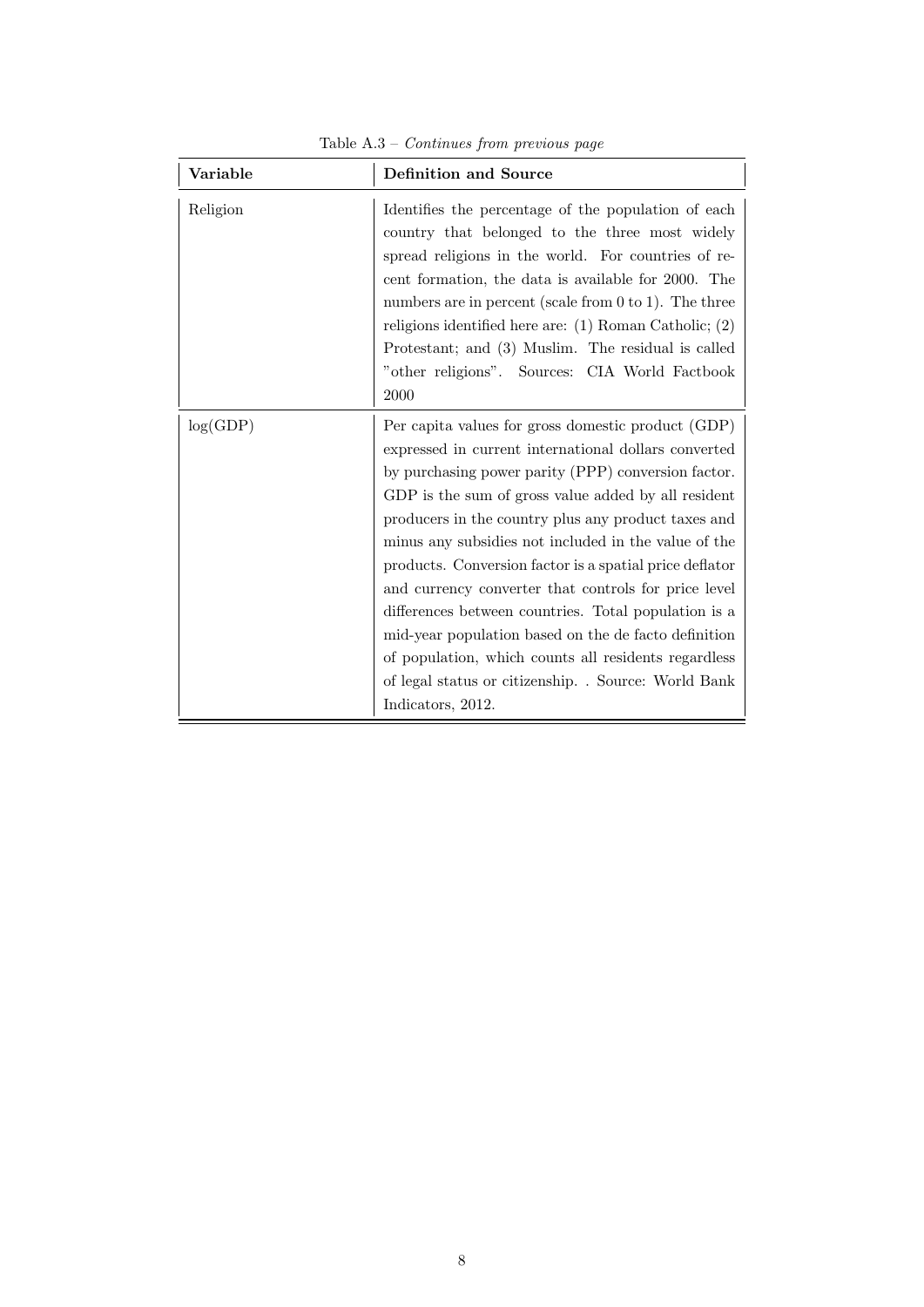Table A.4: Summary statistics

|                                                                                                                 |          | <b>Full Sample</b> |          | Wealthy countries | Impoverished countries |              |  |
|-----------------------------------------------------------------------------------------------------------------|----------|--------------------|----------|-------------------|------------------------|--------------|--|
|                                                                                                                 | Mean     | St. Dev.           | Mean     | St. Dev.          | Mean                   | St. Dev.     |  |
| Patience                                                                                                        | 0.001    | 0.373              | 0.155    | 0.424             | $-0.154$               | 0.231        |  |
| Risktaking                                                                                                      | 0.012    | 0.305              | $-0.034$ | 0.255             | 0.057                  | 0.346        |  |
| Trust                                                                                                           | $-0.023$ | 0.281              | 0.048    | 0.257             | $-0.094$               | 0.289        |  |
| Altruism                                                                                                        | $-0.047$ | 0.340              | $-0.112$ | 0.346             | 0.017                  | 0.327        |  |
| Pos. reciprocity                                                                                                | $-0.044$ | 0.339              | $-0.038$ | 0.304             | $-0.050$               | 0.374        |  |
| Neg. Recipr.                                                                                                    | 0.020    | 0.272              | 0.095    | 0.292             | $-0.055$               | 0.232        |  |
| Financial Literacy                                                                                              | 0.376    | 0.144              | 0.454    | 0.152             | 0.298                  | 0.079        |  |
| FL: risk diversification                                                                                        | 0.413    | 0.168              | 0.477    | 0.152             | 0.349                  | 0.139        |  |
| FL: inflation                                                                                                   | 0.546    | 0.114              | 0.560    | 0.086             | 0.492                  | 0.089        |  |
| FL: numeracy                                                                                                    | 0.521    | 0.105              | 0.569    | 0.099             | 0.473                  | 0.089        |  |
| FL: interest compounding                                                                                        | 0.449    | 0.122              | 0.479    | 0.132             | 0.419                  | 0.104        |  |
| $log(GDP)$ per capita                                                                                           | 9.469    | 1.028              | 10.298   | 0.421             | 8.640                  | 0.745        |  |
| Expected schooling                                                                                              | 14.380   | 2.671              | 16.32    | 1.759             | 12.439                 | 1.904        |  |
| Average schooling                                                                                               | 9.748    | 2.675              | 11.484   | 1.789             | 8.012                  | 2.262        |  |
| Subjective math skills                                                                                          | 5.084    | 0.721              | 5.407    | 0.653             | 4.762                  | 0.643        |  |
| <b>GINI</b>                                                                                                     | 0.398    | 0.093              | 0.364    | 0.079             | 0.430                  | 0.095        |  |
| Legal Right Index                                                                                               | 5.459    | 2.952              | 5.270    | 2.815             | 5.648                  | 3.111        |  |
| Legal Origin:                                                                                                   |          |                    |          |                   |                        |              |  |
| English                                                                                                         | 0.287    | 0.456              | 0.216    | 0.417             | 0.361                  | 0.487        |  |
| French                                                                                                          | 0.397    | 0.493              | 0.351    | 0.484             | 0.444                  | 0.504        |  |
| Socialist                                                                                                       | 0.219    | 0.416              | 0.243    | 0.435             | 0.194                  | 0.401        |  |
| German                                                                                                          | 0.069    | 0.254              | 0.135    | 0.347             | $\theta$               | $\mathbf{0}$ |  |
| Scandinavian                                                                                                    | 0.027    | 0.164              | 0.054    | 0.229             | $\overline{0}$         | $\theta$     |  |
| Religion:                                                                                                       |          |                    |          |                   |                        |              |  |
| Catholic                                                                                                        | 0.283    | 0.374              | 0.330    | 0.381             | 0.236                  | 0.367        |  |
| Muslim                                                                                                          | 0.206    | 0.352              | 0.158    | 0.341             | 0.254                  | 0.367        |  |
| Other                                                                                                           | 0.456    | 0.413              | 0.448    | 0.418             | 0.463                  | 0.414        |  |
| Protestant<br>Note: Weelthy (impercurished) countries are countries with CDP per cents above (below) the cample | 0.055    | 0.130              | 0.064    | 0.141             | 0.046                  | 0.120        |  |

Note: Wealthy (impoverished) countries are countries with GDP per capita above (below) the sample median.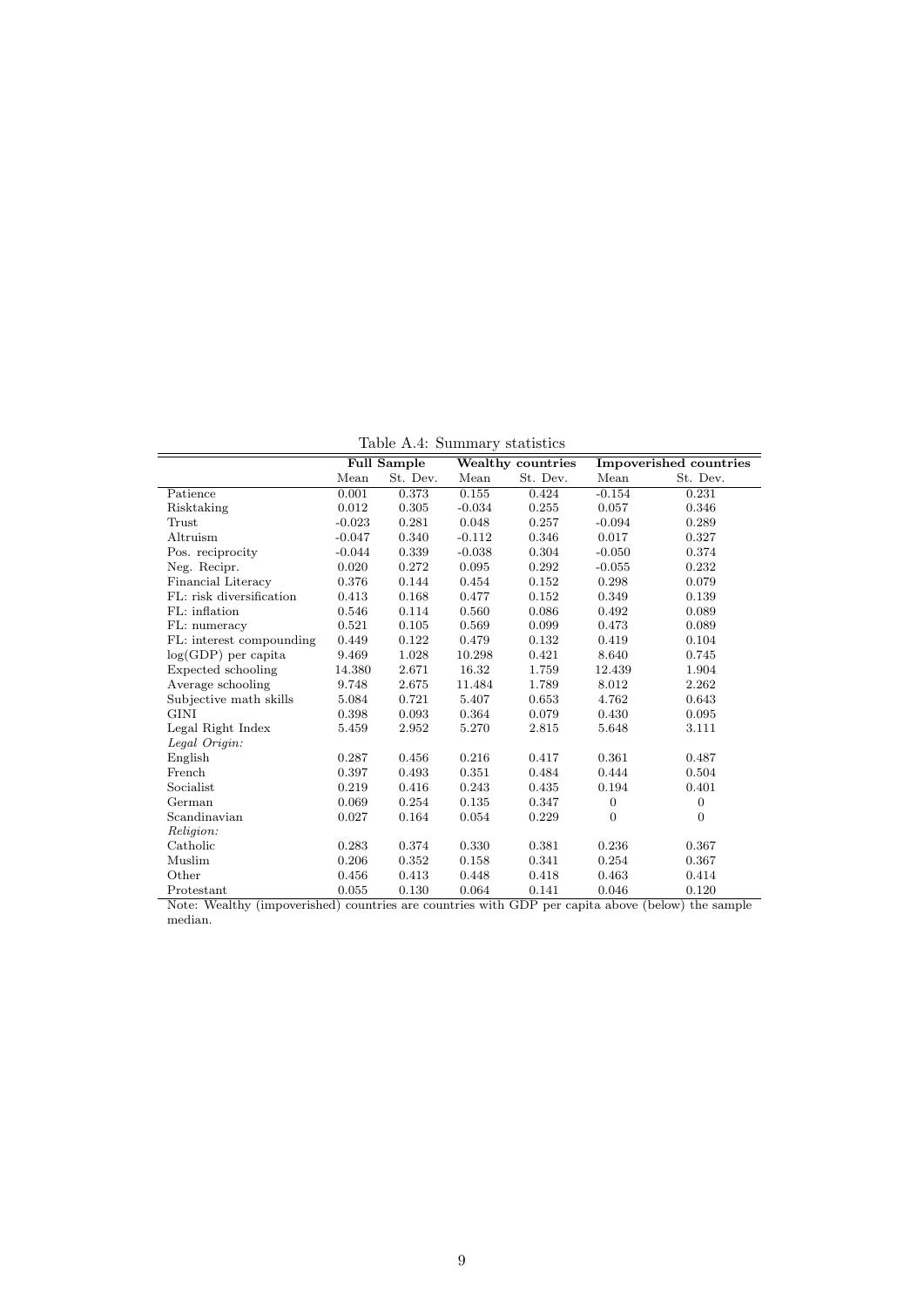ع<br>ح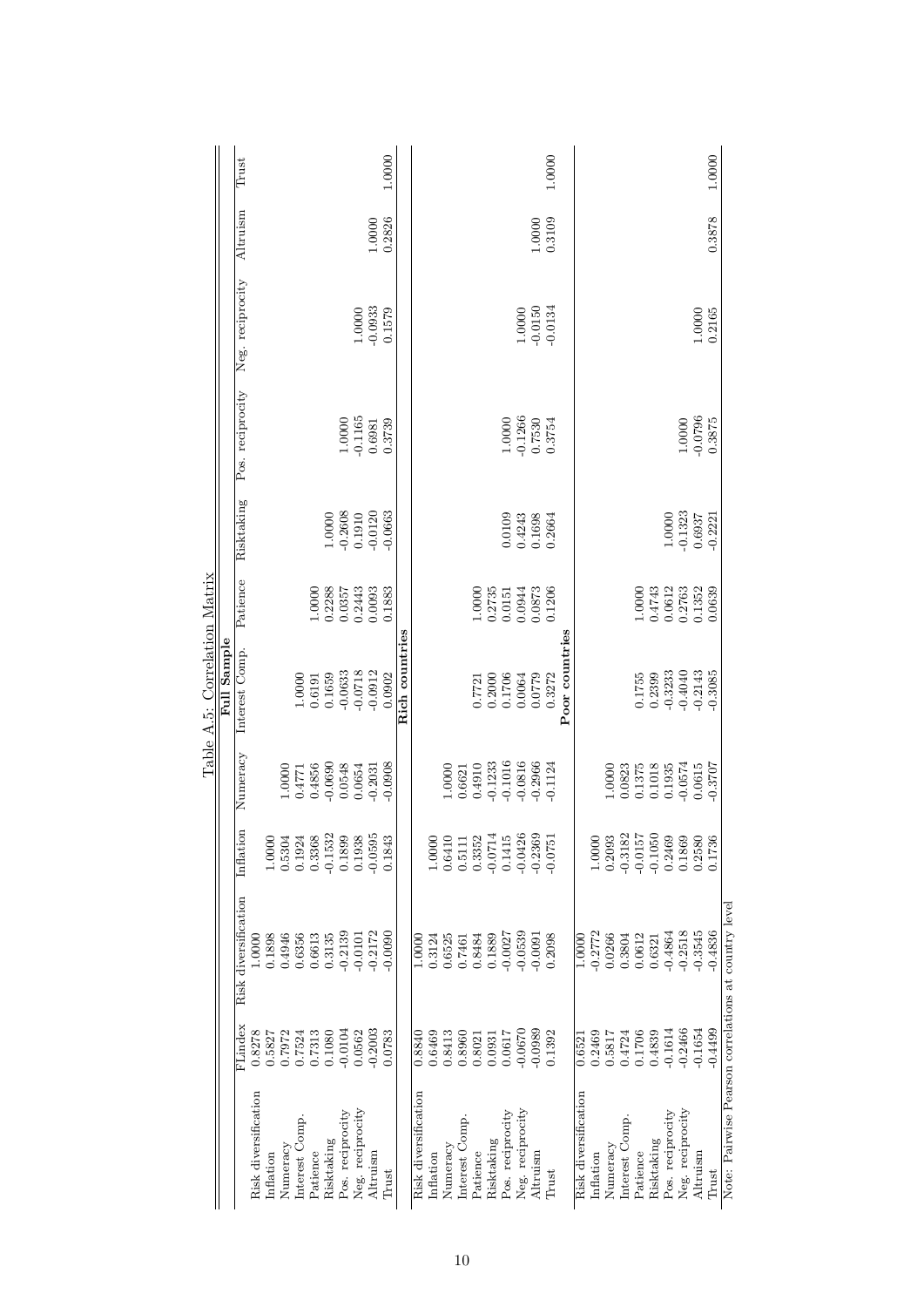|                                                  | (1)             | (2)         |
|--------------------------------------------------|-----------------|-------------|
| Patience                                         | 0.031           | 0.040       |
|                                                  | (0.060)         | (0.055)     |
| Above median $log(GDP)$                          | $0.054**$       | $-0.498*$   |
|                                                  | (0.026)         | (0.268)     |
| Above median $log(GDP) \times$ Patience          | $0.216***$      | $0.130*$    |
|                                                  | (0.068)         | (0.077)     |
| Risktaking                                       | $0.104***$      | $0.114***$  |
|                                                  | (0.046)         | (0.031)     |
| Above median $log(GDP)$                          | 0.026           | $-1.001***$ |
|                                                  | (0.033)         | (0.242)     |
| Above median $log(GDP) \times$ Risktaking        | $-0.073$        | $-0.127$    |
|                                                  | (0.102)         | (0.087)     |
| Trust                                            | $-0.169***$     | $-0.133***$ |
|                                                  | (0.042)         | (0.034)     |
| Above median $log(GDP)$                          | 0.024           | $-0.877***$ |
|                                                  | (0.034)         | (0.244)     |
| Above median $log(GDP) \times$ Trust             | $0.245***$      | $0.208***$  |
|                                                  | (0.086)         | (0.077)     |
| Altruism                                         | $-0.120***$     | $-0.083**$  |
|                                                  | (0.043)         | (0.035)     |
| Above median $log(GDP)$                          | $-0.007$        | $-1.081***$ |
|                                                  | (0.033)         | (0.243)     |
| Above median $log(GDP) \times$ Altruism          | 0.063           | $-0.007$    |
|                                                  | (0.071)         | (0.060)     |
| Pos. Reciprocity                                 | $-0.127***$     | $-0.079**$  |
|                                                  | (0.041)         | (0.032)     |
| Above median $log(GDP)$                          | 0.003           | $-0.992***$ |
|                                                  | (0.032)         | (0.244)     |
| Above median $log(GDP) \times Pos$ . Reciprocity | $0.135*$        | 0.052       |
|                                                  | (0.071)         | (0.065)     |
| Neg. Reciprocity                                 | $-0.060$        | $-0.083$    |
|                                                  | (0.060)         | (0.050)     |
| Above median $log(GDP)$                          | $0.028\,$       | $-1.053***$ |
|                                                  | (0.035)         | (0.251)     |
| Above median $log(GDP) \times Neg$ . Reciprocity | 0.040           | 0.076       |
|                                                  | (0.091)         | (0.076)     |
| $\overline{\rm N}$                               | $\overline{74}$ | 74          |

Table A.6: Financial literacy and Preferences: fully interacted

The dependent variable is the country-level percentage of individuals who have correctly answered 3 out of 4 financial literacy questions in the  $S\&P$  survey. Column (1) includes controls for education as in Table  $\boxed{1}$ column (4), interacted with "Above median  $log(GDP)$ ". Column (2) includes controls for education and math skills as in Table  $1$  column (6), interacted with "Above median log(GDP)" Robust standard errors in parenthesis.  $^*$   $p < 0.1$ ,  $^{**}$   $p < 0.05$ ,  $^{***}$   $p < 0.01$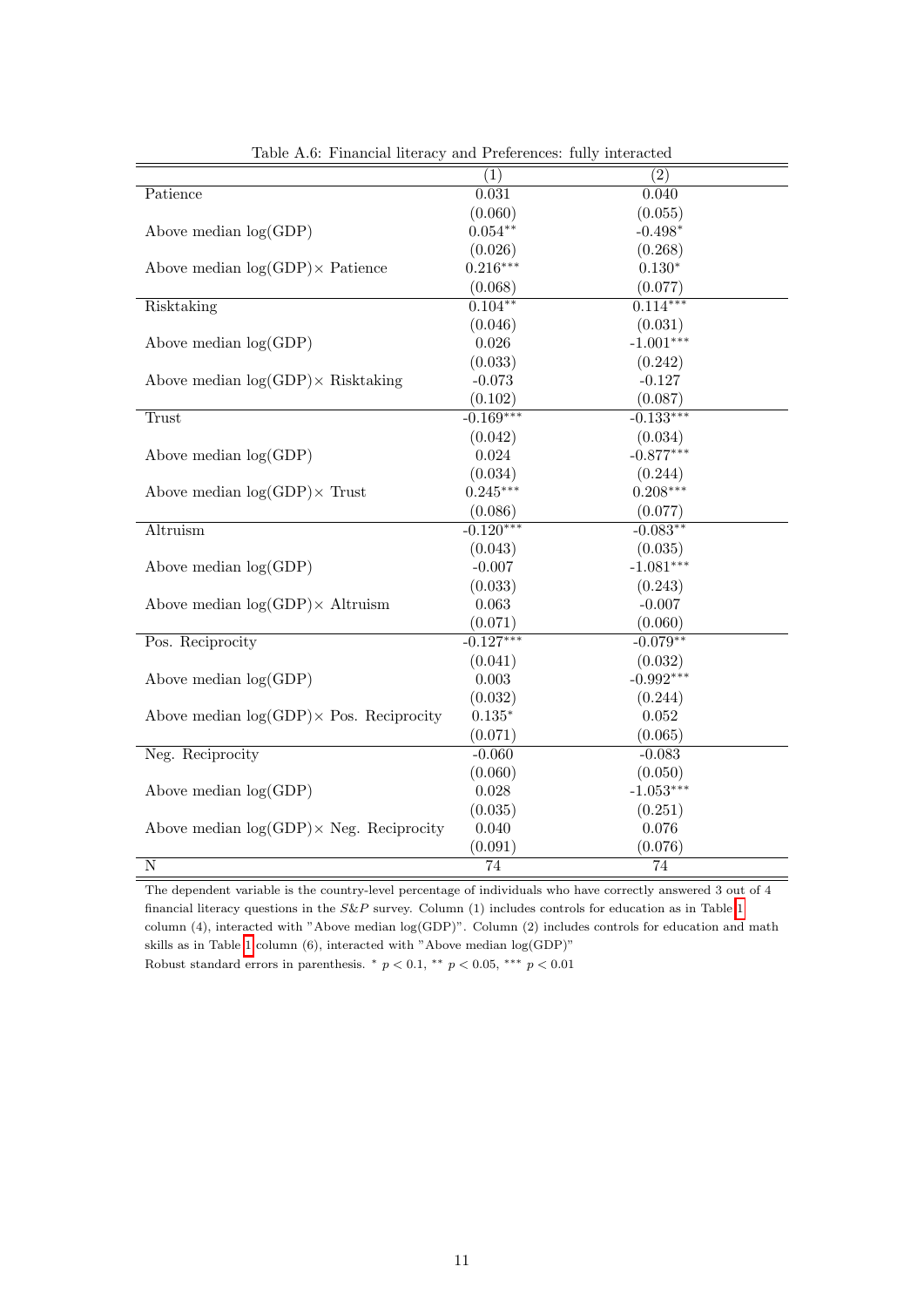|                                  | (1)                  | (2)             | (3)             | (4)        | (5)        | (6)        |  |  |
|----------------------------------|----------------------|-----------------|-----------------|------------|------------|------------|--|--|
| Dep. Variable: $S\&P$ FL         | Patience             | Risktaking      | Trust           | Altruism   | Pos.       | Neg.       |  |  |
|                                  |                      |                 |                 |            | Recipr.    | Recipr.    |  |  |
|                                  | $\overline{Panel}$ A |                 |                 |            |            |            |  |  |
| Preference                       | $-0.081$             | $0.101*$        | $-0.220***$     | $-0.099*$  | $-0.093$   | $-0.124$   |  |  |
|                                  | (0.095)              | (0.059)         | (0.033)         | (0.052)    | (0.067)    | (0.100)    |  |  |
| Q2                               | 0.009                | $-0.054$        | $-0.022$        | $-0.040$   | $-0.035$   | $-0.027$   |  |  |
|                                  | (0.037)              | (0.038)         | (0.032)         | (0.039)    | (0.038)    | (0.034)    |  |  |
| Q3                               | 0.040                | $-0.058$        | $-0.021$        | $-0.079*$  | $-0.055$   | $-0.014$   |  |  |
|                                  | (0.045)              | (0.049)         | (0.043)         | (0.046)    | (0.046)    | (0.044)    |  |  |
| Q <sub>4</sub>                   | 0.011                | 0.072           | 0.092           | 0.063      | 0.070      | $0.176***$ |  |  |
|                                  | (0.049)              | (0.069)         | (0.063)         | (0.064)    | (0.062)    | (0.064)    |  |  |
| $Q2\times$ Preference            | 0.206                | 0.005           | $0.157**$       | 0.010      | $-0.012$   | 0.084      |  |  |
|                                  | (0.131)              | (0.080)         | (0.066)         | (0.074)    | (0.078)    | (0.114)    |  |  |
| $Q3 \times$ Preference           | $0.256*$             | $-0.150$        | $0.229*$        | $-0.010$   | 0.043      | 0.191      |  |  |
|                                  | (0.151)              | (0.117)         | (0.115)         | (0.078)    | (0.084)    | (0.119)    |  |  |
| $Q4\times$ Preference            | $0.374***$           | $-0.094$        | $0.325***$      | $-0.008$   | $0.276***$ | $-0.159$   |  |  |
|                                  | (0.099)              | (0.173)         | (0.137)         | (0.151)    | (0.134)    | (0.126)    |  |  |
| Constant                         | 0.150                | $-0.008$        | $-0.009$        | $-0.053$   | $-0.015$   | 0.147      |  |  |
|                                  | (0.116)              | (0.129)         | (0.144)         | (0.133)    | (0.119)    | (0.134)    |  |  |
| Ν                                | 74                   | 74              | 74              | 74         | 74         | 74         |  |  |
| r2                               | 0.725                | 0.650           | 0.673           | 0.668      | 0.664      | 0.684      |  |  |
|                                  |                      | Panel B         |                 |            |            |            |  |  |
|                                  |                      |                 |                 |            |            |            |  |  |
| Preference                       | $-0.079$             | $0.099*$        | $-0.170***$     | $-0.094**$ | $-0.088*$  | $-0.137*$  |  |  |
|                                  | (0.080)              | (0.052)         | (0.044)         | (0.043)    | (0.047)    | (0.078)    |  |  |
| Upper-middle                     | 0.025                | $-0.045$        | $-0.024$        | $-0.056*$  | $-0.045$   | $-0.045$   |  |  |
|                                  | (0.034)              | (0.028)         | (0.027)         | (0.031)    | (0.028)    | (0.029)    |  |  |
| High                             | $0.075**$            | 0.078           | $0.082*$        | 0.038      | 0.059      | 0.076      |  |  |
|                                  | (0.035)              | (0.052)         | (0.047)         | (0.051)    | (0.048)    | (0.057)    |  |  |
| Upper-middle $\times$ Preference | $0.250*$             | $-0.017$        | 0.082           | 0.022      | 0.015      | 0.076      |  |  |
|                                  | (0.128)              | (0.082)         | (0.077)         | (0.077)    | (0.061)    | (0.096)    |  |  |
| $High \times Preference$         | $0.297***$           | 0.003           | $0.298***$      | 0.073      | 0.214      | 0.093      |  |  |
|                                  | (0.089)              | (0.131)         | (0.095)         | (0.088)    | (0.102)    | (0.119)    |  |  |
| Constant                         | 0.160                | 0.009           | $-0.004$        | $-0.065$   | $-0.015$   | $-0.020$   |  |  |
|                                  | (0.109)              | (0.128)         | (0.125)         | (0.146)    | (0.133)    | (0.139)    |  |  |
| $\overline{\rm N}$               | 74                   | 74              | 74              | 74         | 74         | 74         |  |  |
| r2                               | 0.735                | 0.621           | 0.649           | 0.608      | 0.621      | 0.604      |  |  |
| Panel C                          |                      |                 |                 |            |            |            |  |  |
| Preference                       | 0.050                | $0.077*$        | $-0.125***$     | $-0.061**$ | $-0.076**$ | $-0.037$   |  |  |
|                                  | (0.056)              | (0.039)         | (0.034)         | (0.030)    | (0.030)    | (0.043)    |  |  |
| OECD                             | $0.087***$           | $0.163***$      | $0.133***$      | $0.124***$ | $0.136***$ | $0.144***$ |  |  |
|                                  | (0.033)              | (0.033)         | (0.030)         | (0.034)    | (0.032)    | (0.035)    |  |  |
| $OECD \times Preference$         | $0.159**$            | $0.156*$        | $0.291***$      | 0.038      | $0.186***$ | $-0.051$   |  |  |
|                                  | (0.071)              | (0.083)         | (0.076)         | (0.077)    | (0.067)    | (0.113)    |  |  |
| Constant                         | $0.204*$             | 0.101           | 0.039           | 0.017      | 0.051      | 0.049      |  |  |
|                                  | (0.113)              | (0.100)         | (0.095)         | (0.119)    | (0.106)    |            |  |  |
|                                  |                      |                 | $\overline{74}$ |            |            | (0.108)    |  |  |
| $\overline{\text{N}}$            | 74                   | $\overline{74}$ |                 | 74         | 74         | 74         |  |  |
| r2                               | 0.685                | 0.614           | 0.646           | 0.593      | 0.612      | 0.570      |  |  |

Table A.7: Financial literacy and Preferences: alternative subgroups

The dependent variable is the country-level percentage of individuals who have correctly answered 3 out of 4 financial literacy questions in the *S&P* survey. Each column control for a different preference from the GPS.All regressions include controls for education and math skills as in Table  $\boxed{1}$  column (6) and present robust standard errors in parenthesis. "Upper-middle" and "High" are dummy variables corresponding to the income group definition by the World Bank (low/low-middle income countries are the reference category). Q2, Q3 and Q4 are dummy variables corresponding to the 2*nd*, 3*rd*, 4*th* quartile of the distribution of the GDP pc in PPP of each country in the sample  $(Q1$  is the reference category).  $p < 0.1$ ,  $p < 0.05$ ,  $p > 0.01$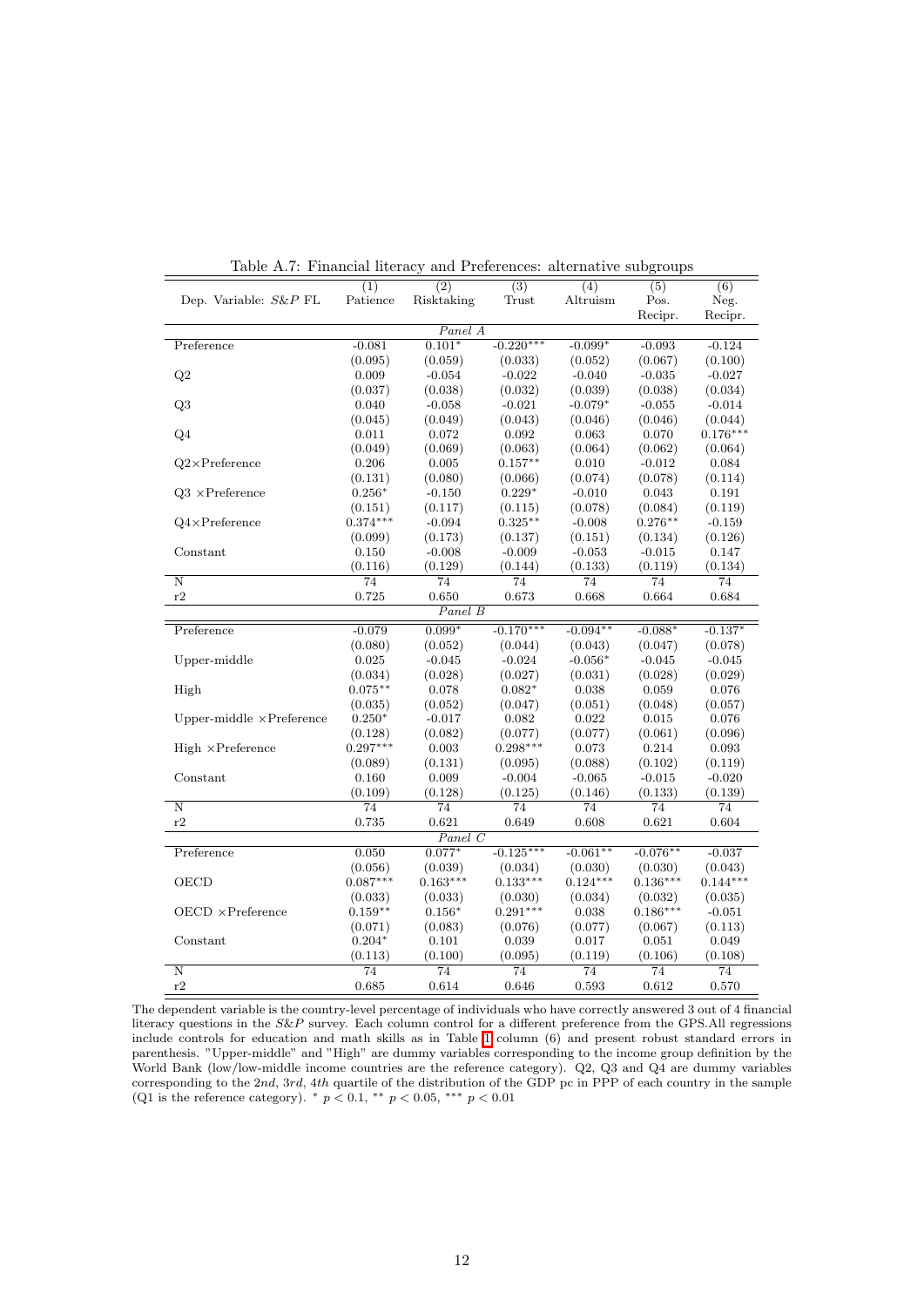|                                           | (1)         | (2)                    | (3)         | (4)           | (5)        | (6)         |
|-------------------------------------------|-------------|------------------------|-------------|---------------|------------|-------------|
| Patience                                  | 0.031       | 0.034                  | 0.037       | $-0.011$      | 0.010      | 0.034       |
|                                           | (0.060)     | (0.058)                | (0.059)     | (0.058)       | (0.063)    | (0.041)     |
| Above median $log(GDP)$                   | $0.054***$  | $0.071***$             | $0.058***$  | $0.062***$    | $0.060**$  | $0.068***$  |
|                                           | (0.026)     | (0.028)                | (0.028)     | (0.027)       | (0.030)    | (0.024)     |
| Above median $log(GDP) \times$ Patience   | $0.216***$  | $0.232***$             | $0.198***$  | $0.232^{***}$ | $0.202***$ | $0.189***$  |
|                                           | (0.068)     | (0.069)                | (0.071)     | (0.068)       | (0.074)    | (0.053)     |
| <b>GINI</b>                               |             | 0.033                  |             |               |            |             |
|                                           |             | (0.140)                |             |               |            |             |
| Legal Right Index                         |             |                        | 0.005       |               |            |             |
|                                           |             |                        | (0.004)     |               |            |             |
| Legal origin:                             |             |                        |             |               |            |             |
|                                           |             |                        |             |               |            |             |
| english                                   |             |                        |             | 0.012         |            |             |
|                                           |             |                        |             | (0.032)       |            |             |
| french                                    |             |                        |             | $-0.052*$     |            |             |
|                                           |             |                        |             | (0.030)       |            |             |
| socialist                                 |             |                        |             | $-0.050$      |            |             |
|                                           |             |                        |             | (0.034)       |            |             |
| german                                    |             |                        |             | $-0.094*$     |            |             |
|                                           |             |                        |             | (0.049)       |            |             |
| Religion:                                 |             |                        |             |               |            |             |
| catholic                                  |             |                        |             |               | $-0.041$   |             |
|                                           |             |                        |             |               | (0.029)    |             |
| muslim                                    |             |                        |             |               | $-0.068**$ |             |
|                                           |             |                        |             |               | (0.030)    |             |
| protestant                                |             |                        |             |               | 0.083      |             |
|                                           |             |                        |             |               | (0.077)    |             |
| Continent dummies                         |             |                        |             |               |            | X           |
| Risktaking                                | $0.104**$   | $0.132**$              | $0.117***$  | 0.019         | $0.079*$   | $-0.008$    |
|                                           | (0.046)     | (0.053)                | (0.046)     | (0.050)       | (0.043)    | (0.044)     |
| Above median $log(GDP)$                   | 0.026       | 0.043                  | 0.043       | 0.020         | 0.034      | 0.043       |
|                                           |             |                        |             |               |            |             |
|                                           | (0.033)     | (0.043)                | (0.034)     | (0.031)       | (0.032)    | (0.030)     |
| Above median $log(GDP) \times Risktaking$ | $-0.073$    | $-0.015$               | $-0.070$    | $-0.037$      | $-0.042$   | 0.067       |
|                                           | (0.102)     | (0.122)                | (0.090)     | (0.101)       | (0.087)    | (0.094)     |
| <b>GINI</b>                               |             | $-0.293***$            |             |               |            |             |
|                                           |             | (0.142)                |             |               |            |             |
| Legal Right Index                         |             |                        | $0.010***$  |               |            |             |
|                                           |             |                        | (0.004)     |               |            |             |
| Legal origin:                             |             |                        |             |               |            |             |
| english                                   |             |                        |             | $-0.081$      |            |             |
|                                           |             |                        |             | (0.052)       |            |             |
| french                                    |             |                        |             | $-0.180***$   |            |             |
|                                           |             |                        |             | (0.047)       |            |             |
| socialist                                 |             |                        |             | $-0.194***$   |            |             |
|                                           |             |                        |             | (0.049)       |            |             |
| german                                    |             |                        |             | $-0.134**$    |            |             |
|                                           |             |                        |             | (0.065)       |            |             |
| Religion:                                 |             |                        |             |               |            |             |
|                                           |             |                        |             |               | $-0.075**$ |             |
| catholic                                  |             |                        |             |               |            |             |
|                                           |             |                        |             |               | (0.035)    |             |
| muslim                                    |             |                        |             |               | $-0.092**$ |             |
|                                           |             |                        |             |               | (0.038)    |             |
| protestant                                |             |                        |             |               | $0.240***$ |             |
|                                           |             |                        |             |               | (0.069)    |             |
| Continent dummies                         |             |                        |             |               |            | Х           |
| Trust                                     | $-0.169***$ | $-0.215***$            | $-0.149***$ | $-0.090*$     | $-0.085*$  | $-0.078*$   |
|                                           | (0.042)     | (0.055)                | (0.044)     | (0.048)       | (0.044)    | (0.041)     |
| Above median $log(GDP)$                   | 0.024       | 0.040                  | $\,0.034\,$ | 0.022         | 0.028      | $\,0.038\,$ |
|                                           | (0.034)     | (0.040)                | (0.035)     | (0.031)       | (0.034)    | (0.030)     |
| Above median $log(GDP) \times$ Trust      | $0.245***$  | $0.328^{\ast\ast\ast}$ | $0.229**$   | 0.108         | $0.186**$  | $0.166***$  |
|                                           | (0.086)     | (0.104)                | (0.088)     | (0.108)       | (0.083)    | (0.075)     |
| GINI                                      |             | $-0.156$               |             |               |            |             |
|                                           |             | (0.154)                |             |               |            |             |
| Legal Right Index                         |             |                        | $0.007**$   |               |            |             |
|                                           |             |                        |             |               |            |             |
|                                           |             |                        | (0.003)     |               |            |             |
| Legal origin:                             |             |                        |             |               |            |             |
| english                                   |             |                        |             | $-0.091*$     |            |             |
|                                           |             |                        |             | (0.049)       |            |             |

Table A.8: Financial literacy and Preferences: additional controls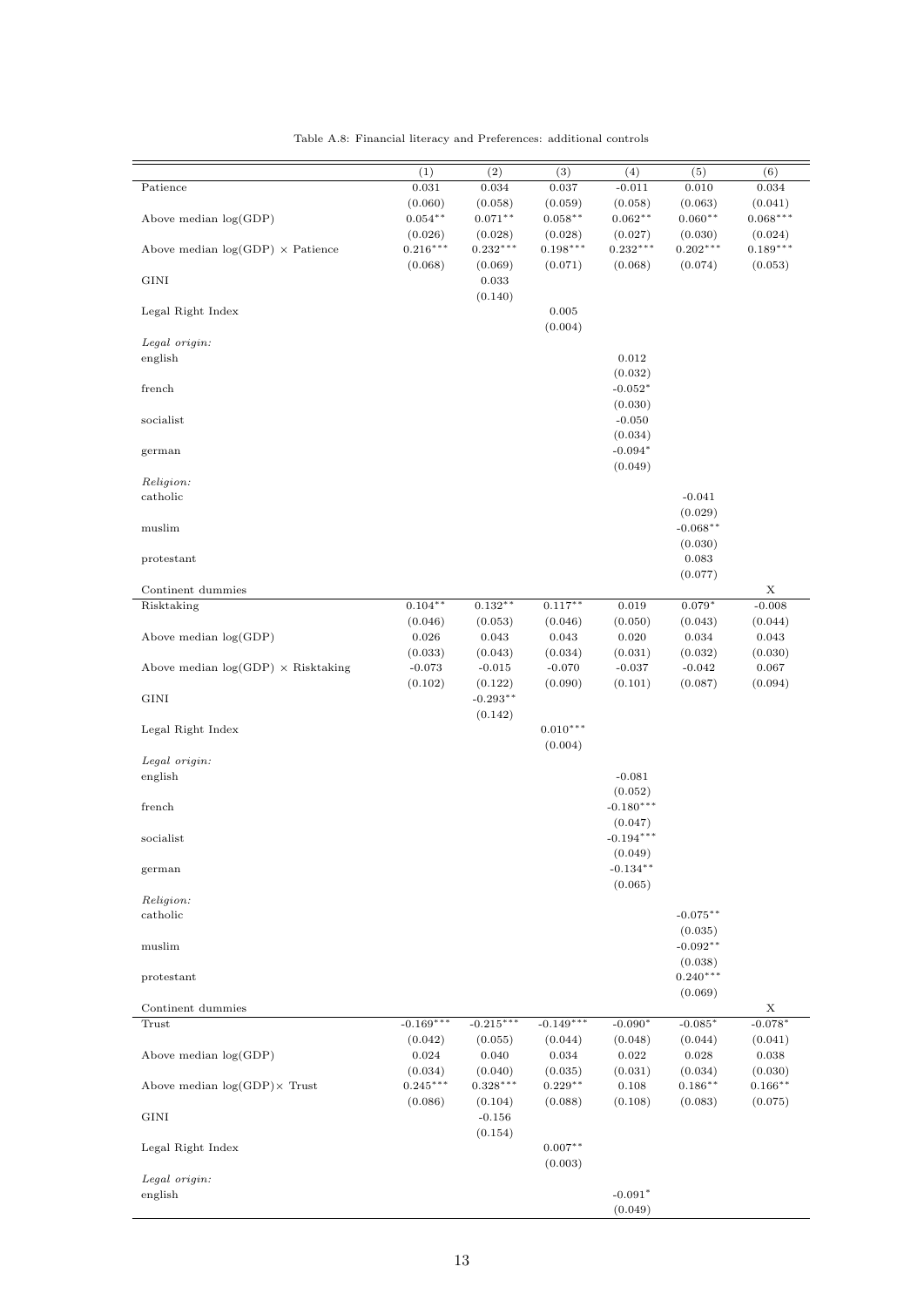Table A.8: (continued)

|                                                  | (1)                         | (2)                         | (3)                         | (4)                               | (5)                              | (6)                         |
|--------------------------------------------------|-----------------------------|-----------------------------|-----------------------------|-----------------------------------|----------------------------------|-----------------------------|
| french                                           |                             |                             |                             | $-0.173***$<br>(0.049)            |                                  |                             |
| socialist                                        |                             |                             |                             | $-0.189***$<br>(0.047)            |                                  |                             |
| german                                           |                             |                             |                             | $-0.131**$<br>(0.064)             |                                  |                             |
| Religion:<br>catholic                            |                             |                             |                             |                                   | $-0.065**$                       |                             |
| muslim                                           |                             |                             |                             |                                   | (0.032)<br>$-0.082*$             |                             |
| protestant                                       |                             |                             |                             |                                   | (0.042)<br>$0.231***$<br>(0.068) |                             |
| Continent dummies                                |                             |                             |                             |                                   |                                  | Х                           |
| Altruism                                         | $-0.120***$<br>(0.043)      | $-0.133***$<br>(0.049)      | $-0.113**$<br>(0.044)       | $-0.098***$<br>(0.036)            | $-0.069$<br>(0.047)              | $-0.083*$<br>(0.044)        |
| Above median $log(GDP)$                          | $-0.007$<br>(0.033)         | $\rm 0.001$<br>(0.040)      | 0.008<br>(0.035)            | $-0.014$<br>(0.031)               | $\rm 0.001$<br>(0.032)           | $\rm 0.020$<br>(0.030)      |
| Above median $log(GDP) \times$ Altruism          | 0.063<br>(0.071)            | 0.090<br>(0.084)            | 0.074<br>(0.071)            | $\rm 0.008$<br>(0.067)            | $-0.025$<br>(0.072)              | $\,0.023\,$<br>(0.065)      |
| <b>GINI</b>                                      |                             | $-0.160$<br>(0.163)         |                             |                                   |                                  |                             |
| Legal Right Index                                |                             |                             | $0.008**$<br>(0.004)        |                                   |                                  |                             |
| Legal origin:                                    |                             |                             |                             |                                   |                                  |                             |
| english                                          |                             |                             |                             | $-0.056$<br>(0.054)               |                                  |                             |
| french                                           |                             |                             |                             | $-0.152***$<br>(0.049)            |                                  |                             |
| socialist                                        |                             |                             |                             | $-0.183***$<br>(0.048)            |                                  |                             |
| german                                           |                             |                             |                             | $-0.100$<br>(0.062)               |                                  |                             |
| Religion:<br>catholic                            |                             |                             |                             |                                   | $-0.084**$                       |                             |
| muslim                                           |                             |                             |                             |                                   | (0.034)<br>$-0.071*$<br>(0.038)  |                             |
| protestant                                       |                             |                             |                             |                                   | $0.282***$<br>(0.061)            |                             |
| Continent dummies                                |                             |                             |                             |                                   |                                  | X                           |
| Pos. Reciprocity                                 | $-0.127***$                 | $-0.151***$                 | $-0.125***$                 | $-0.070*$                         | $-0.101**$                       | $-0.048$                    |
| Above median $\log(\mathrm{GDP})$                | (0.041)<br>0.003<br>(0.032) | (0.047)<br>0.002<br>(0.038) | (0.039)<br>0.019<br>(0.033) | (0.038)<br>0.011<br>(0.031)       | (0.041)<br>0.010<br>(0.031)      | (0.042)<br>0.032<br>(0.031) |
| Above median $log(GDP) \times Pos$ . Reciprocity | $0.135^{\ast}$<br>(0.071)   | $0.133^{\ast}$<br>(0.079)   | $0.154***$<br>(0.067)       | 0.060<br>(0.073)                  | 0.094<br>(0.069)                 | 0.056<br>(0.066)            |
| $\rm GINI$                                       |                             | $-0.219$<br>(0.161)         |                             |                                   |                                  |                             |
| Legal Right Index                                |                             |                             | $0.009***$<br>(0.003)       |                                   |                                  |                             |
| Legal origin:                                    |                             |                             |                             |                                   |                                  |                             |
| english                                          |                             |                             |                             | $-0.082*$                         |                                  |                             |
| ${\rm {\rm {\bf french}} }$                      |                             |                             |                             | (0.048)<br>$-0.174***$<br>(0.045) |                                  |                             |
| socialist                                        |                             |                             |                             | $-0.185***$<br>(0.045)            |                                  |                             |
| german                                           |                             |                             |                             | $-0.131***$<br>(0.063)            |                                  |                             |
| Religion:<br>catholic                            |                             |                             |                             |                                   | $-0.074**$                       |                             |
| muslim                                           |                             |                             |                             |                                   | (0.034)<br>$-0.065*$             |                             |
| protestant                                       |                             |                             |                             |                                   | (0.037)<br>$0.263***$            |                             |
|                                                  |                             |                             |                             |                                   | (0.064)                          |                             |